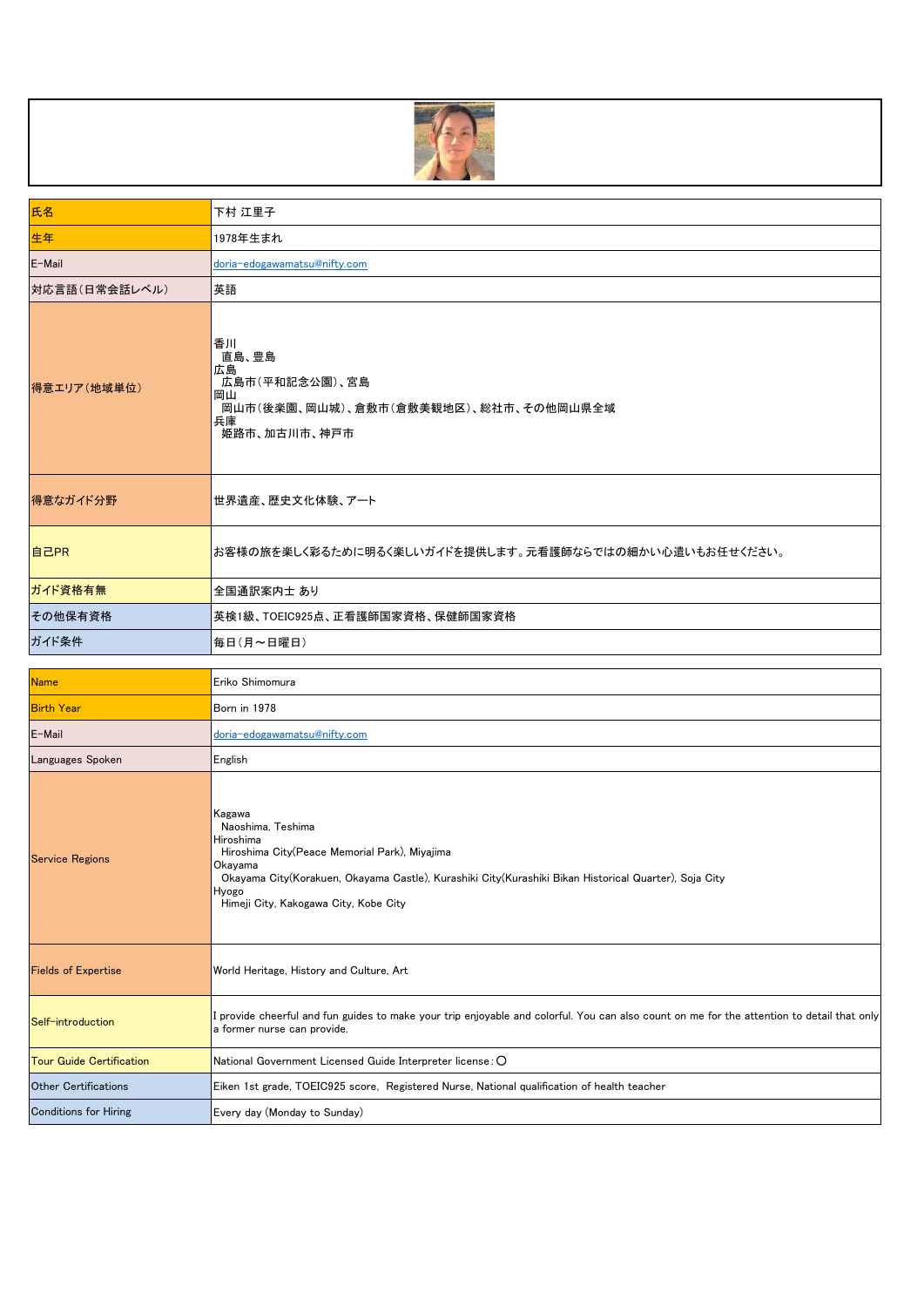

| 氏名                         | 有田 あづさ                                                                                                                                                                                                                                                                                                                                                                                                                             |
|----------------------------|------------------------------------------------------------------------------------------------------------------------------------------------------------------------------------------------------------------------------------------------------------------------------------------------------------------------------------------------------------------------------------------------------------------------------------|
| 生年                         | 1958年生まれ                                                                                                                                                                                                                                                                                                                                                                                                                           |
| E-Mail                     | azusaarita58@gmail.com                                                                                                                                                                                                                                                                                                                                                                                                             |
| 対応言語(日常会話レベル)              | 英語                                                                                                                                                                                                                                                                                                                                                                                                                                 |
| 得意エリア(地域単位)                | 広島<br>広島市(原爆ドーム、平和記念資料館、広島城、縮景園、宮島、三段峡、西条酒蔵、大久野島、鞆の浦)<br>岡山<br>岡山市(倉敷、後楽園)                                                                                                                                                                                                                                                                                                                                                         |
| 得意なガイド分野                   | 世界遺産、酒蔵巡り、歴史文化体験、庭園巡り、城めぐり                                                                                                                                                                                                                                                                                                                                                                                                         |
| 自己PR                       | FITの少人数ツアーから40名のバスツアーまで今まで催行してきましたので、各グループの規模に合わせてツアーの内容やお客様に対<br>するフォローの仕方を変える柔軟性は身に着けております。<br> 私がツアーで一番大事にしていることは「自分がご案内したいツアー」ではなく、「お客様が望まれるツアー」を催行することです。お客様<br>の興味に焦点を当ててガイディング内容も変えていきたいと思います。                                                                                                                                                                                                                              |
| ガイド資格有無                    | 全国通訳案内士 あり                                                                                                                                                                                                                                                                                                                                                                                                                         |
| その他保有資格                    | 英検1級、英語教員資格(中学1級、高校2級)、旅程管理主任者証                                                                                                                                                                                                                                                                                                                                                                                                    |
| ガイド条件                      | 毎日(月~日曜日)                                                                                                                                                                                                                                                                                                                                                                                                                          |
|                            |                                                                                                                                                                                                                                                                                                                                                                                                                                    |
| <b>Name</b>                | Azusa Arita                                                                                                                                                                                                                                                                                                                                                                                                                        |
| <b>Birth Year</b>          | Born in 1958                                                                                                                                                                                                                                                                                                                                                                                                                       |
| E-Mail                     | azusaarita58@gmail.com                                                                                                                                                                                                                                                                                                                                                                                                             |
| Languages Spoken           | English                                                                                                                                                                                                                                                                                                                                                                                                                            |
| <b>Service Regions</b>     | Hiroshima<br>Hiroshima City(Hiroshima Peace Memorial, Peace Memorial Museum, Hiroshima Castle, Shukkeien, Miyajima, Sandankyo, Saijo Sake<br>Brewery, Okunoshima, Tomonoura)<br>Okayama<br>Okayama City(Kurashiki, Korakuen)                                                                                                                                                                                                       |
| <b>Fields of Expertise</b> | World Heritage, Sake Brewery, History and Culture, Garden, Castle                                                                                                                                                                                                                                                                                                                                                                  |
| Self-introduction          | I have conducted tours ranging from small-group FIT tours to bus tours for 40 people, so I have acquired the flexibility to change the<br>content of tours and follow-up with clients according to the size of each group.<br>The most important thing for me is to conduct "tours that customers want", not "tours that I want to take". I am willing to change my<br>guiding content by focusing on the interests of my clients. |

Tour Guide Certification National Government Licensed Guide Interpreter license:○

Conditions for Hiring **Every day (Monday to Sunday)** 

Other Certifications **Eiken 1st grade, Teacher's license (English)**, Itinerary management chief certificate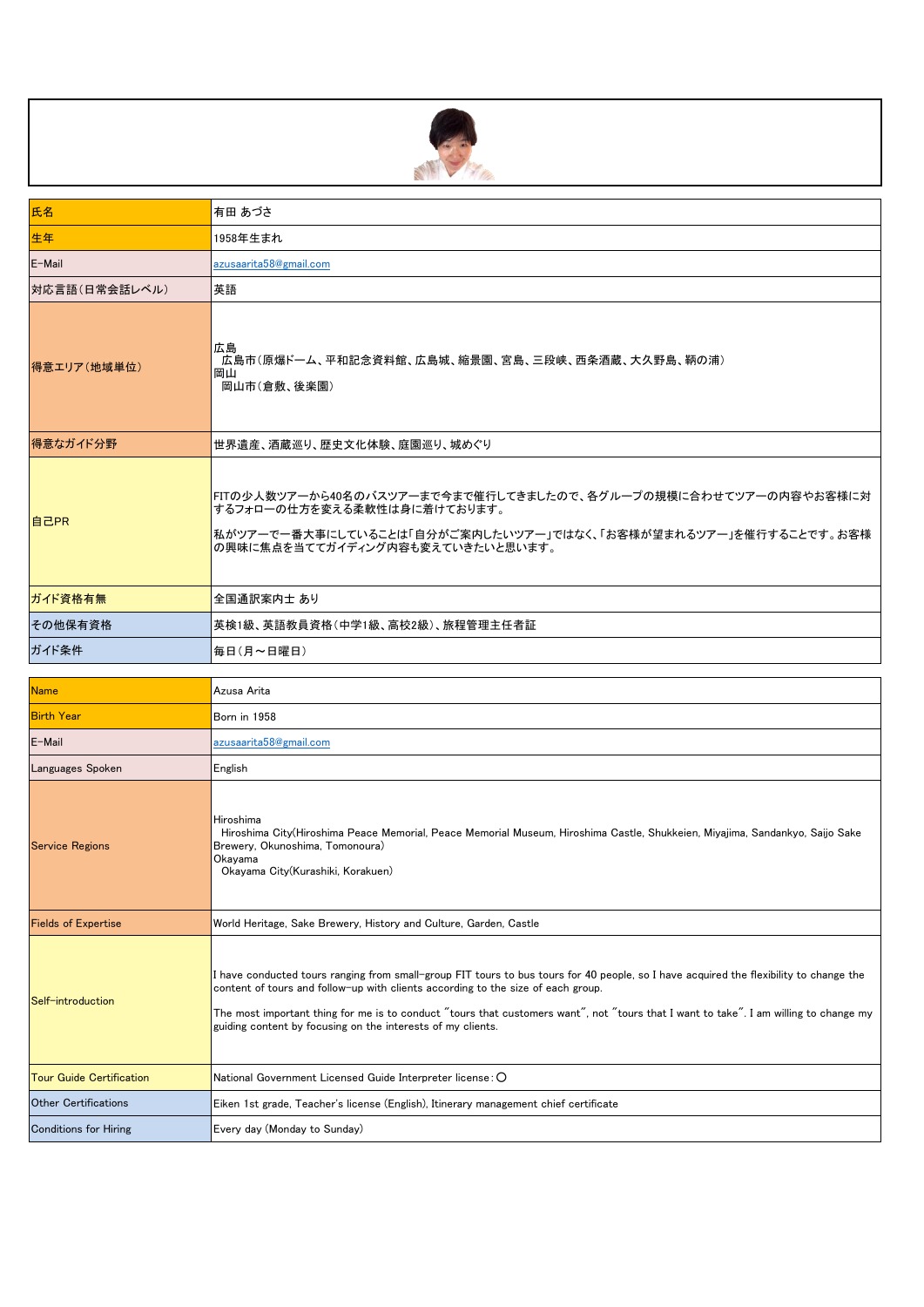

| 氏名            | 德永 真紀子                                                                                                           |
|---------------|------------------------------------------------------------------------------------------------------------------|
| 生年            | 1964年生まれ                                                                                                         |
| E-Mail        | osborne2727delamo@gmail.com                                                                                      |
| 対応言語(日常会話レベル) | 英語                                                                                                               |
| 得意エリア(地域単位)   | 徳島<br>鳴門市(藍染め、フィッシング、大谷焼)                                                                                        |
| 得意なガイド分野      | 藍(畑作業、スクモ作り作業、染め体験)                                                                                              |
| 自己PR          | 転勤族でカナダ、USA、ブラジル、ドイツで暮らしたことがあります。国際交流が大好きで知らない文化や食べ物に出会う事にトキメキま<br>す。今は日本の良さを藍染めを通していろいろな人に伝えていく事に生きがいを感じている私です。 |
| ガイド資格有無       | 全国通訳案内士 なし, 地域通訳案内士 あり                                                                                           |
| その他保有資格       | 英検準1級、フォトスタイリスト1級                                                                                                |
| ガイド条件         | 応相談                                                                                                              |
|               |                                                                                                                  |

| <b>Name</b>                     | Makiko Tokunaga                                                                                                                                                                                                                    |
|---------------------------------|------------------------------------------------------------------------------------------------------------------------------------------------------------------------------------------------------------------------------------|
| <b>Birth Year</b>               | Born in 1964                                                                                                                                                                                                                       |
| E-Mail                          | osborne2727delamo@gmail.com                                                                                                                                                                                                        |
| Languages Spoken                | English                                                                                                                                                                                                                            |
| <b>Service Regions</b>          | Tokushima<br>Naruto City(Indigo Dyeing, Fishing, Otani Ware)                                                                                                                                                                       |
| <b>Fields of Expertise</b>      | Indigo Dyeing                                                                                                                                                                                                                      |
| Self-introduction               | I have lived in Canada, USA, Brazil, and Germany. I love international exchange and am thrilled to encounter new cultures and foods. I<br>am now motivated to share the good qualities of Japan with people through Indigo Dyeing. |
| <b>Tour Guide Certification</b> | National Government Licensed Guide Interpreter license: -<br>$\sf Re$ gional Licensed Guide Interpreter license : $\sf O$                                                                                                          |
| <b>Other Certifications</b>     | Eiken pre-1st grade, Photo stylist 1st grade                                                                                                                                                                                       |
| <b>Conditions for Hiring</b>    | To be discussed                                                                                                                                                                                                                    |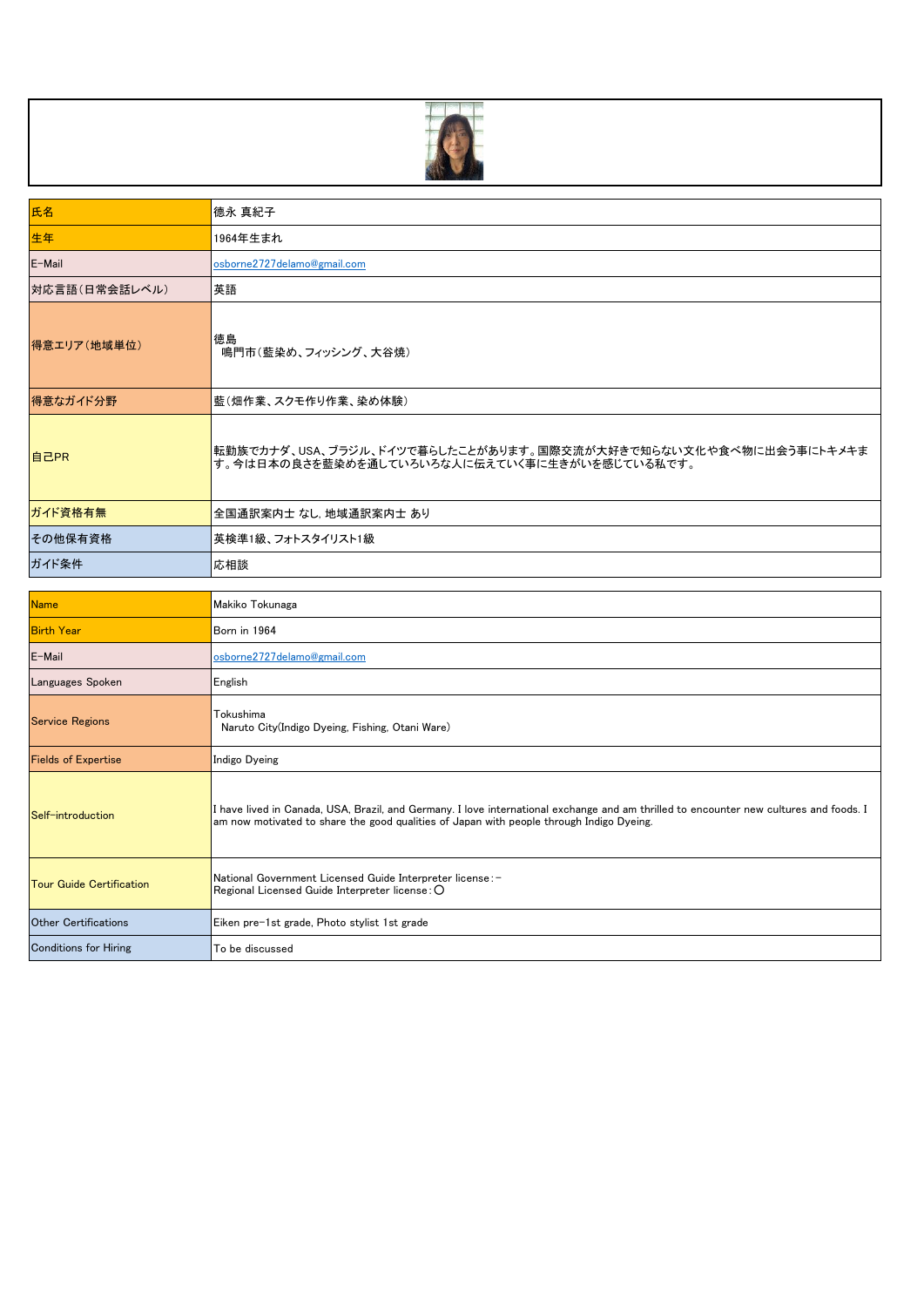

| 氏名                              | 高田 多津男                                                                                                                                                                                                                                                                                                                                                                                                                                                                                                                                                                                                        |
|---------------------------------|---------------------------------------------------------------------------------------------------------------------------------------------------------------------------------------------------------------------------------------------------------------------------------------------------------------------------------------------------------------------------------------------------------------------------------------------------------------------------------------------------------------------------------------------------------------------------------------------------------------|
| 生年                              | 1942年生まれ                                                                                                                                                                                                                                                                                                                                                                                                                                                                                                                                                                                                      |
| E-Mail                          | capucino@par.odn.ne.jp                                                                                                                                                                                                                                                                                                                                                                                                                                                                                                                                                                                        |
| 対応言語(日常会話レベル)                   | 英語                                                                                                                                                                                                                                                                                                                                                                                                                                                                                                                                                                                                            |
| 得意エリア(地域単位)                     | 愛媛<br>松山市(松山城、道後温泉、石手寺)                                                                                                                                                                                                                                                                                                                                                                                                                                                                                                                                                                                       |
| 得意なガイド分野                        | 歴史文化体験、寺社拝観                                                                                                                                                                                                                                                                                                                                                                                                                                                                                                                                                                                                   |
| 自己PR                            | 停年退職後すぐにボランティアガイドを始めて、現在20年になろうとしています。外国の方々をお会いすることが自分にとってはいい刺激<br>になり、生きがいになっております。ガイドをしているといろいろな知識が得られ、自分自身の教養を高めることが出来るので、今日まで<br>続いて来たのだろうと考えています。<br>今後はさらに発展して観光プラス、産業の発展に対する協力などもしていきたいと思っています。特に大阪で開かれる万博には興味を<br>持っております。今後ともよろしくご指導の程お願い申し上げます。                                                                                                                                                                                                                                                                                                                                                     |
| ガイド資格有無                         | 全国通訳案内士 なし 地域通訳案内士 なし                                                                                                                                                                                                                                                                                                                                                                                                                                                                                                                                                                                         |
| その他保有資格                         | 英検準1級、臨床病理技術士1級、臨床検査技師、細胞検査士                                                                                                                                                                                                                                                                                                                                                                                                                                                                                                                                                                                  |
| ガイド条件                           | 毎日(月~日曜日)                                                                                                                                                                                                                                                                                                                                                                                                                                                                                                                                                                                                     |
|                                 |                                                                                                                                                                                                                                                                                                                                                                                                                                                                                                                                                                                                               |
| <b>Name</b>                     | Tatsuo Takada                                                                                                                                                                                                                                                                                                                                                                                                                                                                                                                                                                                                 |
| <b>Birth Year</b>               | Born in 1942                                                                                                                                                                                                                                                                                                                                                                                                                                                                                                                                                                                                  |
| E-Mail                          | capucino@par.odn.ne.jp                                                                                                                                                                                                                                                                                                                                                                                                                                                                                                                                                                                        |
| Languages Spoken                | English                                                                                                                                                                                                                                                                                                                                                                                                                                                                                                                                                                                                       |
| <b>Service Regions</b>          | Ehime<br>Matsuyama City (Matsuyama Castle, Dogo Onsen, Ishiteji Temple)                                                                                                                                                                                                                                                                                                                                                                                                                                                                                                                                       |
| <b>Fields of Expertise</b>      | History and Culture, Temples and Shrines                                                                                                                                                                                                                                                                                                                                                                                                                                                                                                                                                                      |
| Self-introduction               | I started working as a volunteer guide right after I retired and have been doing so for almost 20 years now. Meeting people from other<br>countries is a good stimulus for me and gives me a sense of purpose in life. I believe that I have been able to continue guiding to this<br>day because I gain a variety of knowledge and improve my own education.<br>In the future, I would like to further develop my skills and cooperate with the development of tourism and industry. I am particularly<br>interested in the Expo to be held in Osaka. I look forward to your continued support and guidance. |
| <b>Tour Guide Certification</b> | National Government Licensed Guide Interpreter license: -<br>Regional Licensed Guide Interpreter license:-                                                                                                                                                                                                                                                                                                                                                                                                                                                                                                    |
| <b>Other Certifications</b>     | Eiken pre-1st grade, Clinical pathologist 1st grade, Clinical laboratory technician, Cytologist                                                                                                                                                                                                                                                                                                                                                                                                                                                                                                               |
| <b>Conditions for Hiring</b>    | Every day (Monday to Sunday)                                                                                                                                                                                                                                                                                                                                                                                                                                                                                                                                                                                  |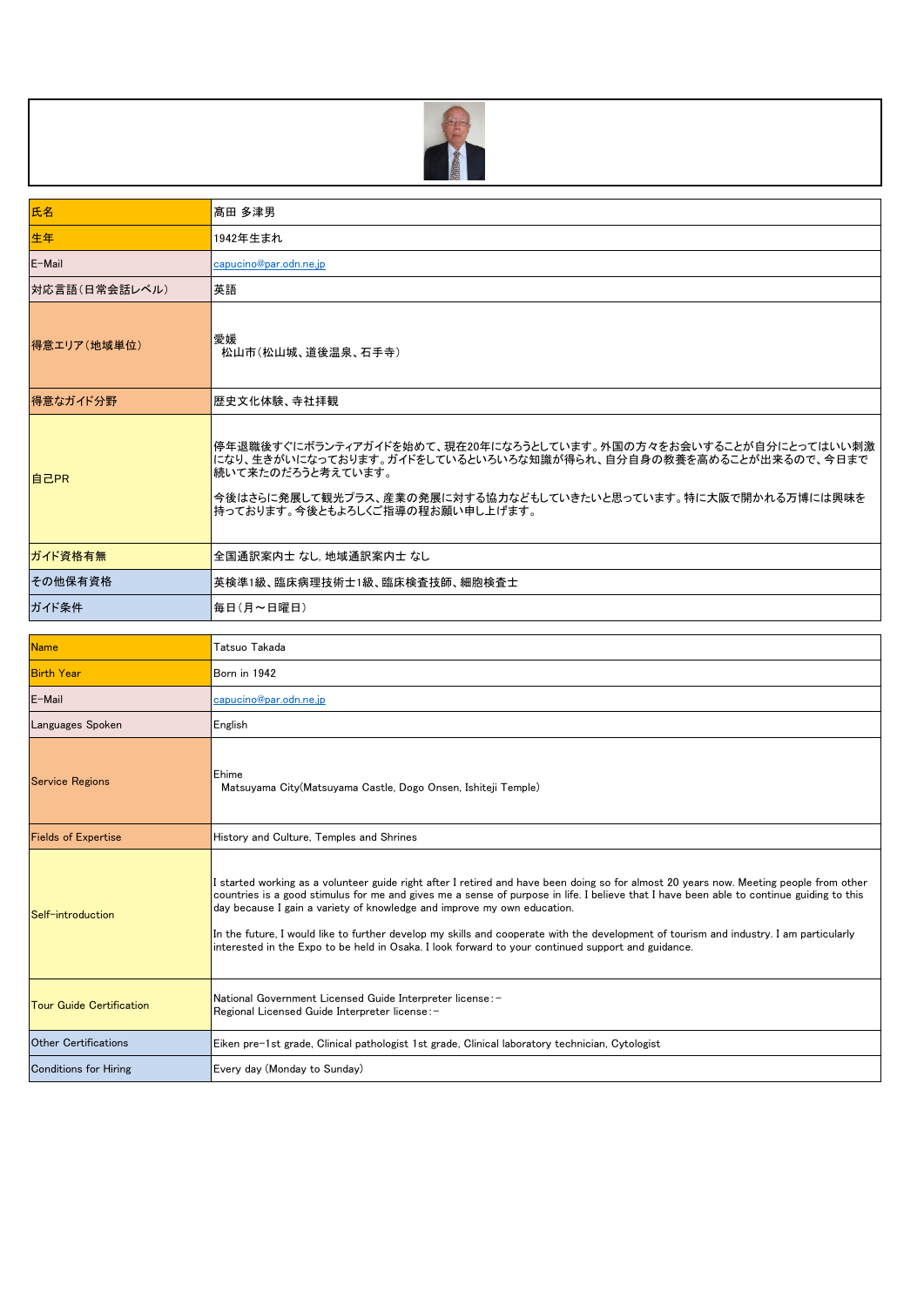

| 氏名                              | 森 啓成                                                                                                                                                                                                                                                                                                                                                                                                                                                                                                                           |
|---------------------------------|--------------------------------------------------------------------------------------------------------------------------------------------------------------------------------------------------------------------------------------------------------------------------------------------------------------------------------------------------------------------------------------------------------------------------------------------------------------------------------------------------------------------------------|
| 生年                              | 1969年生まれ                                                                                                                                                                                                                                                                                                                                                                                                                                                                                                                       |
| E-Mail                          | yoshym30@gmail.com                                                                                                                                                                                                                                                                                                                                                                                                                                                                                                             |
| 対応言語(日常会話レベル)                   | 英語                                                                                                                                                                                                                                                                                                                                                                                                                                                                                                                             |
| 得意エリア(地域単位)                     | 香川<br>栗林公園、玉藻公園、金刀比羅宮、丸亀城、父母ケ浜、瀬戸内の島々、美術館巡り、屋島、うどん店巡り                                                                                                                                                                                                                                                                                                                                                                                                                                                                          |
| 得意なガイド分野                        | 島巡り、寺社仏閣巡り、美術館巡り、アート巡り                                                                                                                                                                                                                                                                                                                                                                                                                                                                                                         |
| 自己PR                            | 香川県出身のトリリンガル通訳ガイド(英語・中国語)で、瀬戸内の島々とアート巡りを得意としています。現在、香川県の活性化の一助<br>になればとの想いで、通訳案内士、海外ビジネスコンサルタント、研修講師として活動中しています。<br>これまで、大阪、京都の他、アメリカ、シンガポール、中国でエレクトロニクス企業勤務と貿易商社経営の経験がありますので海外の方と<br>もすぐに打ち解け仲良くなれます。                                                                                                                                                                                                                                                                                                                         |
| ガイド資格有無                         | 全国通訳案内士 あり 地域通訳案内士 あり                                                                                                                                                                                                                                                                                                                                                                                                                                                                                                          |
| その他保有資格                         | 英検1級、TOEIC960点、国連英検A級、ビジネス英検A級、HSK6級、香川せとうち地域通訳案内士(中国語)、中国語検定2級、総合旅行<br>業務取扱管理者、国内旅行業務取扱管理者、国内旅程管理主任者、観光庁認定インバウンド研修講師、認定せとうち島旅ガイド etc.                                                                                                                                                                                                                                                                                                                                                                                         |
| ガイド条件                           | 毎日(月~日曜日)                                                                                                                                                                                                                                                                                                                                                                                                                                                                                                                      |
|                                 |                                                                                                                                                                                                                                                                                                                                                                                                                                                                                                                                |
| <b>Name</b>                     | Yoshinari Mori                                                                                                                                                                                                                                                                                                                                                                                                                                                                                                                 |
| <b>Birth Year</b>               | Born in 1969                                                                                                                                                                                                                                                                                                                                                                                                                                                                                                                   |
| E-Mail                          | yoshym30@gmail.com                                                                                                                                                                                                                                                                                                                                                                                                                                                                                                             |
| Languages Spoken                | English                                                                                                                                                                                                                                                                                                                                                                                                                                                                                                                        |
| <b>Service Regions</b>          | Kagawa<br>Ritsurin Garden, Tamamo Park, Kotohiragu Shrine, Marugame Castle, Chichibugahama, Island, Museum, Yashima, Udon noodle Shop                                                                                                                                                                                                                                                                                                                                                                                          |
| <b>Fields of Expertise</b>      | Island, Temples and Shrines, Museum, Art                                                                                                                                                                                                                                                                                                                                                                                                                                                                                       |
| Self-introduction               | I am a trilingual interpreter guide (English and Chinese) from Kagawa prefecture, specializing in touring the islands and art in the Seto<br>Inland Sea. I am currently working as an interpreter-guide, overseas business consultant, and training instructor with the hope of<br>helping to revitalize Kagawa prefecture.<br>I have worked for electronics companies and managed trading companies in Osaka and Kyoto, as well as in the U.S., Singapore, and<br>China, so I can easily get along with people from overseas. |
| <b>Tour Guide Certification</b> | National Government Licensed Guide Interpreter license: O<br>Regional Licensed Guide Interpreter license: O                                                                                                                                                                                                                                                                                                                                                                                                                    |
| <b>Other Certifications</b>     | Eiken 1st grade, TOEIC960 score, United Nations Associations Test of English Grade A, Business Eiken Grade A, HSK 6th grade,<br>Kagawa Setouchi National Government Licensed Guide Interpreter (Chinese), Chinese Proficiency 2nd grade, Comprehensive travel<br>business handling manager, Domestic travel business handling manager, Domestic itinerary manager, Japan Tourism Agency Inbound<br>Trainer, Seto Inland Sea certified guide                                                                                    |
| <b>Conditions for Hiring</b>    | Every day (Monday to Sunday)                                                                                                                                                                                                                                                                                                                                                                                                                                                                                                   |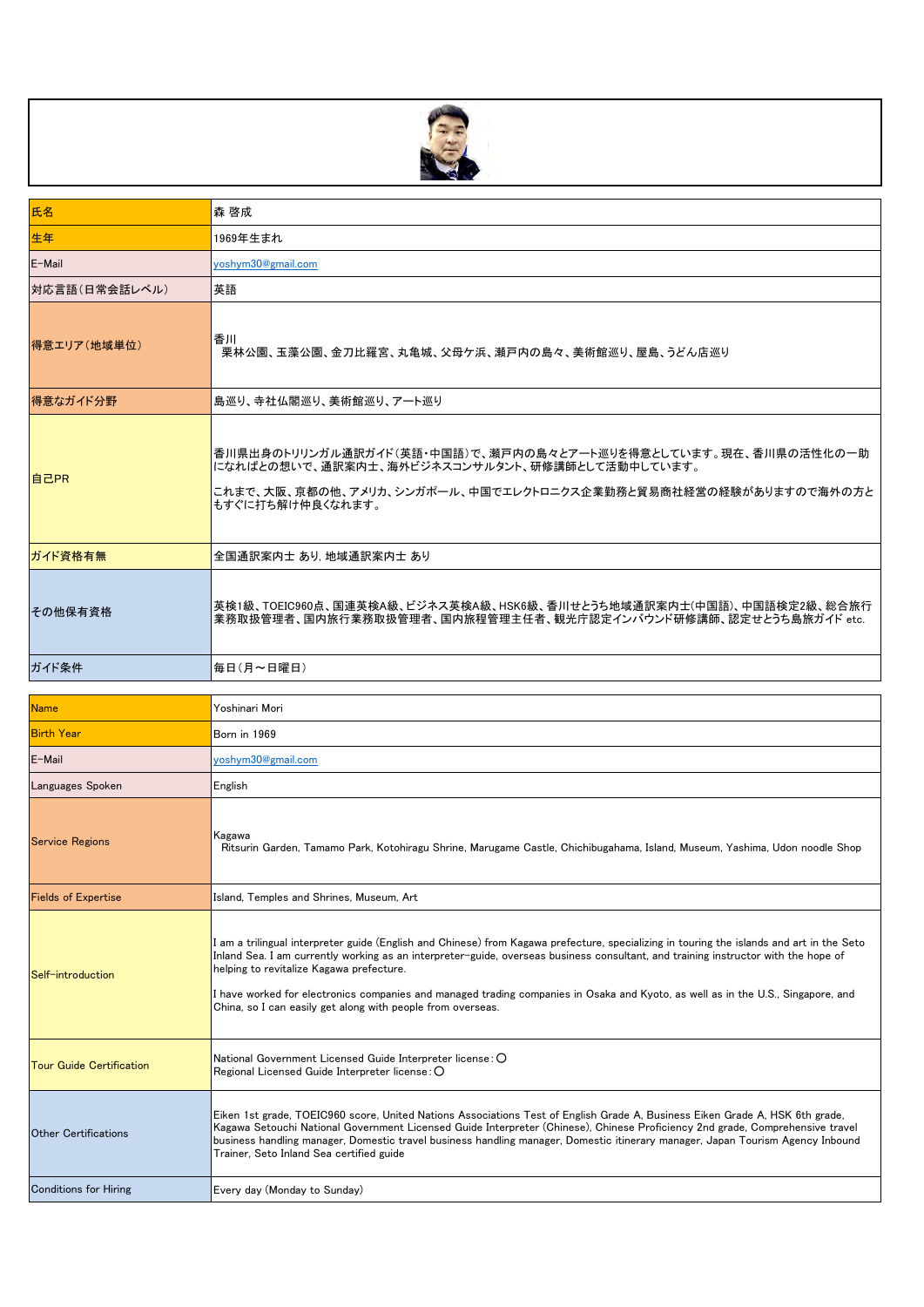

| 氏名                              | 藤岡 美和                                                                                                                                                                                                                                               |
|---------------------------------|-----------------------------------------------------------------------------------------------------------------------------------------------------------------------------------------------------------------------------------------------------|
| 生年                              | 1966年生まれ                                                                                                                                                                                                                                            |
| E-Mail                          | miwa fujioka@live.jp                                                                                                                                                                                                                                |
| 対応言語(日常会話レベル)                   | 英語                                                                                                                                                                                                                                                  |
| 得意エリア(地域単位)                     | 愛媛<br>松山市、大洲、宇和島、しまなみ海道、ゆめしま海道(上島町)                                                                                                                                                                                                                 |
| 得意なガイド分野                        | サイクリング、四国遍路、日本酒&地ビール                                                                                                                                                                                                                                |
| 自己PR                            | 生まれ育った愛媛の魅力を広く伝えることのできるガイドの仕事が大好き!松山市のまち歩き観光ガイド「松山はいく」の日英ガイドで<br>す。趣味が高じて個人事業でサイクリングツアーを企画し、自転車を使った観光案内も得意です。<br>英語の他、韓国語(中級)、インドネシア語(初級)を使い、SNS上での発信や交流を盛んにしています。                                                                                  |
| ガイド資格有無                         | 全国通訳案内士 あり, 地域通訳案内士 なし                                                                                                                                                                                                                              |
| その他保有資格                         | 英検1級、TOEIC930点、国内旅程管理主任者(資格あり)、総合旅行業務取扱管理者(試験合格)                                                                                                                                                                                                    |
| ガイド条件                           | 毎日(月~日曜日)                                                                                                                                                                                                                                           |
|                                 |                                                                                                                                                                                                                                                     |
|                                 |                                                                                                                                                                                                                                                     |
| <b>Name</b>                     | Miwa Fujioka                                                                                                                                                                                                                                        |
| <b>Birth Year</b>               | Born in 1966                                                                                                                                                                                                                                        |
| E-Mail                          | miwa fujioka@live.jp                                                                                                                                                                                                                                |
| Languages Spoken                | English                                                                                                                                                                                                                                             |
| <b>Service Regions</b>          | Ehime<br>Matsuyama City, Ozu, Uwajima, Shimanami Kaido, Yumeshima Kaido(Kamijima town)                                                                                                                                                              |
| <b>Fields of Expertise</b>      | Cycling, Shikoku Pilgrimage, Sake and Craft Beer                                                                                                                                                                                                    |
| Self-introduction               | cycling tours as a private business, and I am also good at guiding sightseeing tours using bicycles.<br>In addition to English, I speak Korean (intermediate) and Indonesian (beginner), and am active in social networking and exchange.           |
| <b>Tour Guide Certification</b> | I love my job as a guide, which allows me to spread the charms of Ehime, where I was born and raised! My hobby has led me to organize<br>National Government Licensed Guide Interpreter license: O<br>Regional Licensed Guide Interpreter license:- |
| <b>Other Certifications</b>     | Eiken 1st grade, TOEIC930 score, Domestic itinerary manager, Comprehensive travel business handling manager                                                                                                                                         |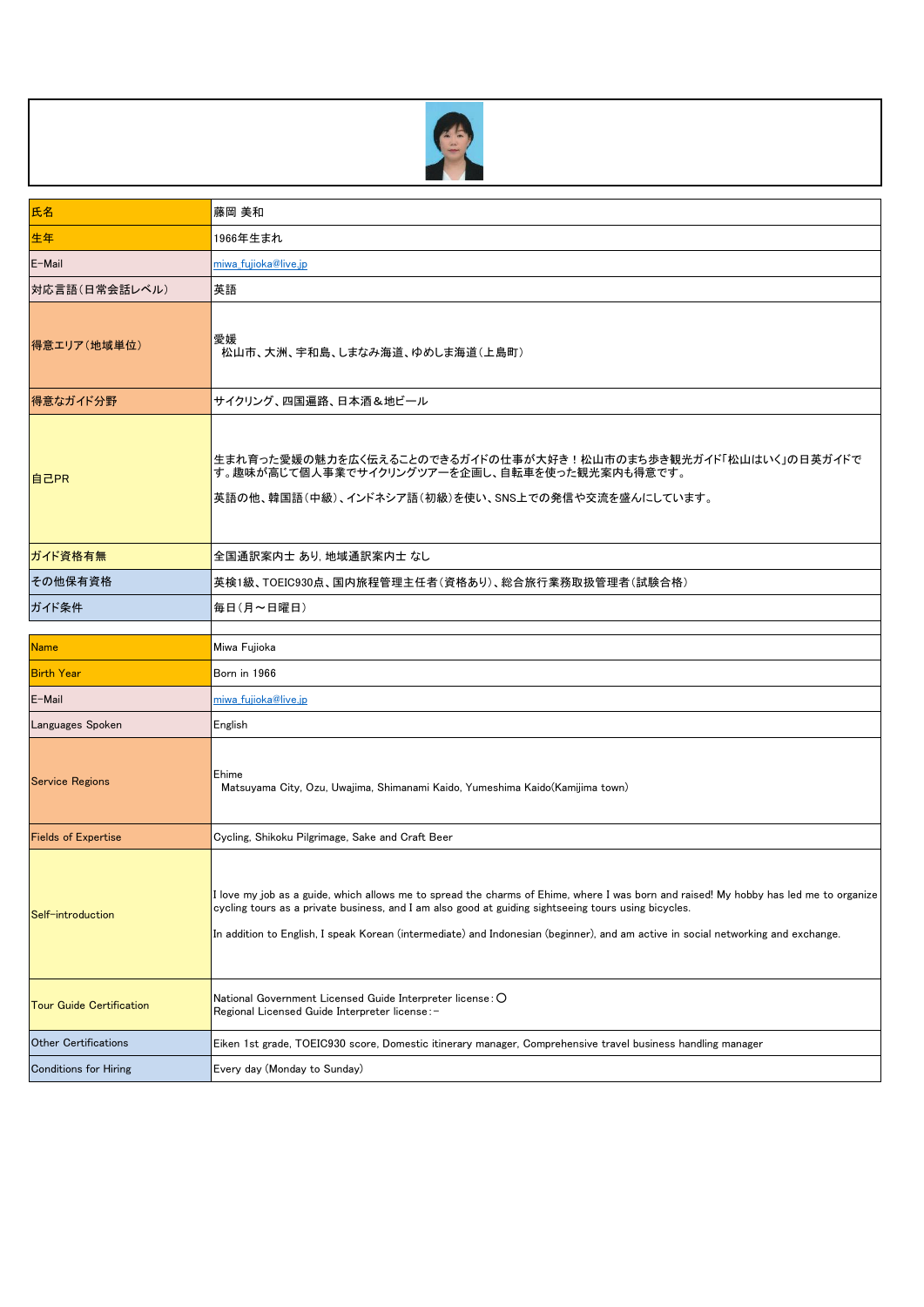

| 氏名            | 井上 忠彦                                                                                 |
|---------------|---------------------------------------------------------------------------------------|
| 生年            | 1954年生まれ                                                                              |
| E-Mail        | tadahikoinoue@gmail.com                                                               |
| 対応言語(日常会話レベル) | 英語                                                                                    |
| 得意エリア(地域単位)   | 瀬戸内海東部の諸島部<br>小豆島、犬島、直島、豊島、男木島、女木島                                                    |
| 得意なガイド分野      | 瀬戸内海東部の諸島内のモダンアート、自艇(27ftのFB艇)での海上からの案内可能(海上タクシー認可済)                                  |
| 自己PR          | 瀬戸内海の会場からの眺望はとても美しいので、もっと世界各国の方々へご案内したいです。その際には、瀬戸内東部各島へ自艇(27ft <br>■のFB艇)でのご案内も可能です。 |
| ガイド資格有無       | 全国通訳案内士 なし. 地域通訳案内士 なし                                                                |
| その他保有資格       | 英検2級、小型船舶2級、臨床心理士、公認心理師、産業カウンセラー、Drone飛行全国包括許可有                                       |
| ガイド条件         | 毎日(月~日曜日)                                                                             |

| <b>Name</b>                     | Tadahiko Inoue                                                                                                                                                                                                                               |
|---------------------------------|----------------------------------------------------------------------------------------------------------------------------------------------------------------------------------------------------------------------------------------------|
| <b>Birth Year</b>               | Born in 1954                                                                                                                                                                                                                                 |
| E-Mail                          | tadahikoinoue@gmail.com                                                                                                                                                                                                                      |
| Languages Spoken                | English                                                                                                                                                                                                                                      |
| <b>Service Regions</b>          | lEastern islands of the Seto Inland Sea<br>Shodoshima, Inujima, Naoshima, Teshima, Ogijima, Megijima                                                                                                                                         |
| <b>Fields of Expertise</b>      | Modern art pieces on the eastern islands of the Seto Inland Sea, Guided boat tour on the sea                                                                                                                                                 |
| Self-introduction               | The view from the venue of the Seto Inland Sea is so beautiful that we would like to show it to more people from all over the world. In<br>that case, we can take our own boat (27ft FB boat) to each island in the eastern Seto Inland Sea. |
| <b>Tour Guide Certification</b> | National Government Licensed Guide Interpreter license: -<br>Regional Licensed Guide Interpreter license:-                                                                                                                                   |
| <b>Other Certifications</b>     | Eiken 2nd grade, Small vessel class 2, Clinical psychologist, Certified Public Psychologist, Industrial counselor, Drone license                                                                                                             |
| <b>Conditions for Hiring</b>    | Every day (Monday to Sunday)                                                                                                                                                                                                                 |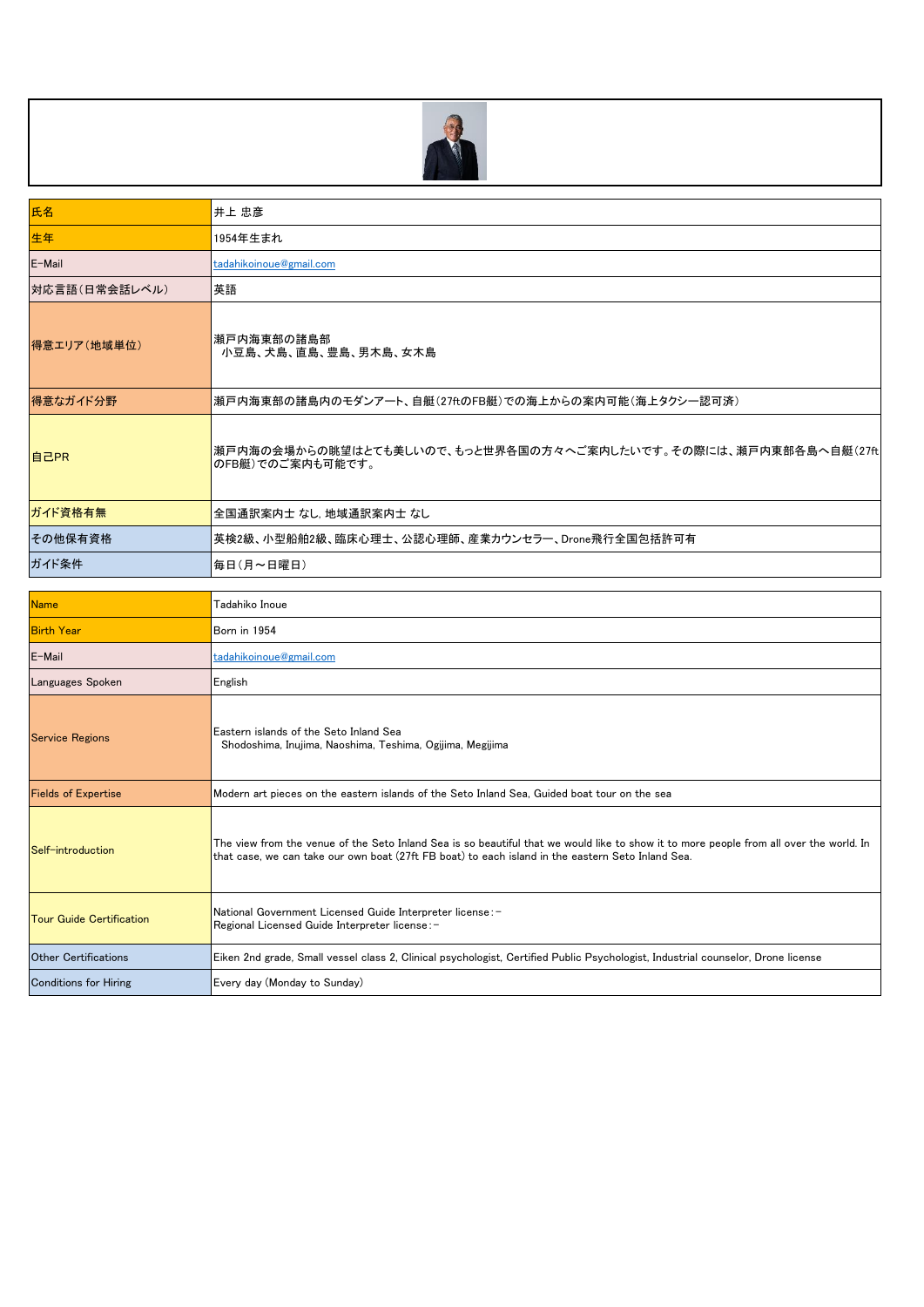

| 氏名            | 山口 真理                                                                                               |
|---------------|-----------------------------------------------------------------------------------------------------|
| 生年            | 1967年生まれ                                                                                            |
| E-Mail        | ymari1226@gmail.com                                                                                 |
| 対応言語(日常会話レベル) | 英語                                                                                                  |
| 得意エリア(地域単位)   | 香川<br>高松市(栗林公園、直島、小豆島)                                                                              |
| 得意なガイド分野      | 酒蔵巡り、醤油蔵巡り、瀬戸内国際芸術祭                                                                                 |
| 自己PR          | とても好奇心旺盛で、なんでも調べたり、食べたり、体験しながら、自分のものにするのが好きです。そこから得たことを、みなさんにシェ<br>アさせていただくのも大好きです。きっと一緒に楽しめると思います。 |
| ガイド資格有無       | 地域通訳案内士 あり                                                                                          |
| その他保有資格       | 香川県インバウンド対応語学講師                                                                                     |
| ガイド条件         | 応相談                                                                                                 |

| <b>Name</b>                     | Mari Yamaguchi                                                                                                                                                                     |
|---------------------------------|------------------------------------------------------------------------------------------------------------------------------------------------------------------------------------|
| <b>Birth Year</b>               | Born in 1967                                                                                                                                                                       |
| E-Mail                          | ymari1226@gmail.com                                                                                                                                                                |
| Languages Spoken                | English                                                                                                                                                                            |
| <b>Service Regions</b>          | Kagawa<br>Takamatsu City(Ritsurin Garden, Naoshima, Shodoshima)                                                                                                                    |
| <b>Fields of Expertise</b>      | Sake Brewery, Soy sauce Brewery, Setouchi Triennale                                                                                                                                |
| Self-introduction               | am very curious and like to research, eat, and experience everything to make it my own. I also love to share what I have learned with<br>you. I am sure we will have fun together. |
| <b>Tour Guide Certification</b> | Regional Licensed Guide Interpreter license: O                                                                                                                                     |
| <b>Other Certifications</b>     | Kagawa prefecture Inbound Language teacher                                                                                                                                         |
| <b>Conditions for Hiring</b>    | To be discussed                                                                                                                                                                    |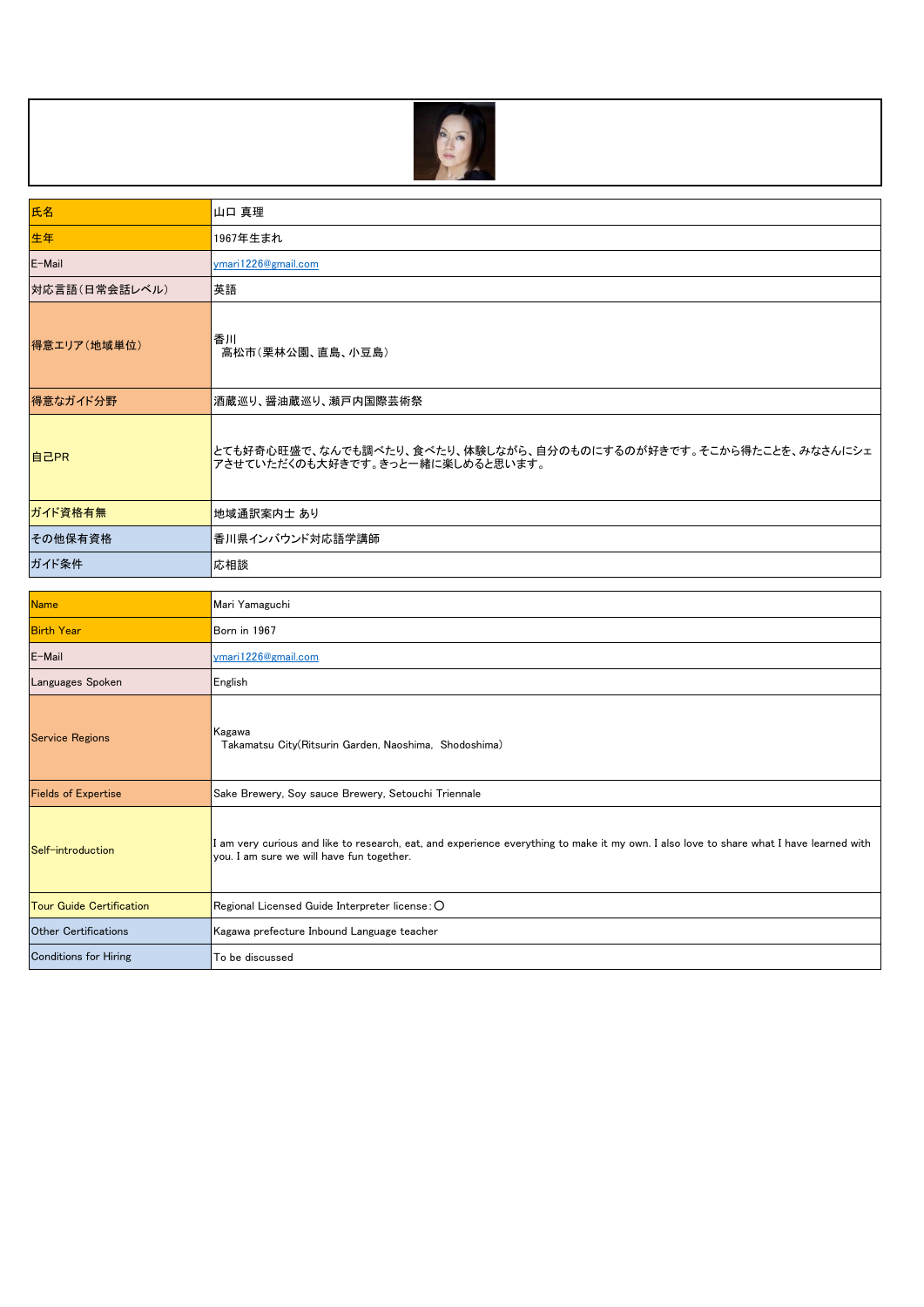

| 氏名                              | 田村 成業                                                                                                                                                                                                                                                                                                                                                                                                                                                                                                                                                                                                                                |
|---------------------------------|--------------------------------------------------------------------------------------------------------------------------------------------------------------------------------------------------------------------------------------------------------------------------------------------------------------------------------------------------------------------------------------------------------------------------------------------------------------------------------------------------------------------------------------------------------------------------------------------------------------------------------------|
| 生年                              | 1970年生まれ                                                                                                                                                                                                                                                                                                                                                                                                                                                                                                                                                                                                                             |
| E-Mail                          | tamura1091@icloud.com                                                                                                                                                                                                                                                                                                                                                                                                                                                                                                                                                                                                                |
| 対応言語(日常会話レベル)                   | 英語                                                                                                                                                                                                                                                                                                                                                                                                                                                                                                                                                                                                                                   |
| 得意エリア(地域単位)                     | 愛媛<br>松山城周辺、道後エリア等<br>広島<br>宮島、平和公園<br>岡山<br>岡山市内、倉敷市内                                                                                                                                                                                                                                                                                                                                                                                                                                                                                                                                                                               |
| 得意なガイド分野                        | 神社、仏閣、城                                                                                                                                                                                                                                                                                                                                                                                                                                                                                                                                                                                                                              |
| 自己PR                            | 全国通訳案内士ライセンスを取得後は、広島在住であったため、世界遺産が2つある恵まれた環境より、宮島と平和公園でガイド経験を<br>積みました。また、広島では平和問題におけるイベントもよく開催されることから、関連するイベントでの通訳経験もあります。<br>中学から大学まで陸上競技に取り組み100mを10秒台の記録を出し日本選手権に出た経験からアウトドア的な要素のツアーも対応出来<br>ます。本業の製薬メーカーでのキャリアよりメデイカル英語もある程度の知識もあります。                                                                                                                                                                                                                                                                                                                                                                                           |
| ガイド資格有無                         | 全国通訳案内士 あり                                                                                                                                                                                                                                                                                                                                                                                                                                                                                                                                                                                                                           |
| その他保有資格                         | TOEIC920点、日商簿記3級、MR認定資格、1種証券外務員、普通自動車免許                                                                                                                                                                                                                                                                                                                                                                                                                                                                                                                                                                                              |
| ガイド条件                           | 基本土日祝のみ(土~日曜日)                                                                                                                                                                                                                                                                                                                                                                                                                                                                                                                                                                                                                       |
|                                 |                                                                                                                                                                                                                                                                                                                                                                                                                                                                                                                                                                                                                                      |
| <b>Name</b>                     | Shigenari Tamura                                                                                                                                                                                                                                                                                                                                                                                                                                                                                                                                                                                                                     |
| <b>Birth Year</b>               | Born in 1970                                                                                                                                                                                                                                                                                                                                                                                                                                                                                                                                                                                                                         |
| E-Mail                          | tamura1091@icloud.com                                                                                                                                                                                                                                                                                                                                                                                                                                                                                                                                                                                                                |
| Languages Spoken                | English                                                                                                                                                                                                                                                                                                                                                                                                                                                                                                                                                                                                                              |
| <b>Service Regions</b>          | Ehime<br>Around Matsuyama Castle, Dogo Area etc.<br>Hiroshima<br>Miyajima, Hiroshima Peace Memorial Park<br>Okavama<br>Okayama City, Kurashiki City                                                                                                                                                                                                                                                                                                                                                                                                                                                                                  |
| <b>Fields of Expertise</b>      | Temples and Shrines, Castle                                                                                                                                                                                                                                                                                                                                                                                                                                                                                                                                                                                                          |
| Self-introduction               | After obtaining a National Interpreter Guide License, I lived in Hiroshima, which is blessed with two World Heritage Sites, Miyajima and<br>Peace Park, and gained experience as a guide. I also have experience as an interpreter at peace-related events, as Hiroshima often<br>hosts events related to peace issues.<br>I have experience in outdoor tours as well, having competed in track and field from junior high school through college, running the 100m<br>in 10 seconds and competing in the Japan National Championships. I also have some knowledge of medical English from my career at a<br>pharmaceutical company. |
| <b>Tour Guide Certification</b> | National Government Licensed Guide Interpreter license: O                                                                                                                                                                                                                                                                                                                                                                                                                                                                                                                                                                            |
| <b>Other Certifications</b>     | TOEIC920 score, Nissho Bookkeeping Level 3, Certified Medical Representative, Class 1 Securities Sales Representative, Driving<br>license                                                                                                                                                                                                                                                                                                                                                                                                                                                                                            |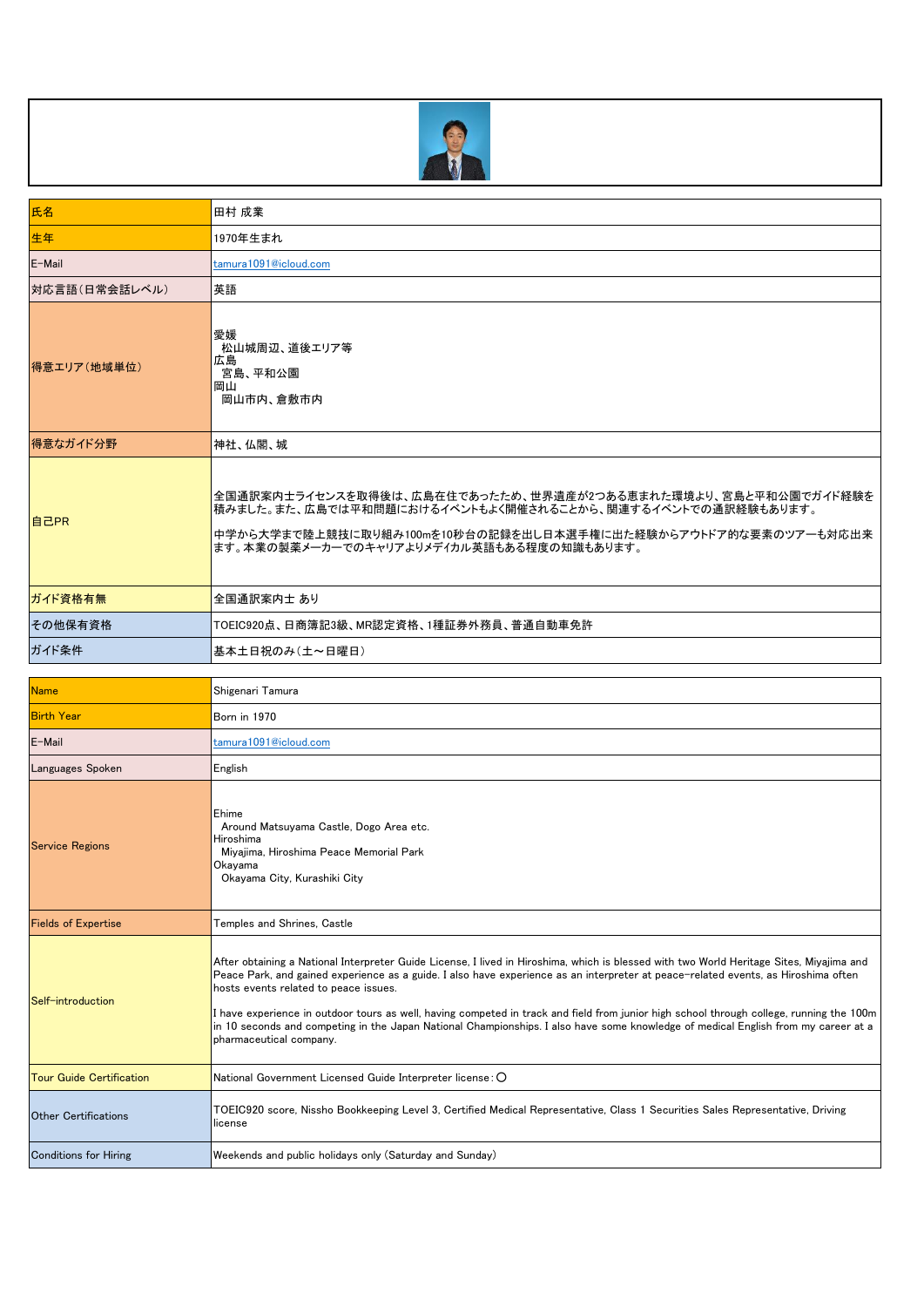

| 氏名            | 小椋 俊江                                                                                                                                                           |
|---------------|-----------------------------------------------------------------------------------------------------------------------------------------------------------------|
| 生年            | 1970年生まれ                                                                                                                                                        |
| E-Mail        | ogrtsh2006@gmail.com                                                                                                                                            |
| 対応言語(日常会話レベル) | 英語                                                                                                                                                              |
| 得意エリア(地域単位)   | 岡山<br>津山市、備前市、岡山市                                                                                                                                               |
| 得意なガイド分野      | 歴史文化体験、日本料理体験、うどん作り、酒蔵ツアー、備前焼き、焼き物体験                                                                                                                            |
| 自己PR          | 私は2歳から大人の方までに英会話を教えて23年目。ホームステイ引率13年目の経歴から外国人の友人が多く老若男女に好かれる<br>welcomingでinvitingな性格の持ち主です。趣味は和文化を体験すること。外国人の友人と和文化体験workshopで日本をrediscoverする<br>のがlifeworkです。 |
| ガイド資格有無       | 全国通訳案内士 なし 地域通訳案内士 なし                                                                                                                                           |
| その他保有資格       | 英検1級、中高外国語教諭資格1級                                                                                                                                                |
| ガイド条件         | 基本土日祝のみ(土~日曜日)                                                                                                                                                  |

| <b>Name</b>                     | <b>Toshie Ogura</b>                                                                                                                                                                                                                                                                                                                                                                                                                  |
|---------------------------------|--------------------------------------------------------------------------------------------------------------------------------------------------------------------------------------------------------------------------------------------------------------------------------------------------------------------------------------------------------------------------------------------------------------------------------------|
| <b>Birth Year</b>               | <b>Born</b> in 1970                                                                                                                                                                                                                                                                                                                                                                                                                  |
| E-Mail                          | ogrtsh2006@gmail.com                                                                                                                                                                                                                                                                                                                                                                                                                 |
| <b>Languages Spoken</b>         | English                                                                                                                                                                                                                                                                                                                                                                                                                              |
| <b>Service Regions</b>          | Okayama<br>Tsuvama City, Bizen City, Okavama City                                                                                                                                                                                                                                                                                                                                                                                    |
| <b>Fields of Expertise</b>      | History and Culture, Japanese Food, Udon noodle making, Sake Brewery, Bizen Ware, "Yakimono" grilling experieince                                                                                                                                                                                                                                                                                                                    |
| Self-introduction               | I have been teaching English conversation to people from 2 years old to adults for 23 years. I have been leading homestays for 13<br>years, and I have many foreign friends and have a welcoming and inviting personality that is liked by men and women of all ages. My<br>hobby is to experience Japanese culture. My life's work is to rediscover Japan through Japanese culture experience workshops with<br>my foreign friends. |
| <b>Tour Guide Certification</b> | National Government Licensed Guide Interpreter license: -<br>Regional Licensed Guide Interpreter license:-                                                                                                                                                                                                                                                                                                                           |
| <b>Other Certifications</b>     | Eiken 1st grade, Teacher's license 1st grade (Foreign languages)                                                                                                                                                                                                                                                                                                                                                                     |
| Conditions for Hiring           | Weekends and public holidays only (Saturday and Sunday)                                                                                                                                                                                                                                                                                                                                                                              |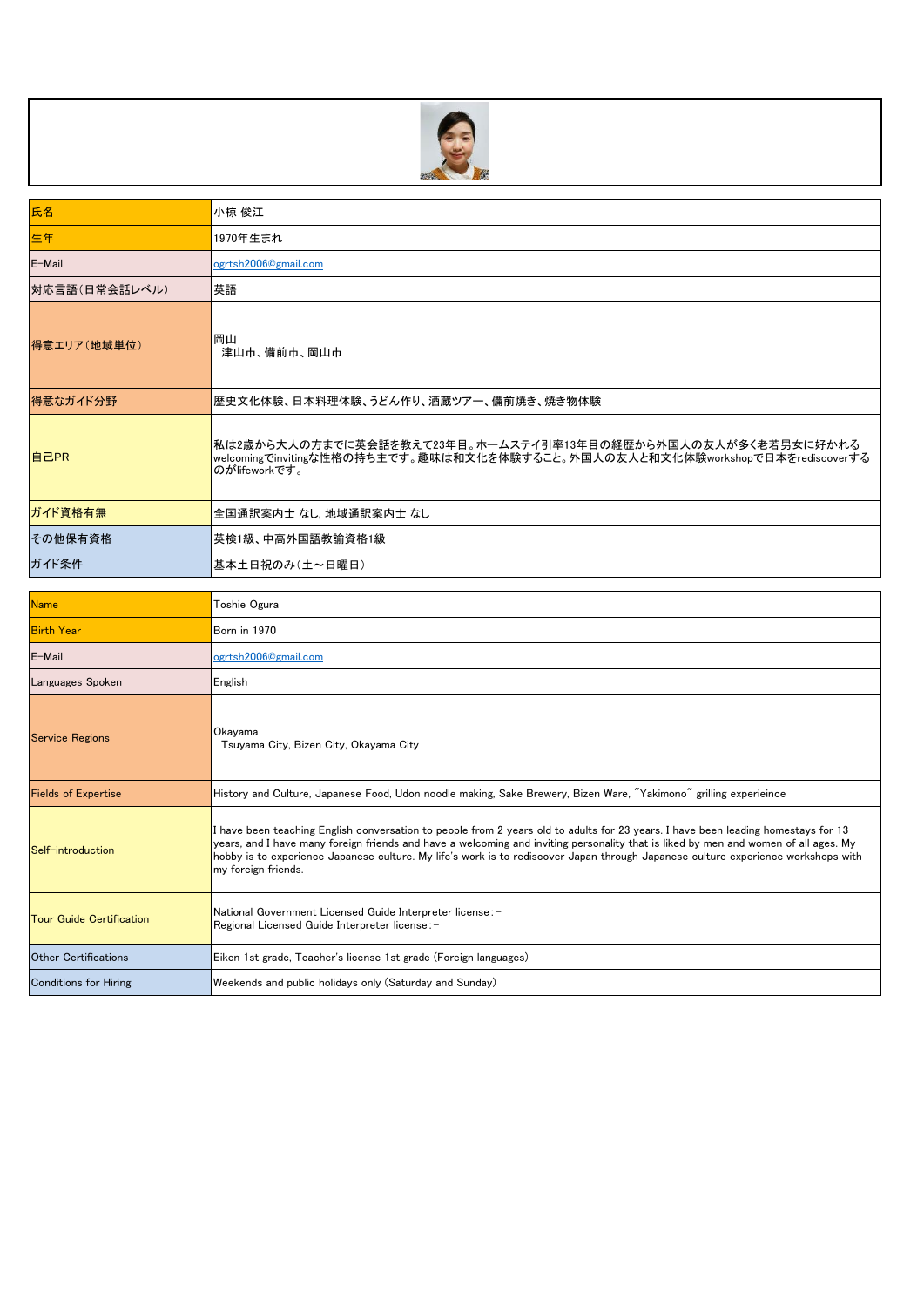

| 氏名                              | 吉田 幸美                                                                                                                                                                                                                                                                                                                                                                                                                                                                                                                                                                                                                                       |
|---------------------------------|---------------------------------------------------------------------------------------------------------------------------------------------------------------------------------------------------------------------------------------------------------------------------------------------------------------------------------------------------------------------------------------------------------------------------------------------------------------------------------------------------------------------------------------------------------------------------------------------------------------------------------------------|
| 生年                              | 1957年生まれ                                                                                                                                                                                                                                                                                                                                                                                                                                                                                                                                                                                                                                    |
| E-Mail                          | yukimiyoshida@jcom.zaq.ne.jp                                                                                                                                                                                                                                                                                                                                                                                                                                                                                                                                                                                                                |
| 対応言語(日常会話レベル)                   | 英語                                                                                                                                                                                                                                                                                                                                                                                                                                                                                                                                                                                                                                          |
| 得意エリア(地域単位)                     | 山口<br>下関市、長門市                                                                                                                                                                                                                                                                                                                                                                                                                                                                                                                                                                                                                               |
| 得意なガイド分野                        | 歴史文化体験、酒蔵巡り                                                                                                                                                                                                                                                                                                                                                                                                                                                                                                                                                                                                                                 |
| 自己PR                            | 九州大学文学部英語学英文科卒業。アメリカ合衆国(1985年から1988年)滞在経験があります。2008年に全国通訳案内士英語の資格<br>を取得し、主に官公庁や旅行会社からの依頼で通訳、翻訳、英語講師、ガイド経験多数あります。<br>趣味はウオーキング、サイクリング、読書、映画鑑賞などです。通訳ガイドは民間の親善大使という信念のもとにインバウンドのお客様に<br>一期一会の精神で取り組みます。                                                                                                                                                                                                                                                                                                                                                                                                                                      |
| ガイド資格有無                         | 全国通訳案内士 あり                                                                                                                                                                                                                                                                                                                                                                                                                                                                                                                                                                                                                                  |
| その他保有資格                         | 英検1級、TOEIC930点、中学校1種、高等学校2種教員免許、イリノイ大学英語集中講座上級履修、観光庁地域の観光人材のインバウン<br>ド対応能力強化研修指導員2級                                                                                                                                                                                                                                                                                                                                                                                                                                                                                                                                                         |
| ガイド条件                           | 応相談                                                                                                                                                                                                                                                                                                                                                                                                                                                                                                                                                                                                                                         |
|                                 |                                                                                                                                                                                                                                                                                                                                                                                                                                                                                                                                                                                                                                             |
| <b>Name</b>                     | Yukimi Yoshida                                                                                                                                                                                                                                                                                                                                                                                                                                                                                                                                                                                                                              |
| <b>Birth Year</b>               | Born in 1957                                                                                                                                                                                                                                                                                                                                                                                                                                                                                                                                                                                                                                |
| E-Mail                          | yukimiyoshida@jcom.zaq.ne.jp                                                                                                                                                                                                                                                                                                                                                                                                                                                                                                                                                                                                                |
| Languages Spoken                | English                                                                                                                                                                                                                                                                                                                                                                                                                                                                                                                                                                                                                                     |
| <b>Service Regions</b>          | Yamaguchi<br>Shimonoseki City, Nagato City                                                                                                                                                                                                                                                                                                                                                                                                                                                                                                                                                                                                  |
| <b>Fields of Expertise</b>      | History and Culture, Sake Brewery                                                                                                                                                                                                                                                                                                                                                                                                                                                                                                                                                                                                           |
| Self-introduction               | Graduated from Kyushu University, Faculty of Letters, Department of English Language and Literature. I haves lived in the United<br>States of America (1985–1988). In 2008, I obtained a national English interpreter and guide certification, and have experience as an<br>interpreter, translator, English instructor, and guide, mainly for government agencies and travel agencies.<br>My hobbies include walking, cycling, reading, and watching movies. I believe that interpreter guides are ambassadors of goodwill in the<br>private sector, and I will work with inbound clients in the spirit of a once-in-a-lifetime encounter. |
| <b>Tour Guide Certification</b> | National Government Licensed Guide Interpreter license: O                                                                                                                                                                                                                                                                                                                                                                                                                                                                                                                                                                                   |
| <b>Other Certifications</b>     | Eiken 1st grade, TOEIC 930 score, Teacher's license, Illinois University English class, Inbound staff training license 2nd grade                                                                                                                                                                                                                                                                                                                                                                                                                                                                                                            |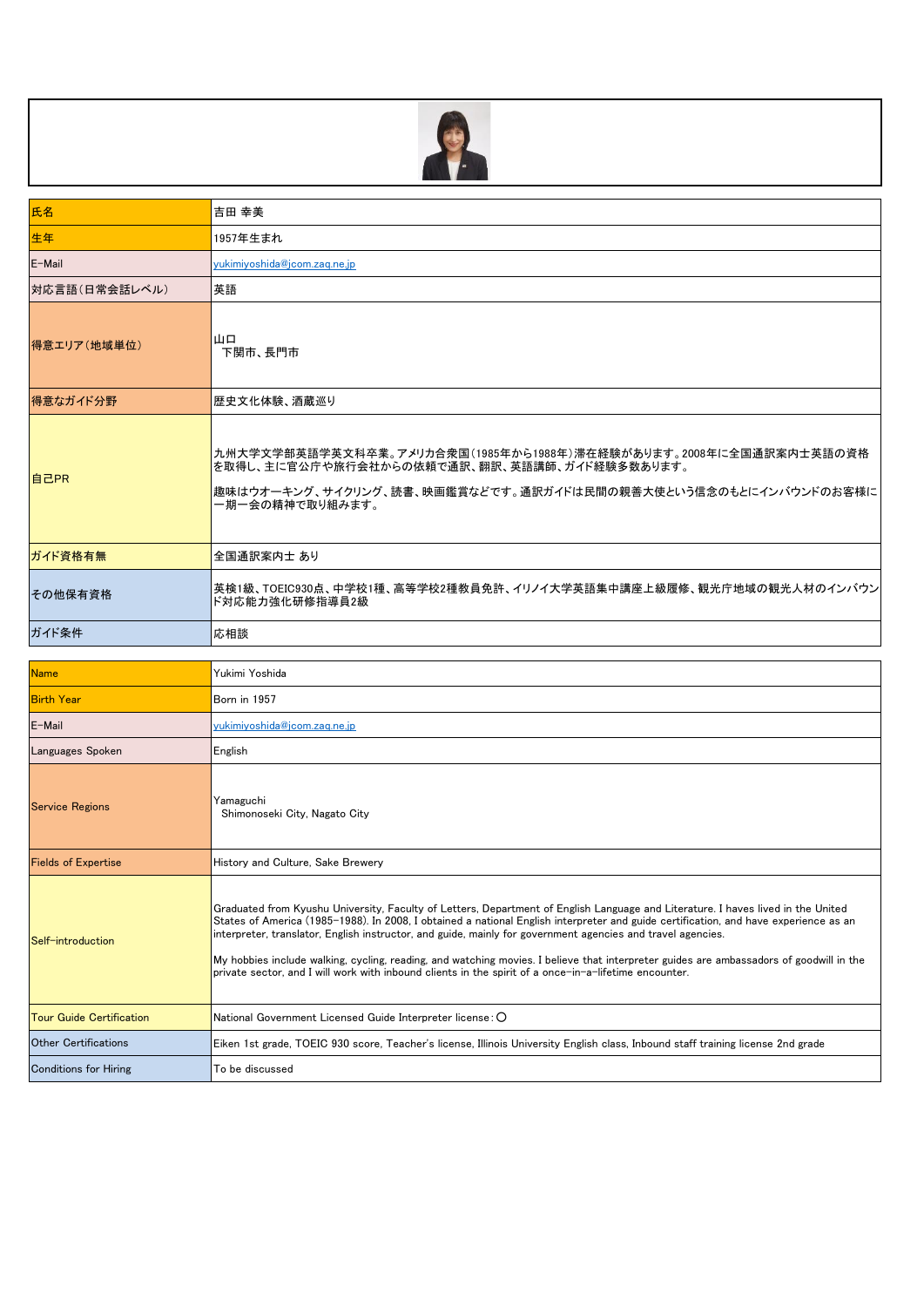

| 氏名                              | 栗坂 英二郎                                                                                                                                                                                                                                                                                                                                                                                                                                                                                                                                                                                                                                                           |
|---------------------------------|------------------------------------------------------------------------------------------------------------------------------------------------------------------------------------------------------------------------------------------------------------------------------------------------------------------------------------------------------------------------------------------------------------------------------------------------------------------------------------------------------------------------------------------------------------------------------------------------------------------------------------------------------------------|
| 生年                              | 1953年生まれ                                                                                                                                                                                                                                                                                                                                                                                                                                                                                                                                                                                                                                                         |
| E-Mail                          | kurisaka@ac.auone-net.jp                                                                                                                                                                                                                                                                                                                                                                                                                                                                                                                                                                                                                                         |
| 対応言語(日常会話レベル)                   | 英語                                                                                                                                                                                                                                                                                                                                                                                                                                                                                                                                                                                                                                                               |
| 得意エリア(地域単位)                     | 広島<br>広島市、宮島、呉市、かきしま海道、しまなみ海道、とびしま海道                                                                                                                                                                                                                                                                                                                                                                                                                                                                                                                                                                                                                             |
| 得意なガイド分野                        | 世界遺産、サイクリング、トレッキング                                                                                                                                                                                                                                                                                                                                                                                                                                                                                                                                                                                                                                               |
| 自己PR                            | 広島市で生まれ育ち、トータル約50年広島市に住んでおります。2019年度は約30組の海外からのお客様(英語圏)に対して、平和公園・<br>宮島・宮島の弥山登山・広島城・縮景園等を案内しました。<br>また趣味でサイクリングをしているので、自転車で広島県の島しょ部を一緒に走り、瀬戸内海の他島美を堪能して頂きたいと思っていま<br>す。さらに海上自衛隊の幹部OBとして、呉や江田島のディープな案内も得意としています。                                                                                                                                                                                                                                                                                                                                                                                                                                                  |
| ガイド資格有無                         | 全国通訳案内士 なし 地域通訳案内士 あり                                                                                                                                                                                                                                                                                                                                                                                                                                                                                                                                                                                                                                            |
| その他保有資格                         | 国内旅程管理主任者、国内旅行業務取扱管理者                                                                                                                                                                                                                                                                                                                                                                                                                                                                                                                                                                                                                                            |
| ガイド条件                           | 毎日(月~日曜日)                                                                                                                                                                                                                                                                                                                                                                                                                                                                                                                                                                                                                                                        |
|                                 |                                                                                                                                                                                                                                                                                                                                                                                                                                                                                                                                                                                                                                                                  |
| <b>Name</b>                     | Eijirou Kurisaka                                                                                                                                                                                                                                                                                                                                                                                                                                                                                                                                                                                                                                                 |
| <b>Birth Year</b>               | <b>Born in 1953</b>                                                                                                                                                                                                                                                                                                                                                                                                                                                                                                                                                                                                                                              |
| E-Mail                          | kurisaka@ac.auone-net.jp                                                                                                                                                                                                                                                                                                                                                                                                                                                                                                                                                                                                                                         |
| Languages Spoken                | English                                                                                                                                                                                                                                                                                                                                                                                                                                                                                                                                                                                                                                                          |
| <b>Service Regions</b>          | Hiroshima<br>Hiroshima City, Miyajima, Kure City, Kakishima Kaido, Shimanami Kaido, Tobishima Kaido                                                                                                                                                                                                                                                                                                                                                                                                                                                                                                                                                              |
| <b>Fields of Expertise</b>      | World Heritage, Cycling, Trekking                                                                                                                                                                                                                                                                                                                                                                                                                                                                                                                                                                                                                                |
| Self-introduction               | I was born and raised in Hiroshima city and have lived in Hiroshima city for a total of about 50 years.In fiscal year 2019, we provided<br>about 30 groups of overseas guests (English speaking) with tours of Peace Park, Miyajima, climbing Mt. Yayama in Miyajima, Hiroshima<br>castle, and Shukkeien, etc.<br>am also a cyclist by hobby, so I would like to ride a bicycle with you in the island areas of Hiroshima Prefecture and enjoy the beauty<br>of other islands in the Seto Inland Sea.Furthermore, as an alumnus of the Maritime Self-Defense Force's executive officer, I am also<br>good at guiding you through the depths of Kure and Etajima. |
| <b>Tour Guide Certification</b> | National Government Licensed Guide Interpreter license: -<br>Regional Licensed Guide Interpreter license: O                                                                                                                                                                                                                                                                                                                                                                                                                                                                                                                                                      |

Conditions for Hiring **Every day (Monday to Sunday)**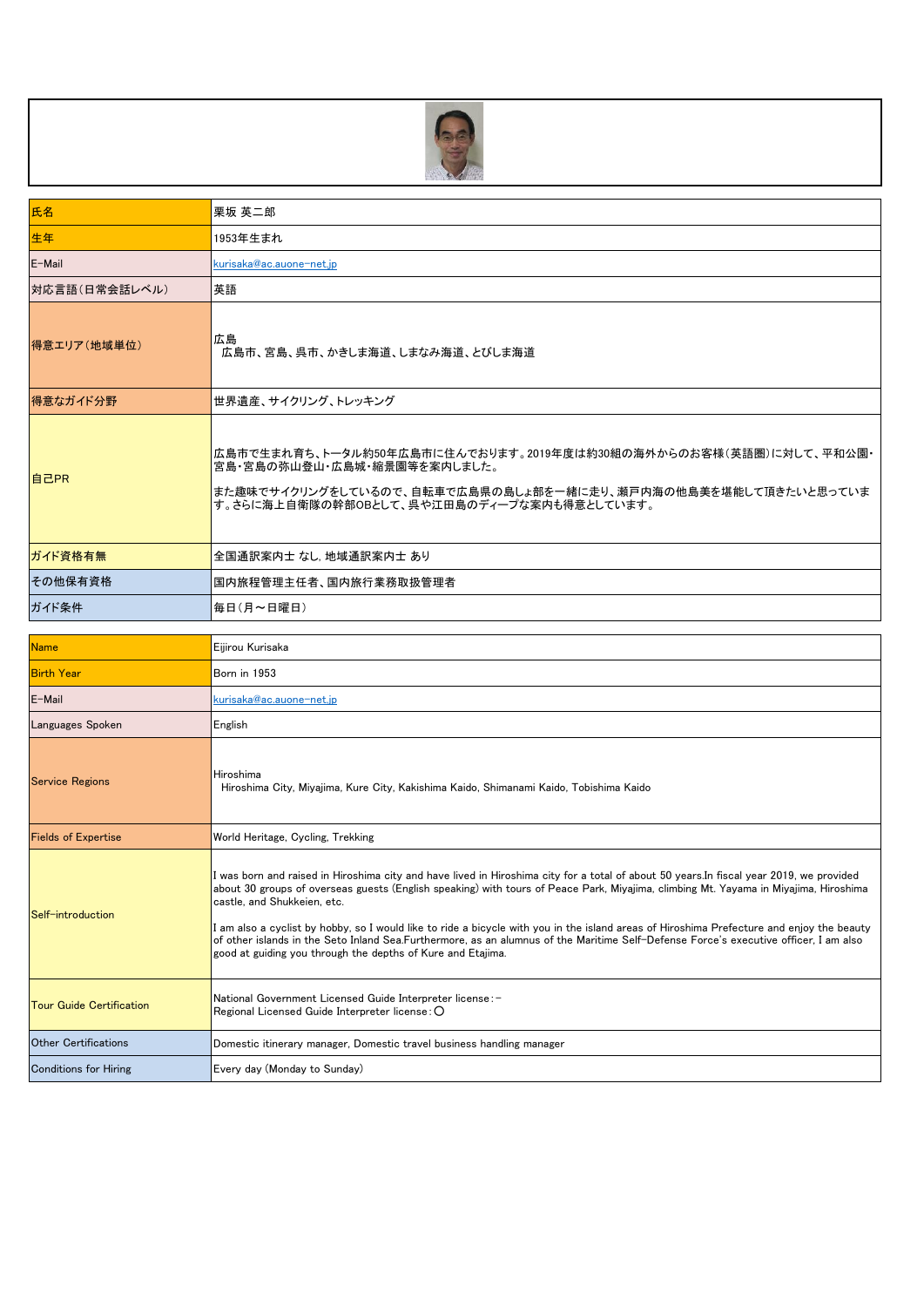

| 氏名                              | 伊藤 和夫                                                                                                                                                                                                                                                                                                                                                                                                                                                                                          |
|---------------------------------|------------------------------------------------------------------------------------------------------------------------------------------------------------------------------------------------------------------------------------------------------------------------------------------------------------------------------------------------------------------------------------------------------------------------------------------------------------------------------------------------|
| 生年                              | 1948年生まれ                                                                                                                                                                                                                                                                                                                                                                                                                                                                                       |
| E-Mail                          | kaz.itoh@mopera.net                                                                                                                                                                                                                                                                                                                                                                                                                                                                            |
| 対応言語(日常会話レベル)                   | 英語                                                                                                                                                                                                                                                                                                                                                                                                                                                                                             |
| 得意エリア(地域単位)                     | 愛媛<br>松山市(道後温泉、松山城)、宇和島市(宇和島城、天赦園、伊達博物館)<br>香川<br>高松市(栗林公園)                                                                                                                                                                                                                                                                                                                                                                                                                                    |
| 得意なガイド分野                        | 神社、仏閣、お城、温泉地、景勝地                                                                                                                                                                                                                                                                                                                                                                                                                                                                               |
| 自己PR                            | 外国から来られてお客様を日本各地にご案内する仕事に多大なる喜びを感じています。とりわけ、瀬戸内海に面した地域は、日本の歴<br>史と文化の宝庫と言えます。瀬戸内海は単に美しい海というだけでなく、古来、日本の政治、経済、国際交流において、重要なシーレー<br>ンの役割を果たしきました。現在も息づくそのダイナミズムを、世界の多くの人々にお伝えしたいと思います。                                                                                                                                                                                                                                                                                                            |
| ガイド資格有無                         | 全国通訳案内士 あり, 地域通訳案内士 なし                                                                                                                                                                                                                                                                                                                                                                                                                                                                         |
| その他保有資格                         | 英検1級                                                                                                                                                                                                                                                                                                                                                                                                                                                                                           |
| ガイド条件                           | 毎日(月~日曜日)                                                                                                                                                                                                                                                                                                                                                                                                                                                                                      |
| <b>Name</b>                     | Kaz Itoh                                                                                                                                                                                                                                                                                                                                                                                                                                                                                       |
| <b>Birth Year</b>               | Born in 1948                                                                                                                                                                                                                                                                                                                                                                                                                                                                                   |
| E-Mail                          | kaz.itoh@mopera.net                                                                                                                                                                                                                                                                                                                                                                                                                                                                            |
| Languages Spoken                | English                                                                                                                                                                                                                                                                                                                                                                                                                                                                                        |
| <b>Service Regions</b>          | Ehime<br>Matsuyama City(Dogo Onsen, Matsuyama Castle), Uwajima City(Uwajima Castle, Tenshaen Garden, Date Museum)<br>Kagawa<br>Takamatsu City (Ritsurin Garden)                                                                                                                                                                                                                                                                                                                                |
| <b>Fields of Expertise</b>      | Temples and Shrines, Castle, Hot Spring Areas, Scenic Places                                                                                                                                                                                                                                                                                                                                                                                                                                   |
| Self-introduction               | I take great pleasure in guiding foreign visitors to various parts of Japan. In particular, the area facing the Seto Inland Sea is a treasure<br>house of Japanese history and culture. The Seto Inland Sea is not only a beautiful sea, but has played an important role as a sea lane<br>in Japan's politics, economy, and international exchange since ancient times. We would like to share its dynamism, which still lives on<br>today, with as many people as possible around the world. |
| <b>Tour Guide Certification</b> | National Government Licensed Guide Interpreter license: O<br>Regional Licensed Guide Interpreter license: -                                                                                                                                                                                                                                                                                                                                                                                    |
| <b>Other Certifications</b>     | Eiken 1st grade                                                                                                                                                                                                                                                                                                                                                                                                                                                                                |
| <b>Conditions for Hiring</b>    | Every day (Monday to Sunday)                                                                                                                                                                                                                                                                                                                                                                                                                                                                   |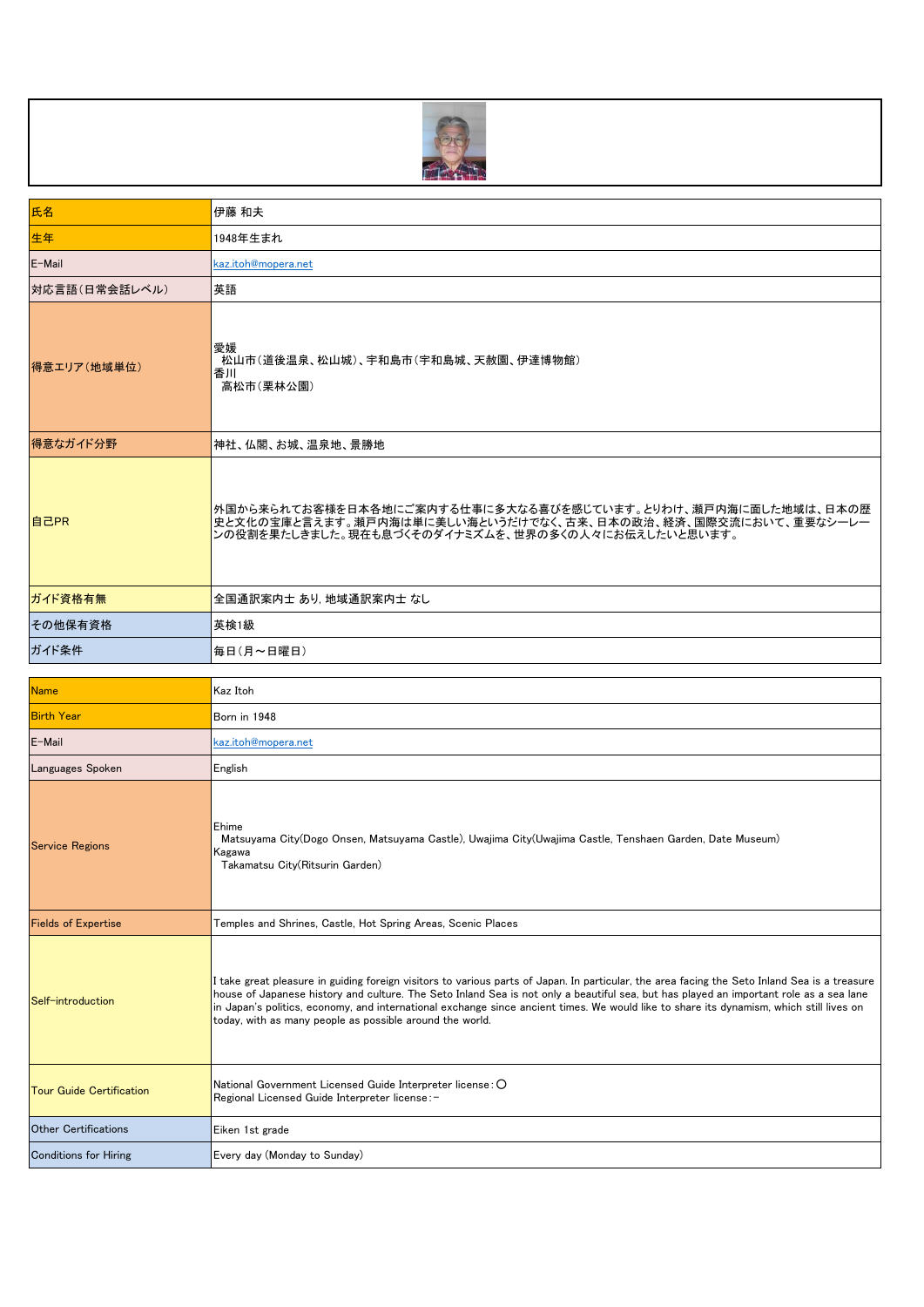

| 氏名                | 山村 一郎                                                                                                                                             |
|-------------------|---------------------------------------------------------------------------------------------------------------------------------------------------|
| 生年                | 1935年生まれ                                                                                                                                          |
| $E-Mail(1)$       | iyamamur@nifty.com                                                                                                                                |
| $E-Mail(2)$       | iyamam@icloud.comicloud                                                                                                                           |
| 対応言語(日常会話レベル)     | 英語                                                                                                                                                |
| 得意エリア(地域単位)       | 愛媛県内                                                                                                                                              |
| 得意なガイド分野          | 歴史文化体験、酒蔵巡り                                                                                                                                       |
| 自己PR              | 約10年、Volunteer tour guide として松山、内子、大洲、宇和島、砥部、しまなみ海道付近を体験。NYCの商社に約10年勤務。今までは、<br>御夫妻とか、御家族単位に対応して来ました。大勢のグループの場合は、恐らく、guideの数も増やして貰うのだろうと期待しております。 |
| ガイド資格有無           | 全国通訳案内士 なし、地域通訳案内士 なし                                                                                                                             |
| その他保有資格           |                                                                                                                                                   |
| ガイド条件             | 応相談                                                                                                                                               |
|                   |                                                                                                                                                   |
| <b>Name</b>       | Ike Yamamura                                                                                                                                      |
| <b>Birth Year</b> | Born in 1935                                                                                                                                      |
| $E-Mail(1)$       | iyamamur@nifty.com                                                                                                                                |
|                   |                                                                                                                                                   |

| $E-Mail(1)$                     | iyamamur@nifty.com                                                                                                                                 |
|---------------------------------|----------------------------------------------------------------------------------------------------------------------------------------------------|
| $E-Mail(2)$                     | iyamam@icloud.comicloud                                                                                                                            |
| Languages Spoken                | English                                                                                                                                            |
| <b>Service Regions</b>          | Ehime                                                                                                                                              |
| <b>Fields of Expertise</b>      | History and Culture, Sake Brewery                                                                                                                  |
| Self-introduction               | I have worked for a trading company in NYC for about 10 years. For large groups, I expect that the number of guides will probably be<br>increased. |
| <b>Tour Guide Certification</b> | National Government Licensed Guide Interpreter license:-<br>Regional Licensed Guide Interpreter license:-                                          |
| <b>Other Certifications</b>     |                                                                                                                                                    |
| <b>Conditions for Hiring</b>    | To be discussed                                                                                                                                    |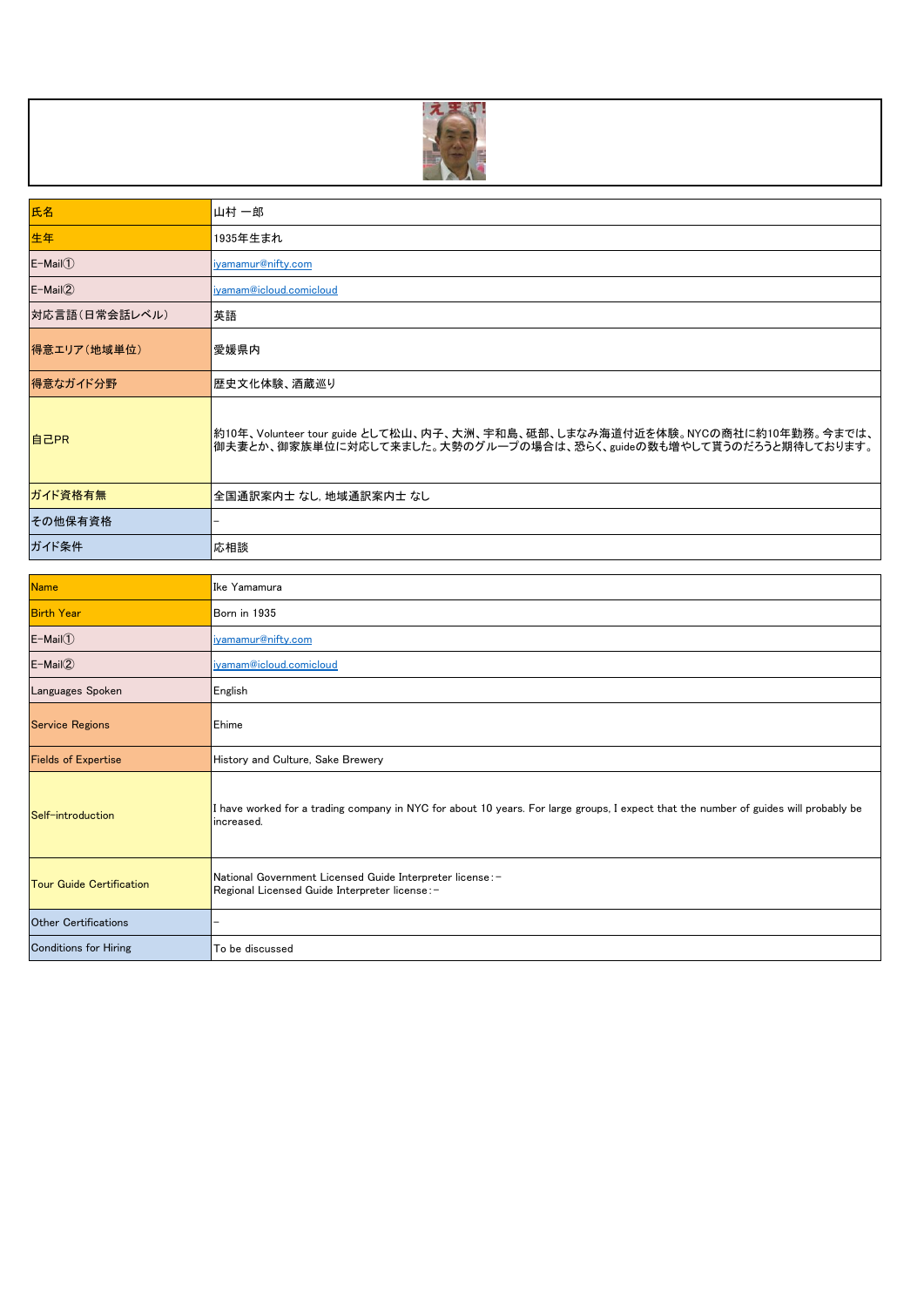

| 氏名                              | 佐々木 道代                                                                                                                                                                                                                                                                                                                                             |
|---------------------------------|----------------------------------------------------------------------------------------------------------------------------------------------------------------------------------------------------------------------------------------------------------------------------------------------------------------------------------------------------|
| 生年                              | 1960年生まれ                                                                                                                                                                                                                                                                                                                                           |
| E-Mail                          | genkipearl0127@gmail.com                                                                                                                                                                                                                                                                                                                           |
| 対応言語(日常会話レベル)                   | 英語                                                                                                                                                                                                                                                                                                                                                 |
| 得意エリア(地域単位)                     | 徳島<br>鳴門市(藍染体験)、徳島市(街角歩き、バーホッピング)、上板町(藍師の作業工場見学、藍染体験)、<br>阿波市(和三盆糖の干菓子作り体験)、吉野川市(美郷の梅酒醸造所の梅酒の飲み比べ)、<br>祖谷地区(かずら橋と二重かずら橋、落合集落展望台、祖谷温泉巡り、祖谷そば作り体験)                                                                                                                                                                                                   |
| 得意なガイド分野                        | 自転車ポタリングツアー、バーホッピング                                                                                                                                                                                                                                                                                                                                |
| 自己PR                            | 旅行が好きです。初めて訪れた場所をじっくり歩いて、まるでそこに住んでいたかのような居心地の良さを感じる事が好きです。また、とて <br> も新鮮な魚介類を使った、作り手の心意気が感じられるお料理を美味しいワインと共に味わうのも好きです。そして地元のローカルバス<br>に乗ってたどり着く、小さな温泉に浸かるのも大好きです。私の人生は、旅を楽しむためにあります。                                                                                                                                                               |
| ガイド資格有無                         | 全国通訳案内士 なし. 地域通訳案内士 なし                                                                                                                                                                                                                                                                                                                             |
| その他保有資格                         | 国内ツアーコンダクター、調理師、小学校教諭1種                                                                                                                                                                                                                                                                                                                            |
| ガイド条件                           | 毎日(月~日曜日)                                                                                                                                                                                                                                                                                                                                          |
| <b>Name</b>                     | Michiyo Sasaki                                                                                                                                                                                                                                                                                                                                     |
| <b>Birth Year</b>               | Born in 1960                                                                                                                                                                                                                                                                                                                                       |
| E-Mail                          | genkipearl0127@gmail.com                                                                                                                                                                                                                                                                                                                           |
| Languages Spoken                | English                                                                                                                                                                                                                                                                                                                                            |
| <b>Service Regions</b>          | Tokushima<br>Naruto City(Indigo Dyeing), Tokushima City(Walking, Bar Hopping), Kamiita Town(Indigo Dying), Awa City, Yoshinogawa City, Iya Valley                                                                                                                                                                                                  |
| <b>Fields of Expertise</b>      | Bicycle Pottery Tour, Bar Hopping                                                                                                                                                                                                                                                                                                                  |
| Self-introduction               | I love traveling. In the city I visit for the first time, I walk around until I feel comfortable as if I lived there.<br>I also like very fresh seafood and delicious food that makes me feel the spirit of the cook.<br>It's also a lot of fun to take a local bus and soak in a small hot spring.<br>The joy of my life is to enjoy the journey. |
| <b>Tour Guide Certification</b> | National Government Licensed Guide Interpreter license:-<br>Regional Licensed Guide Interpreter license: -                                                                                                                                                                                                                                         |
| <b>Other Certifications</b>     | Domestic tour conductor, Cook license, Elementary school teacher's license                                                                                                                                                                                                                                                                         |
| <b>Conditions for Hiring</b>    | Every day (Monday to Sunday)                                                                                                                                                                                                                                                                                                                       |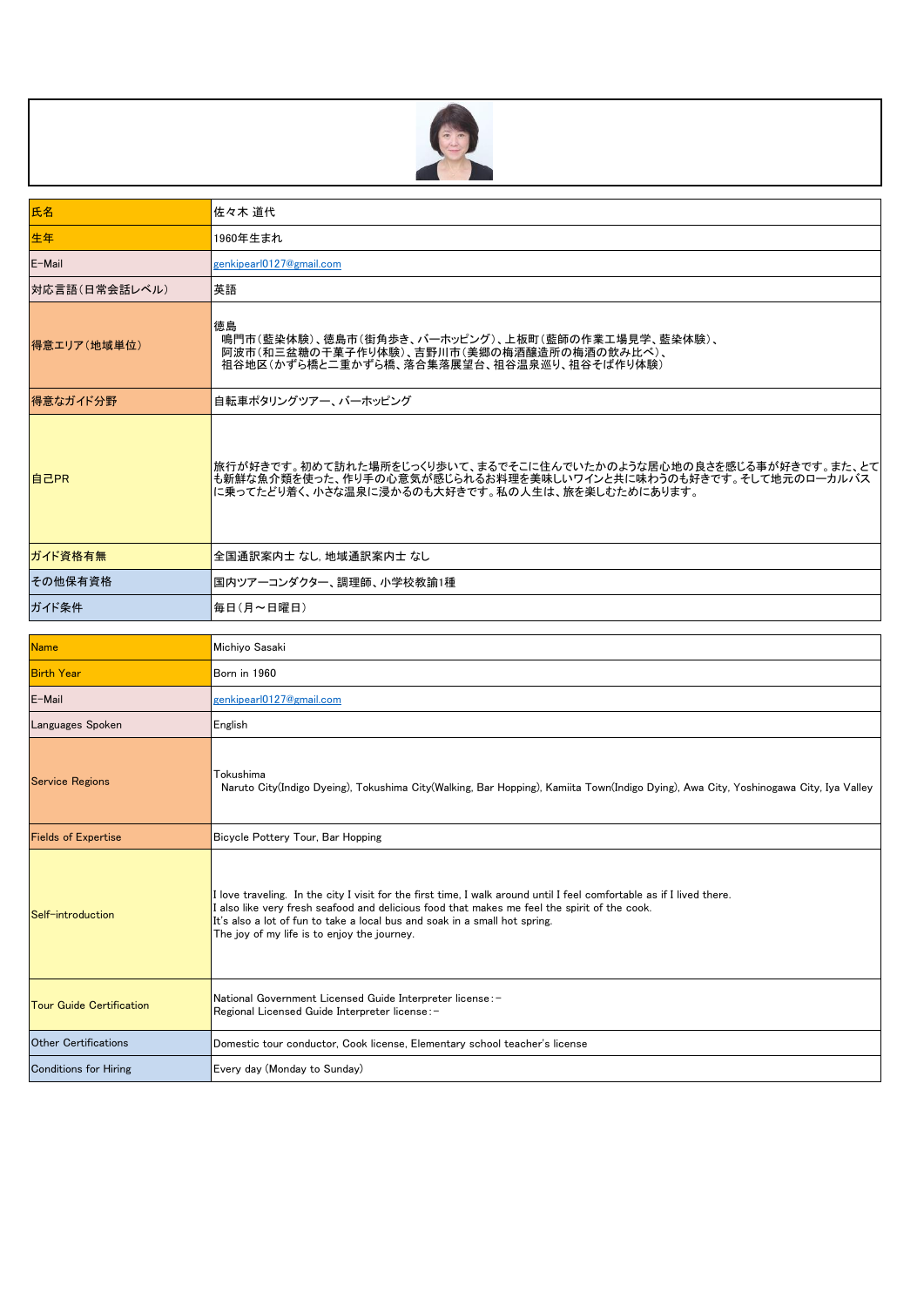

| 氏名            | 金高 智代                                                                                           |
|---------------|-------------------------------------------------------------------------------------------------|
| 生年            | 1962年生まれ                                                                                        |
| E-Mail        | amamachiyo@gmail.com                                                                            |
| 対応言語(日常会話レベル) | 英語                                                                                              |
| 得意エリア(地域単位)   | 愛媛<br>松山市、大洲市                                                                                   |
| 得意なガイド分野      | 歴史文化体験                                                                                          |
| 自己PR          | 伊予の小京都、大洲で生まれ美しい山とゆったり流れる肱川に囲まれて育ちました。レトロな城下町大洲のベストスポットをご紹介しま<br>す。また松山市内のおいしいお酒とグルメ情報もお任せください。 |
| ガイド資格有無       | 全国通訳案内士 なし, 地域通訳案内士 なし                                                                          |
| その他保有資格       | 英検準1級                                                                                           |
| ガイド条件         | 応相談                                                                                             |

| <b>Name</b>                     | Chiyo Kanetaka                                                                                                                                                                                                                                         |
|---------------------------------|--------------------------------------------------------------------------------------------------------------------------------------------------------------------------------------------------------------------------------------------------------|
| <b>Birth Year</b>               | Born in 1962                                                                                                                                                                                                                                           |
| E-Mail                          | amamachiyo@gmail.com                                                                                                                                                                                                                                   |
| Languages Spoken                | English                                                                                                                                                                                                                                                |
| <b>Service Regions</b>          | Ehime<br>Matsuyama City, Ozu City                                                                                                                                                                                                                      |
| <b>Fields of Expertise</b>      | <b>History and Culture</b>                                                                                                                                                                                                                             |
| Self-introduction               | I was raised in Ozu, a city called little Kyoto in Ehime prefecture. I will show you all the beauty of this city. I love watching mysteries<br>on TV and drinking beer! Come and enjoy talking about various things with me! I can't wait to see you!! |
| <b>Tour Guide Certification</b> | National Government Licensed Guide Interpreter license:-<br>Regional Licensed Guide Interpreter license:-                                                                                                                                              |
| <b>Other Certifications</b>     | Eiken pre-1st grade                                                                                                                                                                                                                                    |
| <b>Conditions for Hiring</b>    | To be discussed                                                                                                                                                                                                                                        |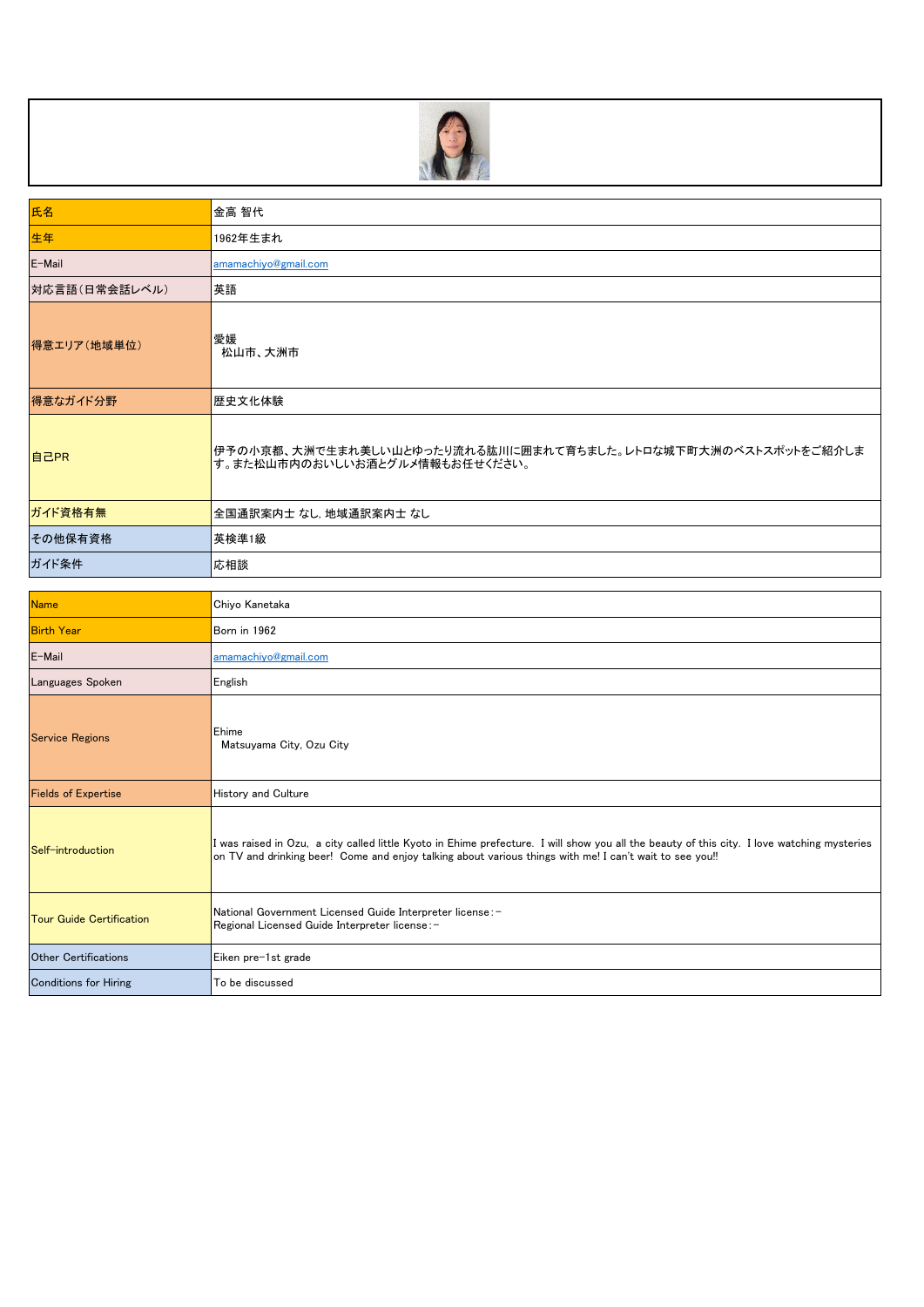

| 氏名                              | 堀田 和恵                                                                                                                                                                                                                                                                                                                                  |
|---------------------------------|----------------------------------------------------------------------------------------------------------------------------------------------------------------------------------------------------------------------------------------------------------------------------------------------------------------------------------------|
| 生年                              | 1965年生まれ                                                                                                                                                                                                                                                                                                                               |
| E-Mail                          | hottakaz@w2.dion.ne.jp                                                                                                                                                                                                                                                                                                                 |
| 対応言語(日常会話レベル)                   | 英語                                                                                                                                                                                                                                                                                                                                     |
| 得意エリア(地域単位)                     | 広島<br>平和公園、宮島、神楽、西条・竹原酒蔵および街並み、マツダ自動車など産業、お好み村 etc.<br>岡山<br>備前焼き、倉敷美観地区<br>本州四国連絡橋<br>明石大橋、瀬戸大橋、しまなみ海道                                                                                                                                                                                                                                |
| 得意なガイド分野                        | 日本美術・民芸、日本庭園(縮景園・後楽園・栗林公園など)、伝統文化(生け花、神楽など)、<br>歴史的地域遺産(城、厳島神社など)、地域産業(農業、工業、地場産業)、食文化、酒造り(日本酒・焼酎など)、交通網                                                                                                                                                                                                                               |
| 自己PR                            | これまで、瀬戸内エリアの産業や名勝をご紹介する経験をさせていただいています。また通訳として、商談会で地域の生産者の方々から<br>各社の製品に対するこだわりや思いを聞いてきました。広島市民として、平和祈念公園をはじめとしてあらゆる側面で平和の取り組みに<br>ついても見聞してきました。これらをバッググランドとして、お客様に喜んでいただけるようなガイディングを提供させていただきたいと思い<br>ます。                                                                                                                              |
| ガイド資格有無                         | 全国通訳案内士 あり 地域通訳案内士 あり                                                                                                                                                                                                                                                                                                                  |
| その他保有資格                         | 英検1級、国内旅程管理主任、生け花小原流三級教授                                                                                                                                                                                                                                                                                                               |
| ガイド条件                           | 毎日(月~日曜日)                                                                                                                                                                                                                                                                                                                              |
|                                 |                                                                                                                                                                                                                                                                                                                                        |
| <b>Name</b>                     | Kazue Hotta                                                                                                                                                                                                                                                                                                                            |
| <b>Birth Year</b>               | Born in 1965                                                                                                                                                                                                                                                                                                                           |
| E-Mail                          | hottakaz@w2.dion.ne.jp                                                                                                                                                                                                                                                                                                                 |
| Languages Spoken                | English                                                                                                                                                                                                                                                                                                                                |
| <b>Service Regions</b>          | Hiroshima<br>Hiroshima Peace Memorial Park, Miyajima, Kagura, Saijo and Takehara Walking, Okonomimura etc.<br>Okayama<br>Bizen Ware, Kurashiki Bikan Historical Quarter<br>Honshu-Shikoku Bridge<br>Akashi Ohashi, Seto Ohashi , Shimanami Kaido                                                                                       |
| <b>Fields of Expertise</b>      | Japanese Art and Folk Art, Japanese Garden, Traditional Culture, Local Heritage, Local Industry, Food, Sake Brewery, Access                                                                                                                                                                                                            |
| Self-introduction               | A guide with wide knowledge gained through professional experience as an interpreter who have accompanied overseas guests to<br>various destinations and industries in the region. Also, a citizen of Hiroshima City who have been provided with opportunities of<br>learning the peace activities as well as the history of the city. |
| <b>Tour Guide Certification</b> | National Government Licensed Guide Interpreter license: O<br>Regional Licensed Guide Interpreter license: O                                                                                                                                                                                                                            |
| <b>Other Certifications</b>     | Eiken 1st grade, Domestic Itinerary Manager, Ikebana Ohara style 3rd grade                                                                                                                                                                                                                                                             |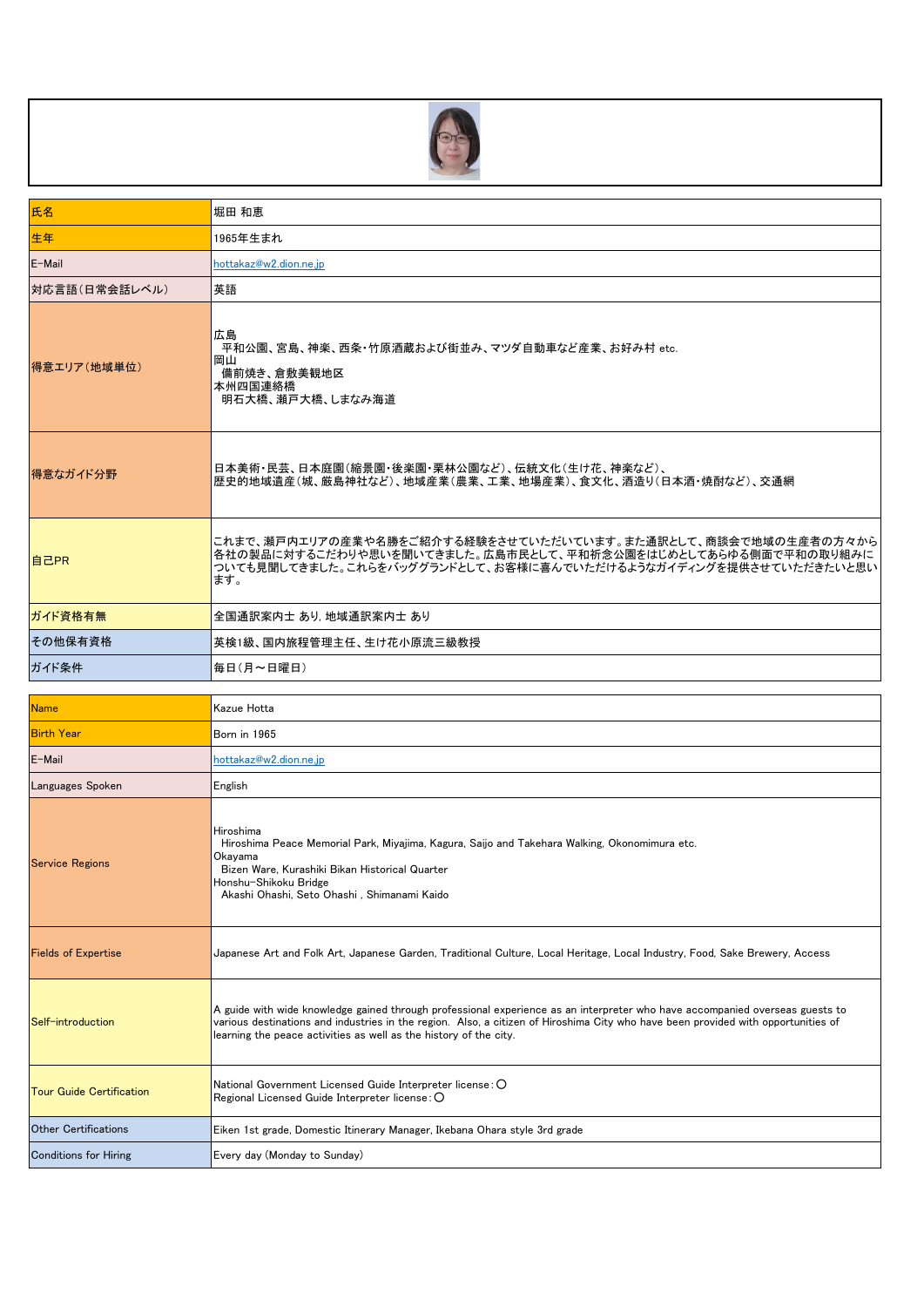

| 氏名                              | 守屋 さおり                                                                                                                                                                                                                                                                                                                                                                                     |
|---------------------------------|--------------------------------------------------------------------------------------------------------------------------------------------------------------------------------------------------------------------------------------------------------------------------------------------------------------------------------------------------------------------------------------------|
| 生年                              | 1970年生まれ                                                                                                                                                                                                                                                                                                                                                                                   |
| E-Mail                          | saoritaku2@gmail.com                                                                                                                                                                                                                                                                                                                                                                       |
| 対応言語(日常会話レベル)                   | 英語                                                                                                                                                                                                                                                                                                                                                                                         |
| 得意エリア(地域単位)                     | 広島<br>広島市(原爆ドーム、広島城、本通り)                                                                                                                                                                                                                                                                                                                                                                   |
| 得意なガイド分野                        | 広島平和公園、日本文化体験                                                                                                                                                                                                                                                                                                                                                                              |
| 自己PR                            | 海外からの研修員の広島平和学習を4年間担当していました。同時に、広島大学の留学生を通しての地域交流、生活支援も7年担当し<br>ていました。いろんな国の方との交流経験があるため、柔軟な対応ができます。<br> また、私自身も海外生活があり、現地の方によくしていただいたので、今度はその恩返しをするべく、海外からのお客様の思い出作りの<br>お手伝いをしたいと思っています。情報は常にアップデートし、研修にも積極に参加して、いつでもお客様を迎える準備をしています。                                                                                                                                                    |
| ガイド資格有無                         | 地域通訳案内士 あり                                                                                                                                                                                                                                                                                                                                                                                 |
| その他保有資格                         | 英検準1級                                                                                                                                                                                                                                                                                                                                                                                      |
| ガイド条件                           | 応相談                                                                                                                                                                                                                                                                                                                                                                                        |
|                                 |                                                                                                                                                                                                                                                                                                                                                                                            |
|                                 |                                                                                                                                                                                                                                                                                                                                                                                            |
| <b>Name</b>                     | Saori Moriya                                                                                                                                                                                                                                                                                                                                                                               |
| <b>Birth Year</b><br>E-Mail     | Born in 1970<br>saoritaku2@gmail.com                                                                                                                                                                                                                                                                                                                                                       |
| Languages Spoken                | English                                                                                                                                                                                                                                                                                                                                                                                    |
| <b>Service Regions</b>          | Hiroshima<br>Hiroshima Peace Memorial, Hiroshima Castle, Hondori                                                                                                                                                                                                                                                                                                                           |
| <b>Fields of Expertise</b>      | Hiroshima Peace Memorial Park, Japanese Culture                                                                                                                                                                                                                                                                                                                                            |
| Self-introduction               | I am Saori Moriya. I had been working as a Hiroshima peace study stuff for foreign nationals four years. And I had been taking care of<br>international students of Hiroshima university for 7 years.<br>I also had been overseas for four years and local people were kind to me. I think It's my turn. I would love to arrange the tour for you<br>to make nice memories here Hiroshima. |
| <b>Tour Guide Certification</b> | Regional Licensed Guide Interpreter license: O                                                                                                                                                                                                                                                                                                                                             |
| <b>Other Certifications</b>     | Eiken pre-1st grade                                                                                                                                                                                                                                                                                                                                                                        |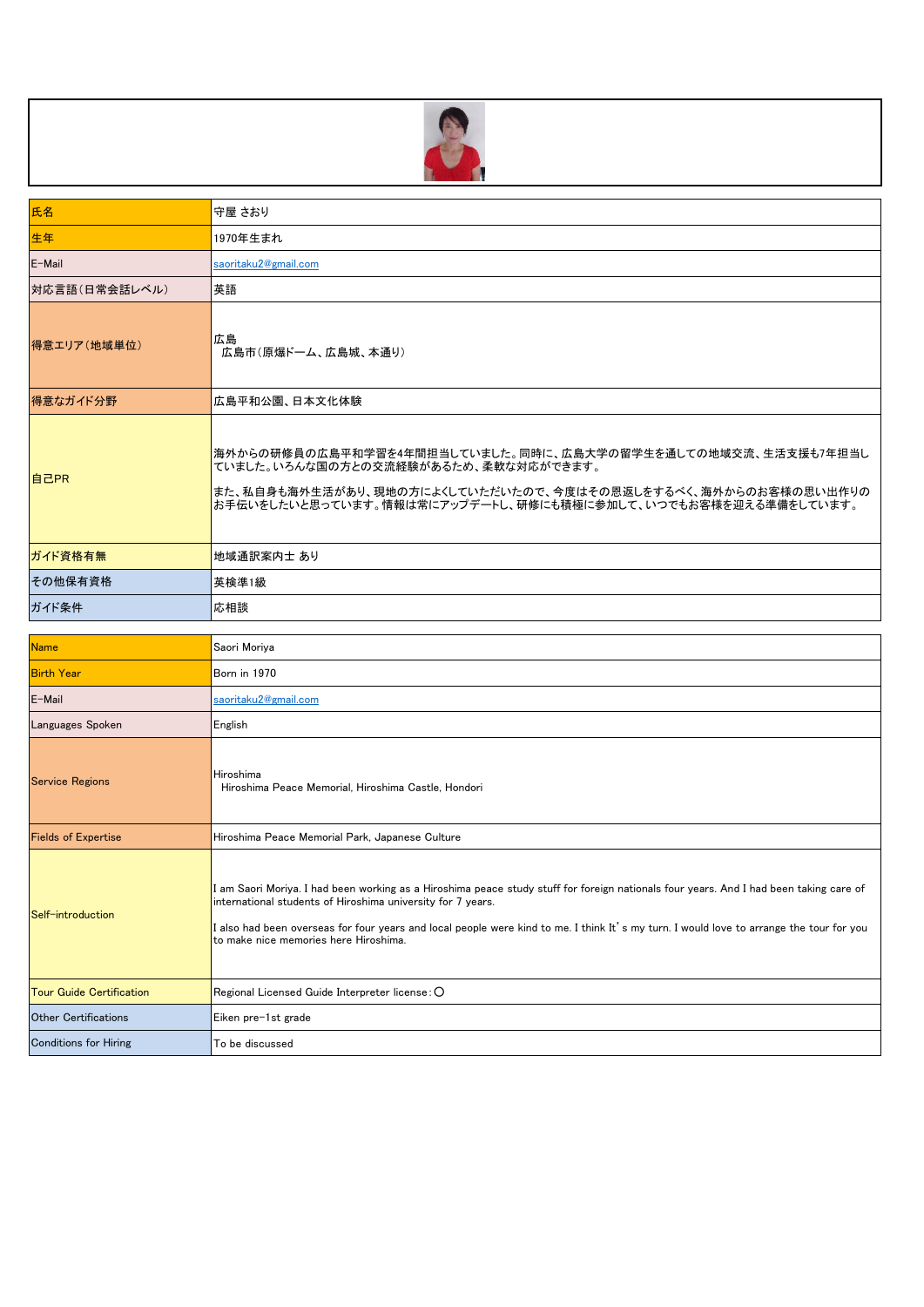

| 氏名                              | 安藤 美代                                                                                                                                                                                                                                                                                                                                                                                                                                                                                                                                                                                                                                                                                                                                                                                                                                                                                                                                                                                                                                                                                       |
|---------------------------------|---------------------------------------------------------------------------------------------------------------------------------------------------------------------------------------------------------------------------------------------------------------------------------------------------------------------------------------------------------------------------------------------------------------------------------------------------------------------------------------------------------------------------------------------------------------------------------------------------------------------------------------------------------------------------------------------------------------------------------------------------------------------------------------------------------------------------------------------------------------------------------------------------------------------------------------------------------------------------------------------------------------------------------------------------------------------------------------------|
| 生年                              | 1968年生まれ                                                                                                                                                                                                                                                                                                                                                                                                                                                                                                                                                                                                                                                                                                                                                                                                                                                                                                                                                                                                                                                                                    |
| E-Mail                          | miaow ma@hotmail.com                                                                                                                                                                                                                                                                                                                                                                                                                                                                                                                                                                                                                                                                                                                                                                                                                                                                                                                                                                                                                                                                        |
| 対応言語(日常会話レベル)                   | 英語                                                                                                                                                                                                                                                                                                                                                                                                                                                                                                                                                                                                                                                                                                                                                                                                                                                                                                                                                                                                                                                                                          |
| 得意エリア(地域単位)                     | 香川<br>三豊市、観音寺市、善通寺市、高松市<br>広島<br>広島市                                                                                                                                                                                                                                                                                                                                                                                                                                                                                                                                                                                                                                                                                                                                                                                                                                                                                                                                                                                                                                                        |
| 得意なガイド分野                        | 茶道・菓子木型による和三盆糖干菓子作り体験・和装・四国遍路                                                                                                                                                                                                                                                                                                                                                                                                                                                                                                                                                                                                                                                                                                                                                                                                                                                                                                                                                                                                                                                               |
| 自己PR                            | こんにちは。香川生まれの香川育ちの安藤美代です。「人生に"いつか"はない」がモットーです。人生の豊かさは思い出の量で決まりま<br>す。「いつか時間ができたら」と先延ばしはやめて、旅に出て豊かな人生を送りませんか?<br>香川県は日本で一番小さな県ですが瀬戸内の美と味覚と歴史の詰まった素晴らしい場所です。皆様の思い出作りのお手伝いをするの<br>を楽しみにしています。                                                                                                                                                                                                                                                                                                                                                                                                                                                                                                                                                                                                                                                                                                                                                                                                                                                                                                   |
| ガイド資格有無                         | 全国通訳案内士 あり 地域通訳案内士 あり                                                                                                                                                                                                                                                                                                                                                                                                                                                                                                                                                                                                                                                                                                                                                                                                                                                                                                                                                                                                                                                                       |
| その他保有資格                         | 英検1級、全日本着装コンサルタント協会審査1級、裏千家今日庵専任講師                                                                                                                                                                                                                                                                                                                                                                                                                                                                                                                                                                                                                                                                                                                                                                                                                                                                                                                                                                                                                                                          |
| ガイド条件                           | 基本土日祝のみ(土~日曜日)                                                                                                                                                                                                                                                                                                                                                                                                                                                                                                                                                                                                                                                                                                                                                                                                                                                                                                                                                                                                                                                                              |
| <b>Name</b>                     | Miyo Ando                                                                                                                                                                                                                                                                                                                                                                                                                                                                                                                                                                                                                                                                                                                                                                                                                                                                                                                                                                                                                                                                                   |
| <b>Birth Year</b>               |                                                                                                                                                                                                                                                                                                                                                                                                                                                                                                                                                                                                                                                                                                                                                                                                                                                                                                                                                                                                                                                                                             |
|                                 | Born in 1968                                                                                                                                                                                                                                                                                                                                                                                                                                                                                                                                                                                                                                                                                                                                                                                                                                                                                                                                                                                                                                                                                |
| E-Mail                          | miaow_ma@hotmail.com                                                                                                                                                                                                                                                                                                                                                                                                                                                                                                                                                                                                                                                                                                                                                                                                                                                                                                                                                                                                                                                                        |
| Languages Spoken                | English                                                                                                                                                                                                                                                                                                                                                                                                                                                                                                                                                                                                                                                                                                                                                                                                                                                                                                                                                                                                                                                                                     |
| <b>Service Regions</b>          | Kagawa<br>Mitoyo City, Kanonji City, Zentsuji City, Takamatsu City<br>Hiroshima<br>Hiroshima City                                                                                                                                                                                                                                                                                                                                                                                                                                                                                                                                                                                                                                                                                                                                                                                                                                                                                                                                                                                           |
| <b>Fields of Expertise</b>      | Sado (Tea Ceremony), Sweets Making, Traditional Japanese Clothing, Shikoku Pilgrimage                                                                                                                                                                                                                                                                                                                                                                                                                                                                                                                                                                                                                                                                                                                                                                                                                                                                                                                                                                                                       |
| Self-introduction               | Hi, my name is Miyo ANDO. I was born and brought up in Kagawa.<br>I love traveling and meeting new people by myself. I have been to New Zealand, Australia, Singapore, Thailand, the U.K. and Iceland.<br>My traveling motto is "There is no Someday in a week." People say, "I want to go traveling someday," but what happens if "someday"<br>never comes? So, I don't wait for "someday." Why don't you start your trip in Japan by visiting Kagawa?<br>Kagawa is the smallest prefecture on Shikoku, the smallest of the four main islands. It is the smallest, but the most attractive place to<br>visit, with the stunning beauty of Seto Inland Sea.<br>I have learned tea ceremony and how to wear kimono for many years. I know we can enjoy traveling even more by sharing experiences<br>with local people. I can help you experience what you can only try in Japan. You should definitely try our soul food, Sanuki Udon, and<br>you can learn how to make it by yourself. Kagawa is our pride of what travelers can best expect of Shikoku. I'd love to see you in<br>Kagawa. |
| <b>Tour Guide Certification</b> | National Government Licensed Guide Interpreter license: O<br>Regional Licensed Guide Interpreter license: O                                                                                                                                                                                                                                                                                                                                                                                                                                                                                                                                                                                                                                                                                                                                                                                                                                                                                                                                                                                 |
| <b>Other Certifications</b>     | Eiken 1st grade, Japan's fashion consultant 1st grade, Urasenke full-time teacher                                                                                                                                                                                                                                                                                                                                                                                                                                                                                                                                                                                                                                                                                                                                                                                                                                                                                                                                                                                                           |
| <b>Conditions for Hiring</b>    | Weekends and public holidays only (Saturday and Sunday)                                                                                                                                                                                                                                                                                                                                                                                                                                                                                                                                                                                                                                                                                                                                                                                                                                                                                                                                                                                                                                     |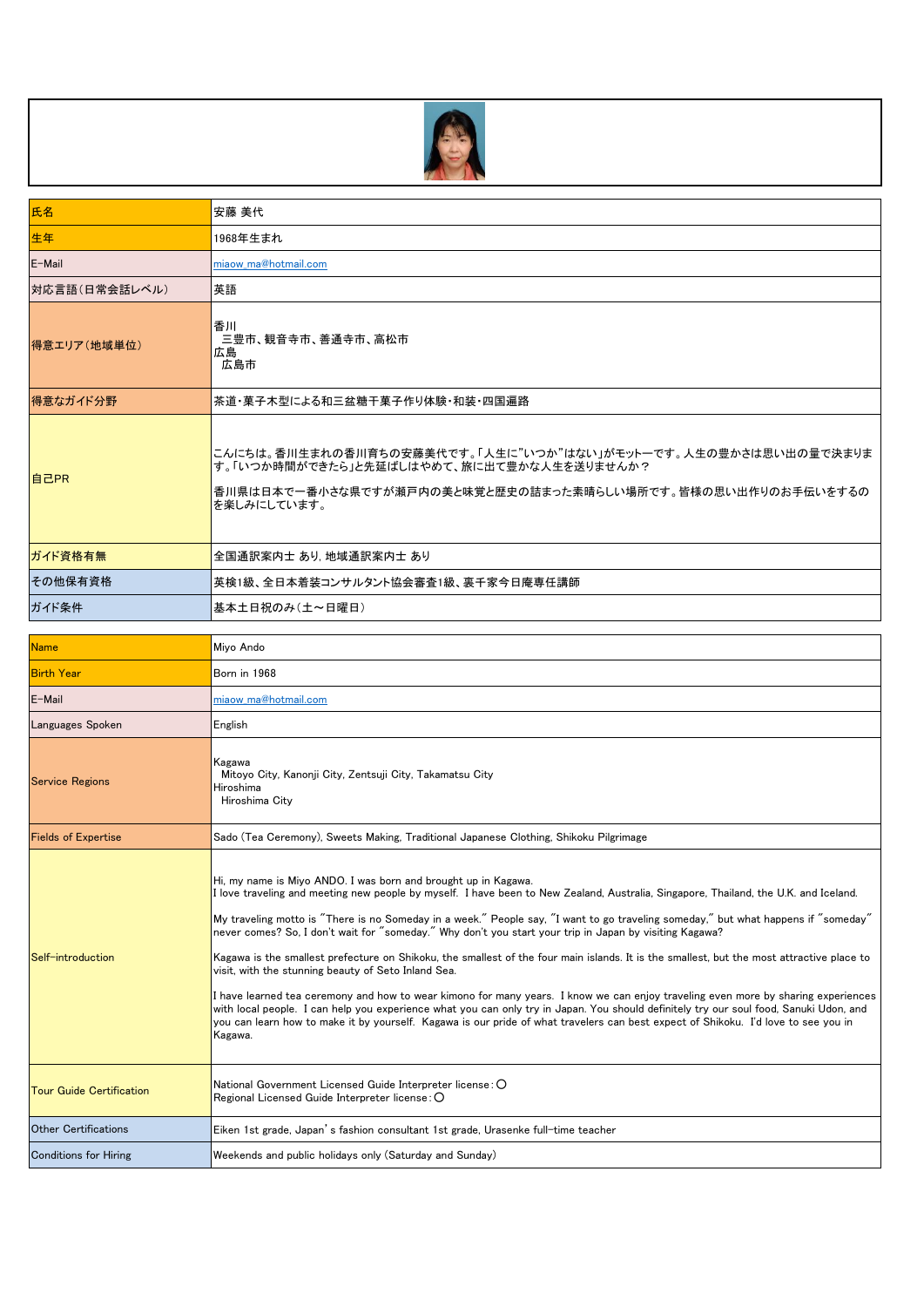

| 氏名            | 柳田 正幸                                                                                                                                        |
|---------------|----------------------------------------------------------------------------------------------------------------------------------------------|
| 生年            | 1963年生まれ                                                                                                                                     |
| E-Mail        | yanagida@biglobe.jp                                                                                                                          |
| 対応言語(日常会話レベル) | 英語                                                                                                                                           |
| 得意エリア(地域単位)   | 広島<br>広島市(中心部)、西条                                                                                                                            |
| 得意なガイド分野      | バーホッピング、酒蔵巡り                                                                                                                                 |
| 自己PR          | 広島の夜を楽しんでいただけるよう、美味しい料理とお酒をご案内したいと思います。広島市から少し足を延ばしていただければ、西条<br>や竹原の酒蔵をご案内します。国際利酒師、広島県地域通訳案内士。また、ビジネス経験(MBA保有)を活かして、ビジネストリップのご<br>支援もできます。 |
| ガイド資格有無       | 全国通訳案内士 なし. 地域通訳案内士 あり                                                                                                                       |
| その他保有資格       | <b> MBA、国際利酒師</b>                                                                                                                            |
| ガイド条件         | 基本土日祝のみ(土~日曜日)                                                                                                                               |

| <b>Name</b>                     | Masayuki Yanagida                                                                                                                                                                                                                                                                                                                                                                                                                                     |
|---------------------------------|-------------------------------------------------------------------------------------------------------------------------------------------------------------------------------------------------------------------------------------------------------------------------------------------------------------------------------------------------------------------------------------------------------------------------------------------------------|
| <b>Birth Year</b>               | Born in 1963                                                                                                                                                                                                                                                                                                                                                                                                                                          |
| E-Mail                          | yanagida@biglobe.jp                                                                                                                                                                                                                                                                                                                                                                                                                                   |
| Languages Spoken                | English                                                                                                                                                                                                                                                                                                                                                                                                                                               |
| <b>Service Regions</b>          | Hiroshima<br>Hiroshima City, Saijo                                                                                                                                                                                                                                                                                                                                                                                                                    |
| <b>Fields of Expertise</b>      | Bar Hopping, Sake Brewery                                                                                                                                                                                                                                                                                                                                                                                                                             |
| Self-introduction               | I would like to guide you to great food and sake, so that you can enjoy your nighttime in Hiroshima. If you can extend your trip to Saijo<br>or Takehara from Hiroshima, I will take you to sake breweries. In addition, through my business consulting experience, I would like to<br>assist your business trip to be successful. I am an international Kikisake-shi (Sake Sommelier) and certified Hiroshima Prefectural<br>interpreter tour guide. |
| <b>Tour Guide Certification</b> | National Government Licensed Guide Interpreter license: -<br>Regional Licensed Guide Interpreter license: O                                                                                                                                                                                                                                                                                                                                           |
| Other Certifications            | MBA, Internaional Sake meister                                                                                                                                                                                                                                                                                                                                                                                                                        |
| Conditions for Hiring           | Weekends and public holidays only (Saturday and Sunday)                                                                                                                                                                                                                                                                                                                                                                                               |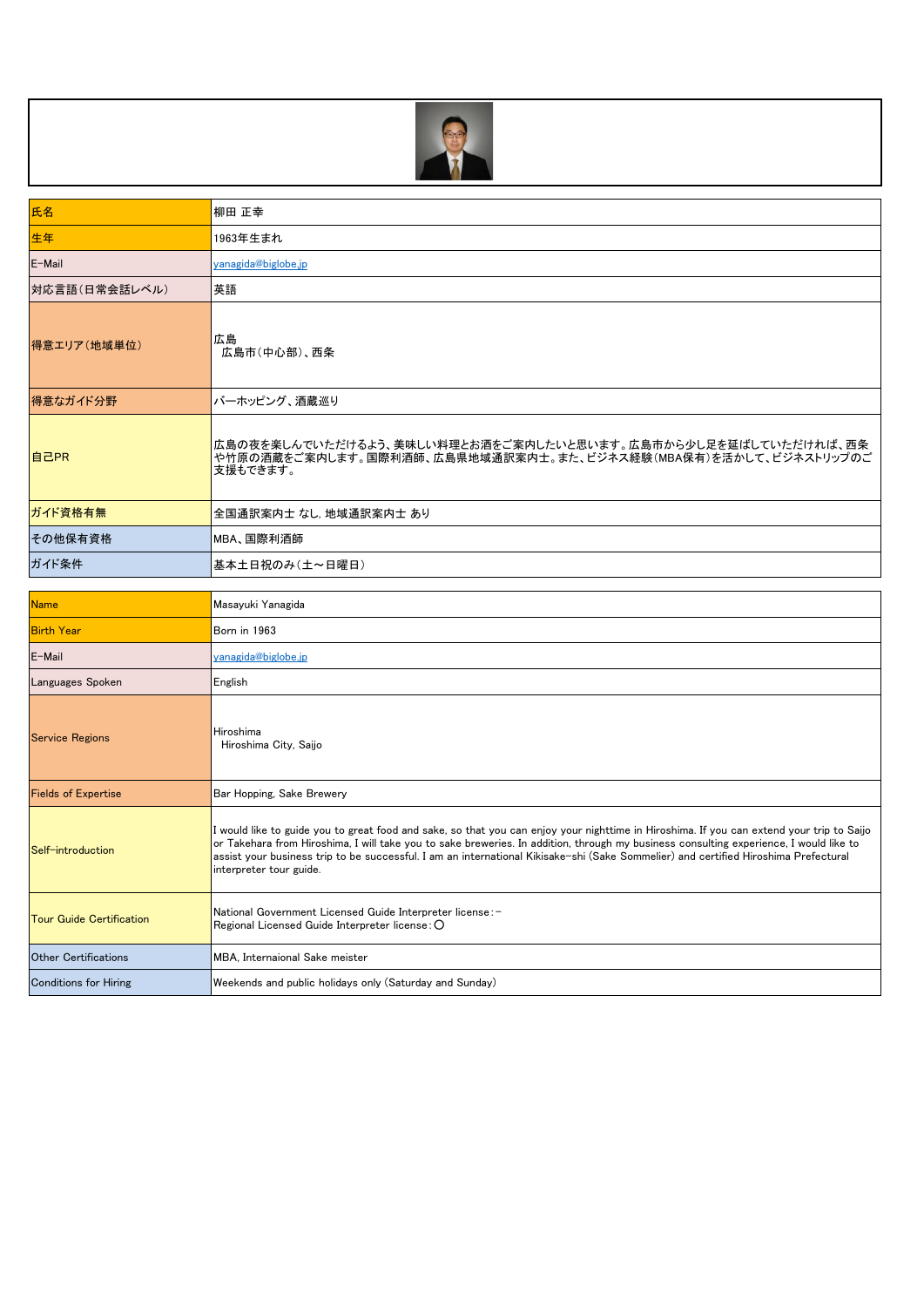

| 氏名            | 池田 智香                                                                                                                                                        |
|---------------|--------------------------------------------------------------------------------------------------------------------------------------------------------------|
| 生年            | 1970年生まれ                                                                                                                                                     |
| E-Mail        | chika527@hotmail.com                                                                                                                                         |
| 対応言語(日常会話レベル) | 英語                                                                                                                                                           |
| 得意エリア(地域単位)   | 香川<br>高松市(栗林公園)                                                                                                                                              |
| 得意なガイド分野      | 歴史文化体験                                                                                                                                                       |
| 自己PR          | 私の長所は明るくて、初対面の方とも一瞬で打ち解けて親しくなることができます。また大学時代に留学経験もあり、未だに交流が続いて <br>います。<br>趣味は楽器演奏、世界旅行、フランス語、生花、テニスと多岐に及んでいます。東京オリンピックではボランティアを勤め、最大限の日本<br>流のおもてなしを心がけました。 |
| ガイド資格有無       | 全国通訳案内士 なし 地域通訳案内士 なし                                                                                                                                        |
| その他保有資格       | 英検準1級                                                                                                                                                        |
| ガイド条件         | 基本土日祝のみ(土~日曜日)                                                                                                                                               |

| <b>Name</b>                     | Chika Ikeda                                                                                                                                                                                                                                                                                                                                                                                                                                                           |
|---------------------------------|-----------------------------------------------------------------------------------------------------------------------------------------------------------------------------------------------------------------------------------------------------------------------------------------------------------------------------------------------------------------------------------------------------------------------------------------------------------------------|
| <b>Birth Year</b>               | <b>Born in 1970</b>                                                                                                                                                                                                                                                                                                                                                                                                                                                   |
| E-Mail                          | chika527@hotmail.com                                                                                                                                                                                                                                                                                                                                                                                                                                                  |
| Languages Spoken                | English                                                                                                                                                                                                                                                                                                                                                                                                                                                               |
| <b>Service Regions</b>          | Kagawa<br>Takamatsu City (Ritsurin Garden)                                                                                                                                                                                                                                                                                                                                                                                                                            |
| <b>Fields of Expertise</b>      | History and Culture                                                                                                                                                                                                                                                                                                                                                                                                                                                   |
| Self-introduction               | I'm always active and full of energy. I'd like to have foreign visitors have good memories in Japan through my guiding. I worked as a<br>volunteer for Tokyo Olympics and I enjoyed myself and I tried to do my best. I have visited more than 10 countries and I'm very<br>curious about cross cultural understanding. I also have wide range of hobbies such as performing the Clarinet, flower arrangement,<br>tennis, watching movies, learning French and so on. |
| <b>Tour Guide Certification</b> | National Government Licensed Guide Interpreter license: -<br>Regional Licensed Guide Interpreter license:-                                                                                                                                                                                                                                                                                                                                                            |
| <b>Other Certifications</b>     | Eiken pre-1st grade                                                                                                                                                                                                                                                                                                                                                                                                                                                   |
| <b>Conditions for Hiring</b>    | Weekends and public holidays only (Saturday and Sunday)                                                                                                                                                                                                                                                                                                                                                                                                               |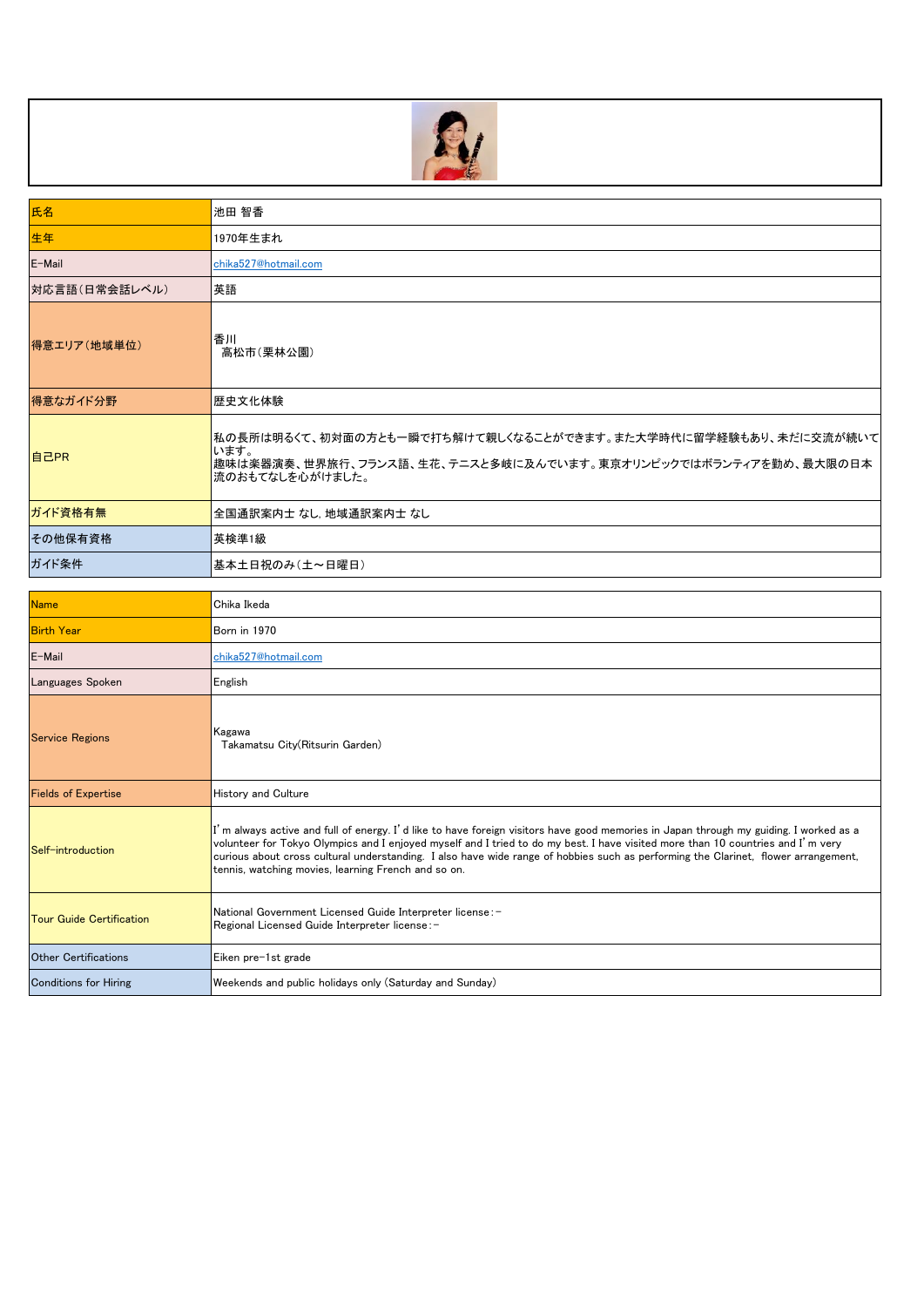

| 氏名                              | 栗原 千世                                                                                                                                                                                                                                                               |
|---------------------------------|---------------------------------------------------------------------------------------------------------------------------------------------------------------------------------------------------------------------------------------------------------------------|
| 生年                              | 1979年生まれ                                                                                                                                                                                                                                                            |
| E-Mail                          | chise6888@i.softbank.jp                                                                                                                                                                                                                                             |
| 対応言語(日常会話レベル)                   | 英語                                                                                                                                                                                                                                                                  |
| 得意エリア(地域単位)                     | 愛媛<br>松山市                                                                                                                                                                                                                                                           |
| 得意なガイド分野                        | 酒蔵見学、松山市内の飲食店紹介                                                                                                                                                                                                                                                     |
| 自己PR                            | 出会った人と話をすることが好きです!<br>学生時代、アメリカのアーカンソー州で1年過ごしました。<br>英語をツールとしてコミュニケーションできるようになり、世界が広がりました。<br>休日は、バイクで出かけることが多く、アウトドアアクティビティが好きです。<br>これまでの経験をもとに、日本・四国に来てくださったゲストの方にとっておきの情報をお伝えして「思い出に残る旅」のお手伝いをしたい<br>と思っています。                                                   |
| ガイド資格有無                         | 全国通訳案内士 なし、地域通訳案内士 なし                                                                                                                                                                                                                                               |
| その他保有資格                         | 英検準1級、小学校英語指導者資格、キャンプディレクター2級                                                                                                                                                                                                                                       |
| ガイド条件                           | 基本土日祝のみ (土~日曜日)                                                                                                                                                                                                                                                     |
| <b>Name</b>                     | Chise Kurihara                                                                                                                                                                                                                                                      |
| <b>Birth Year</b>               | Born in 1979                                                                                                                                                                                                                                                        |
| E-Mail                          | chise6888@i.softbank.jp                                                                                                                                                                                                                                             |
| Languages Spoken                | English                                                                                                                                                                                                                                                             |
|                                 |                                                                                                                                                                                                                                                                     |
| <b>Service Regions</b>          | Ehime<br>Matsuyama City                                                                                                                                                                                                                                             |
| <b>Fields of Expertise</b>      | Sake Brewery, Introduce Eateries in Matsuyama City                                                                                                                                                                                                                  |
| Self-introduction               | Talking with people is so much fun to me!<br>When I was a university student, I spent a year in Arkansas, USA.<br>My hobbies are riding motorcycle and doing outdoor activities.<br>I would be happy to support tourists to have a great time in Japan and Shikoku. |
| <b>Tour Guide Certification</b> | National Government Licensed Guide Interpreter license: -<br>Regional Licensed Guide Interpreter license: -                                                                                                                                                         |
| <b>Other Certifications</b>     | Eiken pre-1st grade, Japan Shogakko Instructors of English, Camp director 2nd grade                                                                                                                                                                                 |
| <b>Conditions for Hiring</b>    | Weekends and public holidays only (Saturday and Sunday)                                                                                                                                                                                                             |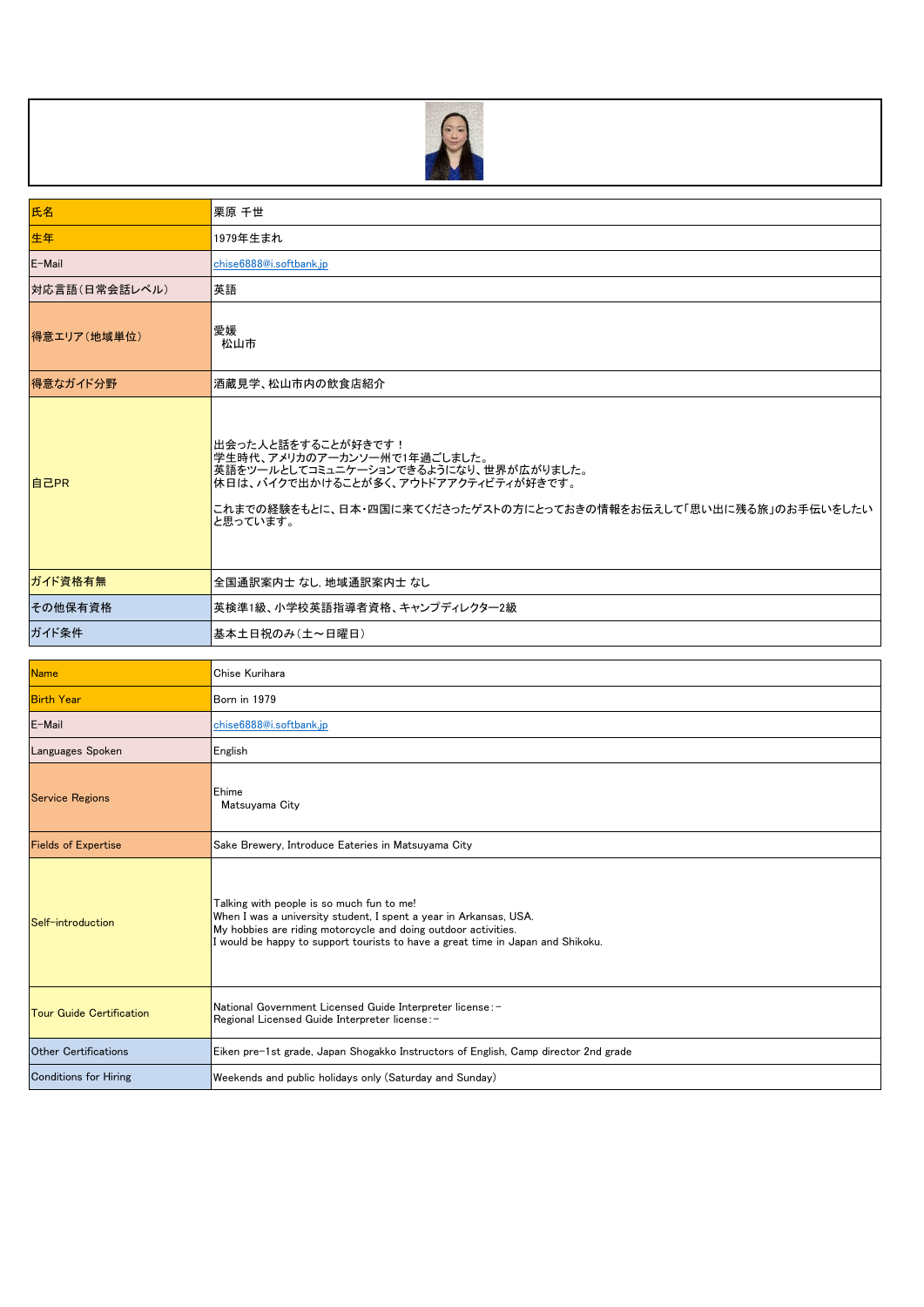

| 氏名                              | 田中 清盛                                                                                                                                                                                                                                                                                                                                                                                                                                                                                                                                                                                                                                                                                                                                                                                                                                                                                                                                                                                                                                                                                                                                                                                                                                                                                                                                                                                                                                                                                                            |
|---------------------------------|------------------------------------------------------------------------------------------------------------------------------------------------------------------------------------------------------------------------------------------------------------------------------------------------------------------------------------------------------------------------------------------------------------------------------------------------------------------------------------------------------------------------------------------------------------------------------------------------------------------------------------------------------------------------------------------------------------------------------------------------------------------------------------------------------------------------------------------------------------------------------------------------------------------------------------------------------------------------------------------------------------------------------------------------------------------------------------------------------------------------------------------------------------------------------------------------------------------------------------------------------------------------------------------------------------------------------------------------------------------------------------------------------------------------------------------------------------------------------------------------------------------|
| 生年                              | 1978年生まれ                                                                                                                                                                                                                                                                                                                                                                                                                                                                                                                                                                                                                                                                                                                                                                                                                                                                                                                                                                                                                                                                                                                                                                                                                                                                                                                                                                                                                                                                                                         |
| E-Mail                          | tsubomi1300@gmail.com                                                                                                                                                                                                                                                                                                                                                                                                                                                                                                                                                                                                                                                                                                                                                                                                                                                                                                                                                                                                                                                                                                                                                                                                                                                                                                                                                                                                                                                                                            |
| 対応言語(日常会話レベル)                   | 英語                                                                                                                                                                                                                                                                                                                                                                                                                                                                                                                                                                                                                                                                                                                                                                                                                                                                                                                                                                                                                                                                                                                                                                                                                                                                                                                                                                                                                                                                                                               |
| 得意エリア(地域単位)                     | 香川<br>高松市                                                                                                                                                                                                                                                                                                                                                                                                                                                                                                                                                                                                                                                                                                                                                                                                                                                                                                                                                                                                                                                                                                                                                                                                                                                                                                                                                                                                                                                                                                        |
| 得意なガイド分野                        | 山登り、芸術                                                                                                                                                                                                                                                                                                                                                                                                                                                                                                                                                                                                                                                                                                                                                                                                                                                                                                                                                                                                                                                                                                                                                                                                                                                                                                                                                                                                                                                                                                           |
| 自己PR                            | 食、自然、芸術の3拍子が揃っている。それが香川県の魅力です。はじめまして、私は田中清盛といいます。香川県に生まれ香川県に育ちました。その後東京<br>での生活を経て、海外へと進みました。およそ4年間、アメリカ、カナダ、オーストラリア、ニュージーランド、イギリスなど、英語を母国語とする国はほぼ網羅しま<br>した。<br>フィリピンやインドネシアでも英語の勉強をするために留学を行い、現地のキリスト教やイスラム教に触れ、その中で現地の人たちとさまざまな交流を重ねてき<br>ました。そんな中でみんな同じ国の人でもそれぞれ全く性格が異なっていたり、そういう人たちとどのように円満なコミュニケーションを図るべきか、どんな自分<br>が最も相手にとって魅力的に映るかなど自分と相手を常に分析しながら会話の流れを見つけ出していくことはとても興味深いことでした。それはガイドにとって<br>非常に有効なスキルだと思います。<br> 私は東京で20年ほど暮らしていましたので、都会と田舎の魅力の違いなども比べながら香川県の独特さなどを身をもって語ることができると思います。その後<br>の海外の経験からも、香川の気候であったり、文化、人の気質などを差別化しながら、さらにはお客様の国やその人柄にも焦点を当て、単なる観光ではなく、地<br>元民との深いコミュニケーションというコト消費の方に舵をおいて案内をしたいと考えております。<br> 固いガイドにありがちのただただ香川のなんたるかを説明するのではなく、私がお客さまに興味を抱き、双方向の意思伝達による満足感というものを引き出す<br>ことが私の強みではないかと思います。私自身海外の人と話をすることが大好きでして、ついついガイドの方がおろそかになってしまうかもしれません。いえい<br>え、私は今や香川の奴隷です。山登りを中心に四国遍路、うどん巡礼など地元散策が私の日課です。ということで田中清盛でした。<br>ちなみに私のイングリッシュネームはスマイルです。2音節ですので呼びやすいですよ。                                                                                                                                                                                                                                                                                                                                                                                                                                                                                                                                                                                                              |
| ガイド資格有無                         | 地域通訳案内士 あり                                                                                                                                                                                                                                                                                                                                                                                                                                                                                                                                                                                                                                                                                                                                                                                                                                                                                                                                                                                                                                                                                                                                                                                                                                                                                                                                                                                                                                                                                                       |
| その他保有資格                         | 英検準1級、J−Shine、TESOL、CELTA                                                                                                                                                                                                                                                                                                                                                                                                                                                                                                                                                                                                                                                                                                                                                                                                                                                                                                                                                                                                                                                                                                                                                                                                                                                                                                                                                                                                                                                                                        |
| ガイド条件                           | 基本平日のみ(月~金曜日)                                                                                                                                                                                                                                                                                                                                                                                                                                                                                                                                                                                                                                                                                                                                                                                                                                                                                                                                                                                                                                                                                                                                                                                                                                                                                                                                                                                                                                                                                                    |
| <b>Name</b>                     | Kivomori Tanaka                                                                                                                                                                                                                                                                                                                                                                                                                                                                                                                                                                                                                                                                                                                                                                                                                                                                                                                                                                                                                                                                                                                                                                                                                                                                                                                                                                                                                                                                                                  |
| <b>Birth Year</b>               | Born in 1978                                                                                                                                                                                                                                                                                                                                                                                                                                                                                                                                                                                                                                                                                                                                                                                                                                                                                                                                                                                                                                                                                                                                                                                                                                                                                                                                                                                                                                                                                                     |
| E-Mail                          | tsubomi1300@gmail.com                                                                                                                                                                                                                                                                                                                                                                                                                                                                                                                                                                                                                                                                                                                                                                                                                                                                                                                                                                                                                                                                                                                                                                                                                                                                                                                                                                                                                                                                                            |
| Languages Spoken                |                                                                                                                                                                                                                                                                                                                                                                                                                                                                                                                                                                                                                                                                                                                                                                                                                                                                                                                                                                                                                                                                                                                                                                                                                                                                                                                                                                                                                                                                                                                  |
| <b>Service Regions</b>          | English<br>Kagawa                                                                                                                                                                                                                                                                                                                                                                                                                                                                                                                                                                                                                                                                                                                                                                                                                                                                                                                                                                                                                                                                                                                                                                                                                                                                                                                                                                                                                                                                                                |
|                                 | Takamatsu City                                                                                                                                                                                                                                                                                                                                                                                                                                                                                                                                                                                                                                                                                                                                                                                                                                                                                                                                                                                                                                                                                                                                                                                                                                                                                                                                                                                                                                                                                                   |
| <b>Fields of Expertise</b>      | Climbing, Art                                                                                                                                                                                                                                                                                                                                                                                                                                                                                                                                                                                                                                                                                                                                                                                                                                                                                                                                                                                                                                                                                                                                                                                                                                                                                                                                                                                                                                                                                                    |
| Self-introduction               | I'm Kiyomori Tanaka but you can just call me Smile.That's my nickname, whatever smile it might be, hahaha.<br>stayed in lots of countries mainly for 4 years in total, such as Canada, UK, New Zealand, the Philippines and such.<br>I met many locals there interacting through English and found it way more meaningful than expected. They had their unique customs, food culture, and<br>religions. Everything was absolutely eye-opening to me.<br>But at the same time, sadly to say, I couldn't introduce my hometown, and Japan itself well and this became a driver to be a guide in order to deliver my lovely<br>hometown Kagawa to their heart in a more lovely way.<br>got a certificate for guiding to foreigners a few years ago triggering my passion to further understand Kagawa.<br>Kagawa boasts a wide variety of attractions.<br>Udon noodles for local delicacy, an authentic Japanese garden and a historic shrine.On top of it, we have several small islands with distinctive artworks and<br>museums.So take a ferry and art is waiting for you.<br>And I personally recommend you to hike up some local mountains the shape of which resembles rice balls.<br>As I make it a rule to hear your stories, I' II not just going to guide you but I' d rather share our moments and exchange our knowledge and experiences<br>interactively so it'll be more memorable and unforgettable.<br>What counts most is communication, not one-sided speech. Let's make vour trip more playful. |
| <b>Tour Guide Certification</b> | Regional Licensed Guide Interpreter license: O                                                                                                                                                                                                                                                                                                                                                                                                                                                                                                                                                                                                                                                                                                                                                                                                                                                                                                                                                                                                                                                                                                                                                                                                                                                                                                                                                                                                                                                                   |
| <b>Other Certifications</b>     | Eiken pre-1st grade, J-Shine, TESOL, CELTA                                                                                                                                                                                                                                                                                                                                                                                                                                                                                                                                                                                                                                                                                                                                                                                                                                                                                                                                                                                                                                                                                                                                                                                                                                                                                                                                                                                                                                                                       |
| <b>Conditions for Hiring</b>    | Weekdays only (Monday $-$ Friday)                                                                                                                                                                                                                                                                                                                                                                                                                                                                                                                                                                                                                                                                                                                                                                                                                                                                                                                                                                                                                                                                                                                                                                                                                                                                                                                                                                                                                                                                                |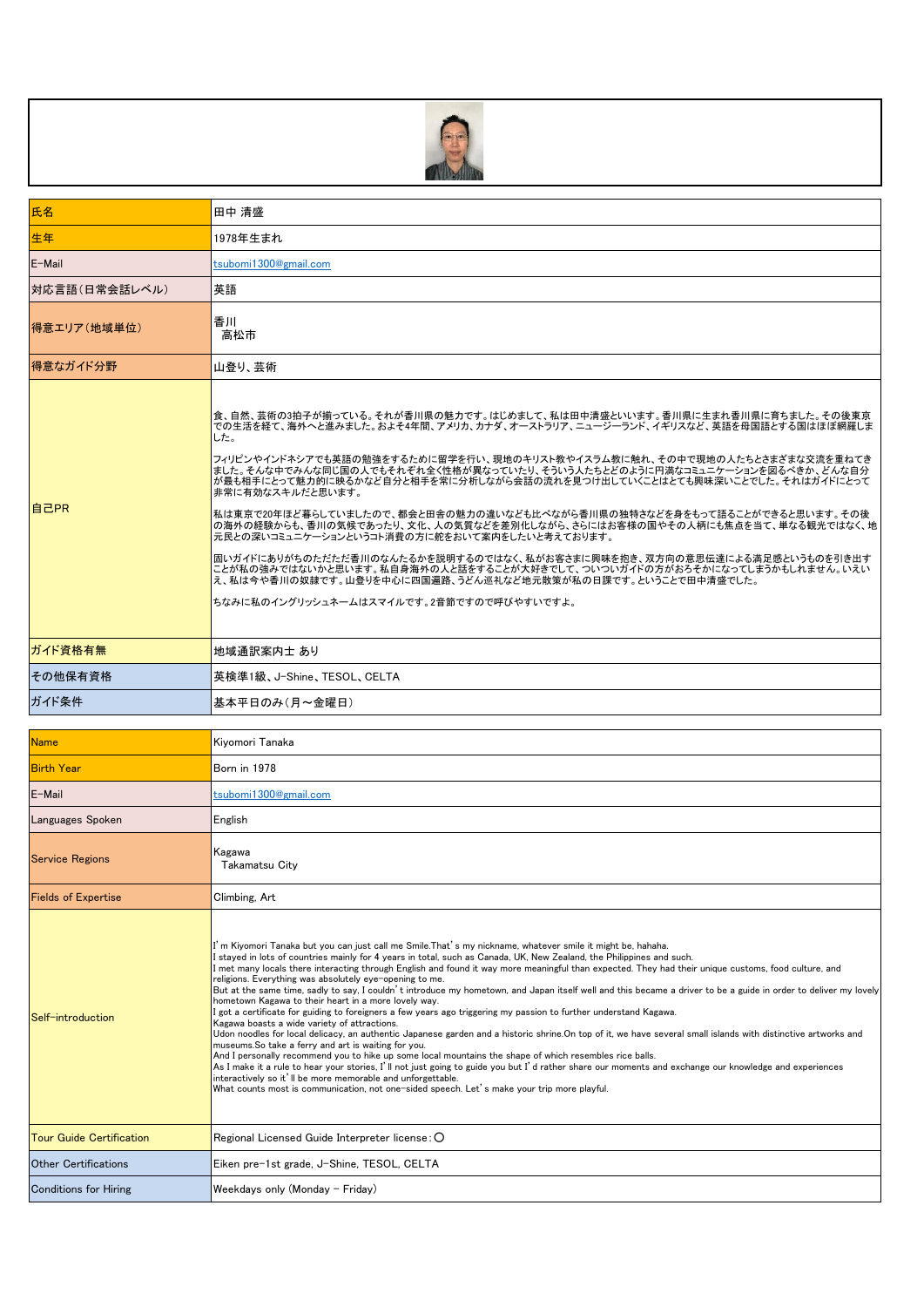

| 氏名            | 久芳 寿江                              |
|---------------|------------------------------------|
| 生年            | 1976年生まれ                           |
| E-Mail        | saintsigh@hotmail.com              |
| 対応言語(日常会話レベル) | 英語                                 |
| 得意エリア(地域単位)   | 山口<br>下関市(唐戸市場)                    |
| 得意なガイド分野      | 食                                  |
| 自己PR          | 体験型で思い出に残る、双方向の楽しいガイドが出来たらと思っています。 |
| ガイド資格有無       | 全国通訳案内士 なし, 地域通訳案内士 なし             |
| その他保有資格       | 英検2級                               |
| ガイド条件         | 応相談                                |

| <b>Name</b>                     | Hisae Kuba "Lily"                                                                                                                              |
|---------------------------------|------------------------------------------------------------------------------------------------------------------------------------------------|
| <b>Birth Year</b>               | Born in 1976                                                                                                                                   |
| E-Mail                          | saintsigh@hotmail.com                                                                                                                          |
| Languages Spoken                | English                                                                                                                                        |
| <b>Service Regions</b>          | Yamaguchi<br>Shimonoseki City(Karato Market)                                                                                                   |
| <b>Fields of Expertise</b>      | Food                                                                                                                                           |
| Self-introduction               | I love meeting and chatting with new people.<br>I hope you can experience and enjoy Japan more with me!<br>looking forward to seeing you soon. |
| <b>Tour Guide Certification</b> | National Government Licensed Guide Interpreter license:-<br>Regional Licensed Guide Interpreter license:-                                      |
| <b>Other Certifications</b>     | Eiken 2nd grade                                                                                                                                |
| <b>Conditions for Hiring</b>    | To be discussed                                                                                                                                |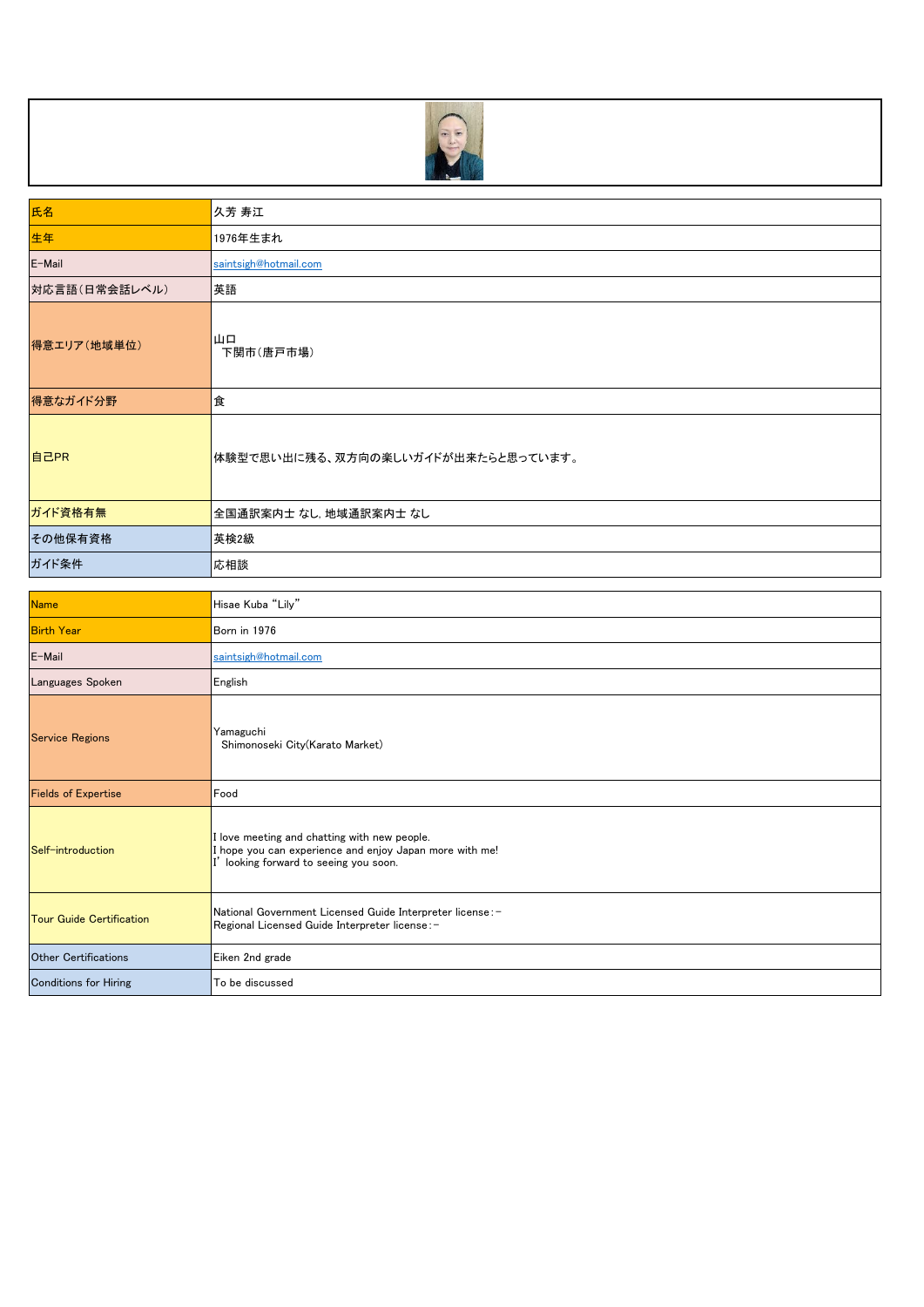

| 氏名                              | 坂元 佐知枝                                                                                                                                                                                                                                                                                                                                                                                                                                                                                                                                                                                                                                                                                                                                                                                                                                                                                                                                                                                                                                                                                                                                                                                                                                                                                               |
|---------------------------------|------------------------------------------------------------------------------------------------------------------------------------------------------------------------------------------------------------------------------------------------------------------------------------------------------------------------------------------------------------------------------------------------------------------------------------------------------------------------------------------------------------------------------------------------------------------------------------------------------------------------------------------------------------------------------------------------------------------------------------------------------------------------------------------------------------------------------------------------------------------------------------------------------------------------------------------------------------------------------------------------------------------------------------------------------------------------------------------------------------------------------------------------------------------------------------------------------------------------------------------------------------------------------------------------------|
| 生年                              | 1963年生まれ                                                                                                                                                                                                                                                                                                                                                                                                                                                                                                                                                                                                                                                                                                                                                                                                                                                                                                                                                                                                                                                                                                                                                                                                                                                                                             |
| E-Mail                          | sachi-h@guitar.ocn.ne.jp                                                                                                                                                                                                                                                                                                                                                                                                                                                                                                                                                                                                                                                                                                                                                                                                                                                                                                                                                                                                                                                                                                                                                                                                                                                                             |
| 対応言語(日常会話レベル)                   | 英語                                                                                                                                                                                                                                                                                                                                                                                                                                                                                                                                                                                                                                                                                                                                                                                                                                                                                                                                                                                                                                                                                                                                                                                                                                                                                                   |
| 得意エリア(地域単位)                     | 広島<br>広島市(平和公園、旧日本銀行広島支店)、宮島、しまなみ海道、鞆の浦<br>岡山<br>倉敷<br>香川<br>ベネッセアートサイト(直島、豊島、犬島)                                                                                                                                                                                                                                                                                                                                                                                                                                                                                                                                                                                                                                                                                                                                                                                                                                                                                                                                                                                                                                                                                                                                                                                                                    |
| 得意なガイド分野                        | 世界遺産、文化(伝統文化)、歴史、産業、サイクリング、構造物(橋)、アート                                                                                                                                                                                                                                                                                                                                                                                                                                                                                                                                                                                                                                                                                                                                                                                                                                                                                                                                                                                                                                                                                                                                                                                                                                                                |
| 自己PR                            | 広島県鞆の浦でガイドを始め、2011年にしまなみ海道をくまなく探検し、サイクリングツアーを立ち上げました。瀬戸内海のおだやかな風<br>と波の音にふれ、おばあちゃん家の夏休みのような瀬戸内を多くの人に感じてほしいと思っています。おもな案内先は広島平和公園、宮<br>島、しまなみ海道、倉敷、直島、豊島、犬島です。平和関連の新聞記事や技術文書の翻訳にも従事し、工場や橋が好きです。<br>いにしえの旅人のように瀬戸内を旅しませんか?                                                                                                                                                                                                                                                                                                                                                                                                                                                                                                                                                                                                                                                                                                                                                                                                                                                                                                                                                                                                                                                                              |
| ガイド資格有無                         | 全国通訳案内士 あり 地域通訳案内士 あり                                                                                                                                                                                                                                                                                                                                                                                                                                                                                                                                                                                                                                                                                                                                                                                                                                                                                                                                                                                                                                                                                                                                                                                                                                                                                |
| その他保有資格                         | 英検1級、国連英検特A級、工業英検1級、医療通訳士、通関士、総合旅程管理主任者                                                                                                                                                                                                                                                                                                                                                                                                                                                                                                                                                                                                                                                                                                                                                                                                                                                                                                                                                                                                                                                                                                                                                                                                                                                              |
| ガイド条件                           | 毎日(月~日曜日)                                                                                                                                                                                                                                                                                                                                                                                                                                                                                                                                                                                                                                                                                                                                                                                                                                                                                                                                                                                                                                                                                                                                                                                                                                                                                            |
| <b>Name</b>                     | Sachie Sakamoto                                                                                                                                                                                                                                                                                                                                                                                                                                                                                                                                                                                                                                                                                                                                                                                                                                                                                                                                                                                                                                                                                                                                                                                                                                                                                      |
| <b>Birth Year</b>               | Born in 1963                                                                                                                                                                                                                                                                                                                                                                                                                                                                                                                                                                                                                                                                                                                                                                                                                                                                                                                                                                                                                                                                                                                                                                                                                                                                                         |
| E-Mail                          | sachi-h@guitar.ocn.ne.jp                                                                                                                                                                                                                                                                                                                                                                                                                                                                                                                                                                                                                                                                                                                                                                                                                                                                                                                                                                                                                                                                                                                                                                                                                                                                             |
| Languages Spoken                | English                                                                                                                                                                                                                                                                                                                                                                                                                                                                                                                                                                                                                                                                                                                                                                                                                                                                                                                                                                                                                                                                                                                                                                                                                                                                                              |
| <b>Service Regions</b>          | Hiroshima<br>Hiroshima City(Hiroshima Peace Memorial Park, Former Bank of Japan Hiroshima Branch), Miyajima, Shimanami Kaido, Tomonoura<br>Okayama<br>Kurashiki<br>Kagawa<br>Benesse Art Site(Naoshima, Teshima, Inuiima)                                                                                                                                                                                                                                                                                                                                                                                                                                                                                                                                                                                                                                                                                                                                                                                                                                                                                                                                                                                                                                                                            |
| <b>Fields of Expertise</b>      | World Heritage, Traditional Culture, History, Industry, Cycling, Structure(Bridge), Art                                                                                                                                                                                                                                                                                                                                                                                                                                                                                                                                                                                                                                                                                                                                                                                                                                                                                                                                                                                                                                                                                                                                                                                                              |
| Self-introduction               | Hello. I'm Sachi, a guide from Hiroshima. I started guiding at Tomo-no-ura, a port town located in the middle of the Seto Inland Sea. In 2011, I expanded my<br>exploration to the Shimanami Kaido, a scenic route connecting Japan's main inland and Shikoku island, and launched a cycling tour. Being touched by gentle<br>breezes and the sound of waves, I'd like many people to feel Setouchi, a place just like a summer vacation at grandma's house. My main guiding spots are<br>Hiroshima Peace Memorial Park, Miyajima, Shimanami Kaido, Kurashiki, and the so-called islands of art of Naoshima, Teshima and Inujima. I am a great fan of<br>bridges! I'm also involved in translation of peace-related articles and technical documents. Focusing on culture, nature, religion, history, industry and daily life<br>of local people, as well as how these are connected to each other, I'll explain the essence of these matters in a short and easily-understood manner. Taking<br>into consideration today's concern with SDGs, my tours are kind to travelers, local people, and the environment. As a trip to Japan is a once-in-a-lifetime<br>event for many travelers, I'll best respond to their requests. Shall we explore Setouchi together feeling its atmosphere and warmth? |
| <b>Tour Guide Certification</b> | National Government Licensed Guide Interpreter license: O<br>Regional Licensed Guide Interpreter license: O                                                                                                                                                                                                                                                                                                                                                                                                                                                                                                                                                                                                                                                                                                                                                                                                                                                                                                                                                                                                                                                                                                                                                                                          |
| <b>Other Certifications</b>     | Eiken 1st grade, The United Nations Association's Test of English special A grade, English Technical Writing Test 1st grade, Medical<br>interpreters, Registered customs specialist, Travel Service Manager Certificate                                                                                                                                                                                                                                                                                                                                                                                                                                                                                                                                                                                                                                                                                                                                                                                                                                                                                                                                                                                                                                                                              |
| <b>Conditions for Hiring</b>    | Every day (Monday to Sunday)                                                                                                                                                                                                                                                                                                                                                                                                                                                                                                                                                                                                                                                                                                                                                                                                                                                                                                                                                                                                                                                                                                                                                                                                                                                                         |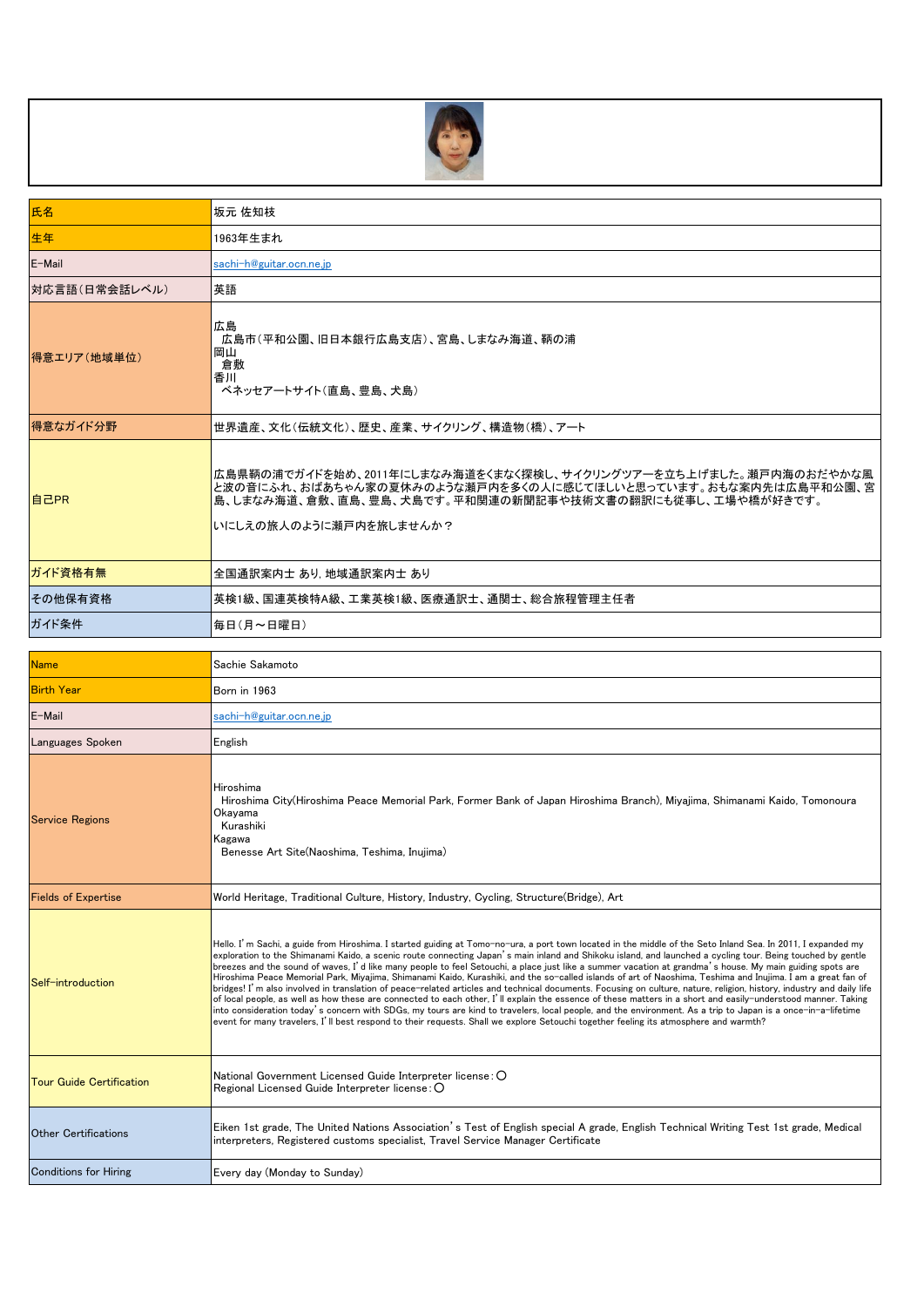

| 氏名                              | 田原 彰敏                                                                                                                                                                                                                                                                                                                                                                                                                                                                                                                                                                                                                                                                                  |
|---------------------------------|----------------------------------------------------------------------------------------------------------------------------------------------------------------------------------------------------------------------------------------------------------------------------------------------------------------------------------------------------------------------------------------------------------------------------------------------------------------------------------------------------------------------------------------------------------------------------------------------------------------------------------------------------------------------------------------|
| 生年                              | 1955年生まれ                                                                                                                                                                                                                                                                                                                                                                                                                                                                                                                                                                                                                                                                               |
| E-Mail                          | taratoshijp@yahoo.co.jp                                                                                                                                                                                                                                                                                                                                                                                                                                                                                                                                                                                                                                                                |
| 対応言語(日常会話レベル)                   | 英語                                                                                                                                                                                                                                                                                                                                                                                                                                                                                                                                                                                                                                                                                     |
| 得意エリア(地域単位)                     | 広島<br>広島市(平和公園、広島城、縮景園)、廿日市市(宮島)呉市、東広島市(酒蔵巡り)、尾道市                                                                                                                                                                                                                                                                                                                                                                                                                                                                                                                                                                                                                                      |
| 得意なガイド分野                        | 世界遺産(原爆ドーム、厳島神社)、歴史文化体験、酒蔵巡り、広島平和公園碑巡り                                                                                                                                                                                                                                                                                                                                                                                                                                                                                                                                                                                                                                                 |
| 自己PR                            | 私は、獣医師として広島市役所に約40年間勤務する間、平和記念式典や国際会議等の海外来賓に随行するという貴重な体験を重ねま<br>した。獣医師としての私の本来業務に加え、平和公園ガイド、宮島ガイドになり、広島県地域通訳ガイド資格も取得しました。<br>被爆二世である私は、人類の負の遺産である原爆ドームと12世紀の日本の文化を残す厳島神社の2つの世界遺産のガイドを通じて世<br>界恒久平和を願っています。                                                                                                                                                                                                                                                                                                                                                                                                                                                                             |
| ガイド資格有無                         | 地域通訳案内士 あり                                                                                                                                                                                                                                                                                                                                                                                                                                                                                                                                                                                                                                                                             |
| その他保有資格                         | 獣医師免許、宅地建物取引士、第二種放射線取扱主任者、国内旅程管理研修修了                                                                                                                                                                                                                                                                                                                                                                                                                                                                                                                                                                                                                                                   |
| ガイド条件                           | 基本土日祝のみ (土~日曜日)                                                                                                                                                                                                                                                                                                                                                                                                                                                                                                                                                                                                                                                                        |
|                                 |                                                                                                                                                                                                                                                                                                                                                                                                                                                                                                                                                                                                                                                                                        |
|                                 |                                                                                                                                                                                                                                                                                                                                                                                                                                                                                                                                                                                                                                                                                        |
| <b>Name</b>                     | Akitoshi Tahara                                                                                                                                                                                                                                                                                                                                                                                                                                                                                                                                                                                                                                                                        |
| <b>Birth Year</b><br>E-Mail     | Born in 1955<br>taratoshijp@yahoo.co.jp                                                                                                                                                                                                                                                                                                                                                                                                                                                                                                                                                                                                                                                |
| Languages Spoken                | English                                                                                                                                                                                                                                                                                                                                                                                                                                                                                                                                                                                                                                                                                |
| <b>Service Regions</b>          | Hiroshima<br>Hiroshima City(Hiroshima Peace Memorial Park, Hiroshima Castle, Shukkeien), Hatsukaichi City(Miyajima), Kure City, Higashihiroshima<br>City (Sake Brewery Tours), Onomichi City                                                                                                                                                                                                                                                                                                                                                                                                                                                                                           |
| <b>Fields of Expertise</b>      | World Heritage, History and Culture, Sake Brewery, Hiroshima Peace Memorial Park                                                                                                                                                                                                                                                                                                                                                                                                                                                                                                                                                                                                       |
| Self-introduction               | While working as a veterinarian at Hiroshima City Office for about 40 years, I had a lot of wonderful experience to accompany overseas<br>guests of the annual Peace Memorial Ceremonies and international conferences. In addition to my original duties as a vet, I became a<br>Peace Park guide and a Miyajima guide, and also obtained a qualification of Hiroshima prefecture regional guide-interpreter. As I am a<br>second-generation of Atomic-bomb survivors, I wish for world eternal peace through two world heritage guides, the A-bomb Dome,<br>which is a negative heritage of humankind, and Itsukushima Shrine, which preserves Japanese culture in the 12th century. |
| <b>Tour Guide Certification</b> | Regional Licensed Guide Interpreter license: O                                                                                                                                                                                                                                                                                                                                                                                                                                                                                                                                                                                                                                         |
| <b>Other Certifications</b>     | Veterinary certificate, Real estate transaction specialist, 2nd class radiation protection supervisor                                                                                                                                                                                                                                                                                                                                                                                                                                                                                                                                                                                  |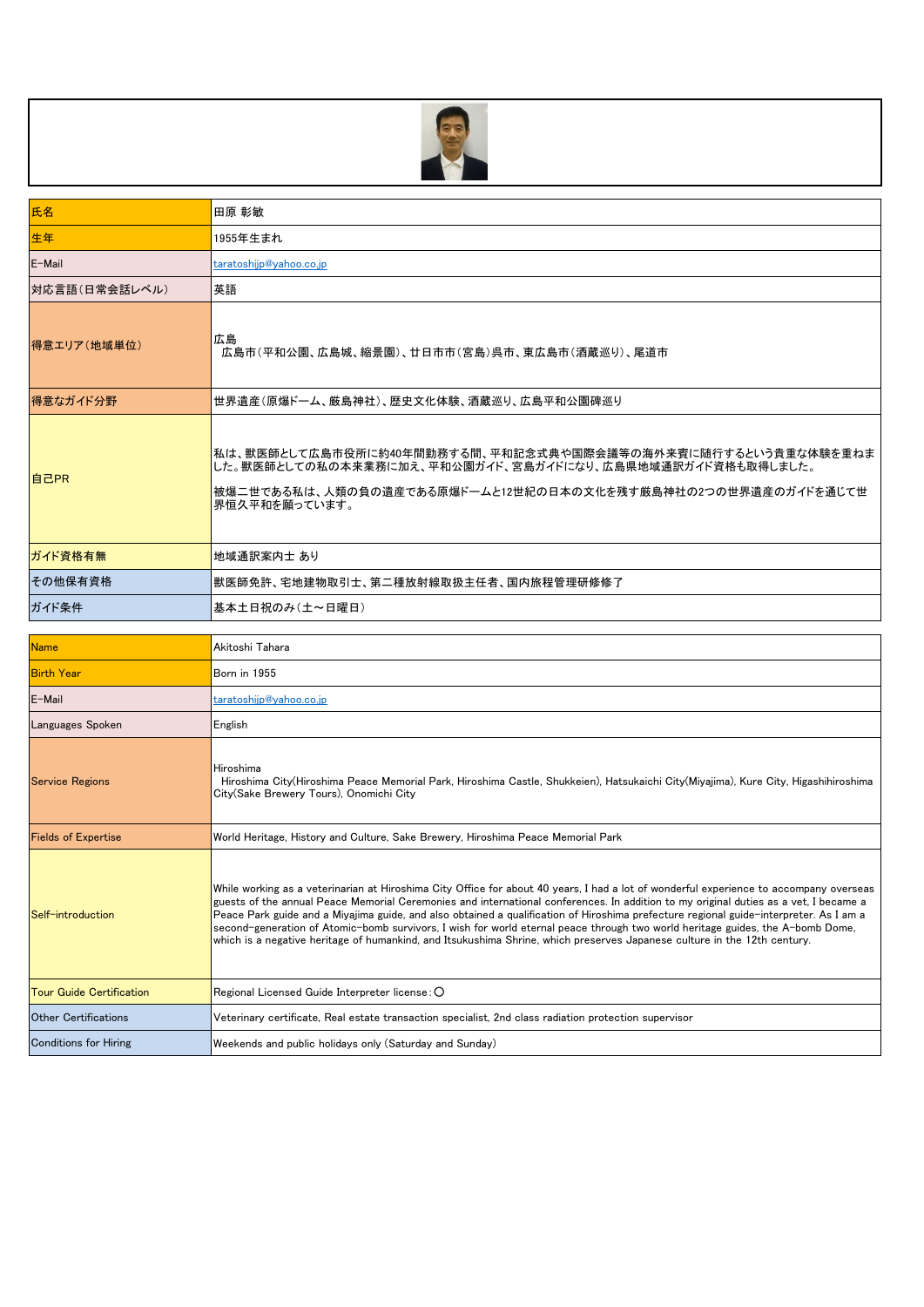

| 氏名            | 岩本 直樹                                                                                                                                                                                                                                                                                                                                                                                                                                                                                                                                                                                |
|---------------|--------------------------------------------------------------------------------------------------------------------------------------------------------------------------------------------------------------------------------------------------------------------------------------------------------------------------------------------------------------------------------------------------------------------------------------------------------------------------------------------------------------------------------------------------------------------------------------|
| 生年            | 1950年生まれ                                                                                                                                                                                                                                                                                                                                                                                                                                                                                                                                                                             |
| E-Mail        | iwamoto.naoki@kagawa-u.ac.ip                                                                                                                                                                                                                                                                                                                                                                                                                                                                                                                                                         |
| 対応言語(日常会話レベル) | 英語                                                                                                                                                                                                                                                                                                                                                                                                                                                                                                                                                                                   |
| 得意エリア(地域単位)   | 香川:高松市、土庄町、小豆島町(小豆島「エンジェルロード」、オリーブ公園、寒霞渓、洞雲山=夏至観音)、直島町(直島「地中美術館」、Ando Museum、家プロジェクト)、<br> 坂出市(五色台、白峰寺、根香寺、瀬戸大橋、東山魁夷せとうち美術館)、丸亀市(丸亀城、うちわの港ミュージアム、猪能弦一郎現代美術館)、善通寺市(善通寺)、琴平町<br>(金比羅宮)<br>岡山:倉敷市(美観地区、大原美術館)、岡山市(後楽園)、備前市伊部(備前焼作り体験)                                                                                                                                                                                                                                                                                                                                                   |
|               | 広島:広島市(平和記念資料館、原爆ドーム)、廿日市市(宮島、厳島神社)、福山市(福山城、鞆の浦)                                                                                                                                                                                                                                                                                                                                                                                                                                                                                                                                     |
|               | 徳島:鳴門市(大鳴門橋遊歩道「渦の道」、大塚国際美術館)、阿南市由岐町(室戸阿南国定公園)、三好市(大歩危、小歩危、山荘体験、ラフティング、祖谷渓谷、祖谷のか<br>ずら橋)                                                                                                                                                                                                                                                                                                                                                                                                                                                                                              |
| 得意なガイド分野      | 自然景観、公園、歴史的建造物、美術館、自転車ツアー、鳥巡り                                                                                                                                                                                                                                                                                                                                                                                                                                                                                                                                                        |
| 自己PR          | アメリカ在住23年の後アメリカ短期滞在合計約60ヶ月「アメリカ永住許可証(グリーンカード)現在受有]。欧州滞在3回合計約1年、アフリカ滞在1回など、外国滞<br>在経験が豊富である。平家物語那須与一の研究で昨年NHK-TV出演(全国放送:再放送3回)など地元の文化、歴史に関しても独自に新たな知見を得ることに<br> 努めている。地の利を生かし、外国在住経験者の視 点から欧米にない瀬戸内、日本の魅力を紹介したい。                                                                                                                                                                                                                                                                                                                                                                      |
| ガイド資格有無       | 全国通訳案内士 なし. 地域通訳案内士 あり                                                                                                                                                                                                                                                                                                                                                                                                                                                                                                                                                               |
| その他保有資格       | 理学士(東京大学)、理学修士(東京大学大学院)、Ph.D.(米国Illinois大学大学院)<br>TOEIC990点(満点、2002年)、英検準1級合格(英検CSEスコアは1級合格相当)生涯学習奨励賞受賞(2019年)、Goethe-Zertifikat Grundstufe(ゲーテ協会ドイツ語検定試<br>験初級合格)、Der Deutsche Akademische Austauschdienst(DAAD:ドイツ学術交流会)奨学金試験合格、国家公務員採用試験上級甲種合格<br>自動車運転免許証(優良)、第一種免許 中型自動車免許(8t未満)、第一種免許 普通自動二輪車免許、米国Ohio州自動車運転免許証、普通自動車免許(11.8t未満、運<br>転者を含む乗車定員15人未満のバス、4.5t以下のトレーラー牽引:危険物運搬不可)、自動二輪車免許(排気量限定なし)<br>ー級小型船舶操縦士(20t未満、航行海域制限なし)、特殊小型船舶操縦士(水上オートバイ)、特定小型船舶操縦士(遊漁船船長=水上タクシー)<br> 普通救命講習 修了、日本赤十字社救急基礎講習会受講証、赤十字ベーシックライフサポーター認定証、第1種衛生管理者免許証、食品衛生責任者、自衛消防業務新規講<br> 習修了、甲種防火管理者、防災管理者 |
| ガイド条件         | 毎日(月~日曜日)                                                                                                                                                                                                                                                                                                                                                                                                                                                                                                                                                                            |

| Name                            | Naoki Iwamoto                                                                                                                                                                                                                                                                                                                                                                                                                                                                                                                                                                                                                                                                                                                           |
|---------------------------------|-----------------------------------------------------------------------------------------------------------------------------------------------------------------------------------------------------------------------------------------------------------------------------------------------------------------------------------------------------------------------------------------------------------------------------------------------------------------------------------------------------------------------------------------------------------------------------------------------------------------------------------------------------------------------------------------------------------------------------------------|
| <b>Birth Year</b>               | <b>Born</b> in 1950                                                                                                                                                                                                                                                                                                                                                                                                                                                                                                                                                                                                                                                                                                                     |
| E-Mail                          | iwamoto.naoki@kagawa-u.ac.ip                                                                                                                                                                                                                                                                                                                                                                                                                                                                                                                                                                                                                                                                                                            |
| Languages Spoken                | English                                                                                                                                                                                                                                                                                                                                                                                                                                                                                                                                                                                                                                                                                                                                 |
| <b>Service Regions</b>          | Kagawa:Takamatsu City, Tonosho Town, Shodoshima Town, Naoshima Town, Sakaide City, Marugame City, Zentsuji City, Kotohira Town<br>Okayama:Kurashiki City(Bikan Historical Quarter, Ohara Museum), Okayama City(Korakuen), Imbe(Bizen Pottery Village)<br>Hiroshima: Hiroshima City(Peace Memorial Museum, Hiroshima Peace Memorial), Hatsukaichi City(Miyajima, Itsukushima Shrine), Fukuyama City(Fukuyama Castle,<br>Tomonoura)<br>Tokushima : Naruto City(Traverse the Uzunomichi Walkway at Onaruto Bridge, Otsuka Museum), Yuki Town(Muroto-Anan Kaigan Quasi-National Park), Miyoshi City(Iya<br>Vallev)                                                                                                                          |
| <b>Fields of Expertise</b>      | Natural Scenery, Park, Historical Buildings, Museum, Bicycle Tours, Island Tour                                                                                                                                                                                                                                                                                                                                                                                                                                                                                                                                                                                                                                                         |
| Self-introduction               | I lived in the U.S. for 23 years and then did short stays in the U.S. for total 60 months. I have a U.S. Permanent Resident Card (Green Card). I also stayed in Europe three<br>times for a year total and in Africa. Therefore, I am familiar with the foreign culture to some extent. Last year I had an NHK-TV appearance about my research on Nasuno<br>Yoichi in the Tale of the Heike. (It was re-broadcasted three times nation-wide.) This is the result of my effort to get a new insight into the culture and history of the<br>Setouch area on my own. Taking advantage of the residence in this area, I wish to transmit the fascination of the Setouch area and Japan to foreign visitors from a<br>foreigner's viewpoint. |
| <b>Tour Guide Certification</b> | National Government Licensed Guide Interpreter license: -<br>Regional Licensed Guide Interpreter license: O                                                                                                                                                                                                                                                                                                                                                                                                                                                                                                                                                                                                                             |
| <b>Other Certifications</b>     | Tokyo University Bachelor of Science, Tokyo University Master of Science, Illinois University Ph.D.<br>TOEIC 990 score, Eiken pre-1st grade, Life-time studying achievement, Goethe-Zertifikat Grundstufe (Proficiency in German 1st grade), Der Deutsche Akademische<br>Austauschdienst (DAAD), Government Official Advanced license<br>Driving license (Japan+Ohio)<br>Ship license<br>First-class small vessel operator, Special small boat operator, Specified small vessel operator<br>Ordinary lifesaving class, Japanese Red Cross Society Basic Life Supporter, Class-1 health officer's license, Food sanitation manager, Fire Protection Manager(A-grade),<br>Disaster preventive administration                              |
| <b>Conditions for Hiring</b>    | Every day (Monday to Sunday)                                                                                                                                                                                                                                                                                                                                                                                                                                                                                                                                                                                                                                                                                                            |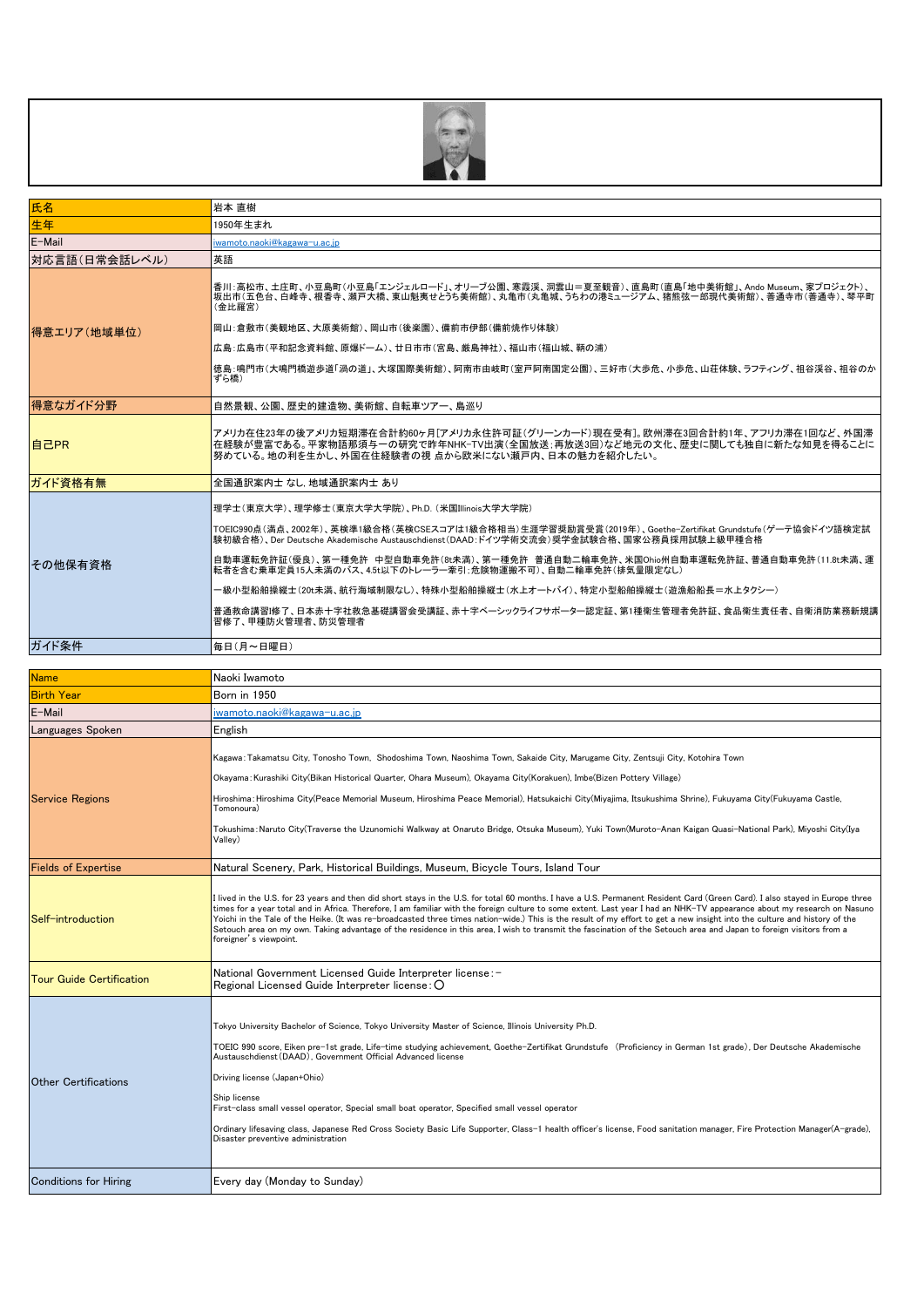

| 氏名            | 細川 真由美                                                                    |
|---------------|---------------------------------------------------------------------------|
| 生年            | 1959年生まれ                                                                  |
| E-Mail        | mymhos24@gmail.com                                                        |
| 対応言語(日常会話レベル) | 英語                                                                        |
| 得意エリア(地域単位)   | せとうち四国他、全国添乗実績豊富                                                          |
| 得意なガイド分野      | 世界遺産(白川郷)、歴史的町並み、伝統的建物、古民家カフェ、建築、日本庭園、インテリアデザイン、各地の食文化と散策                 |
| 自己PR          | 旅好き、海外30カ国、英国、デンマーク留学、インテリアデザイナー経験、幅広い分野のビジネス通訳担当、全国の観光ツアーに出かけ<br>担当豊富です。 |
| ガイド資格有無       | 地域通訳案内士 あり                                                                |
| その他保有資格       | 旅程管理主任、ガーデン&インテリアデザイナー、秘書検定2級                                             |
| ガイド条件         | 応相談                                                                       |

| <b>Name</b>                     | Mayumi Hosokawa                                                                                                                                              |
|---------------------------------|--------------------------------------------------------------------------------------------------------------------------------------------------------------|
| <b>Birth Year</b>               | <b>Born</b> in 1959                                                                                                                                          |
| E-Mail                          | mymhos24@gmail.com                                                                                                                                           |
| Languages Spoken                | English                                                                                                                                                      |
| <b>Service Regions</b>          | The entire Setouchi area                                                                                                                                     |
| <b>Fields of Expertise</b>      | World Heritage, Townscape, Traditional Buildings, Cafe, Construction, Japanese Gardens, Interior Design, The Food Culture and Walking<br>Routes in Each Area |
| Self-introduction               | Travelled over 30 countries, well experienced in both businesses and tours. Studied Historic Landscapes, Architecture, Interior, and<br>Gardens.             |
| <b>Tour Guide Certification</b> | Regional Licensed Guide Interpreter license: O                                                                                                               |
| <b>Other Certifications</b>     | Itinerary control manager, Garden & Interior Designer, Secretarial Skills Test 2nd Grade                                                                     |
| <b>Conditions for Hiring</b>    | To be discussed                                                                                                                                              |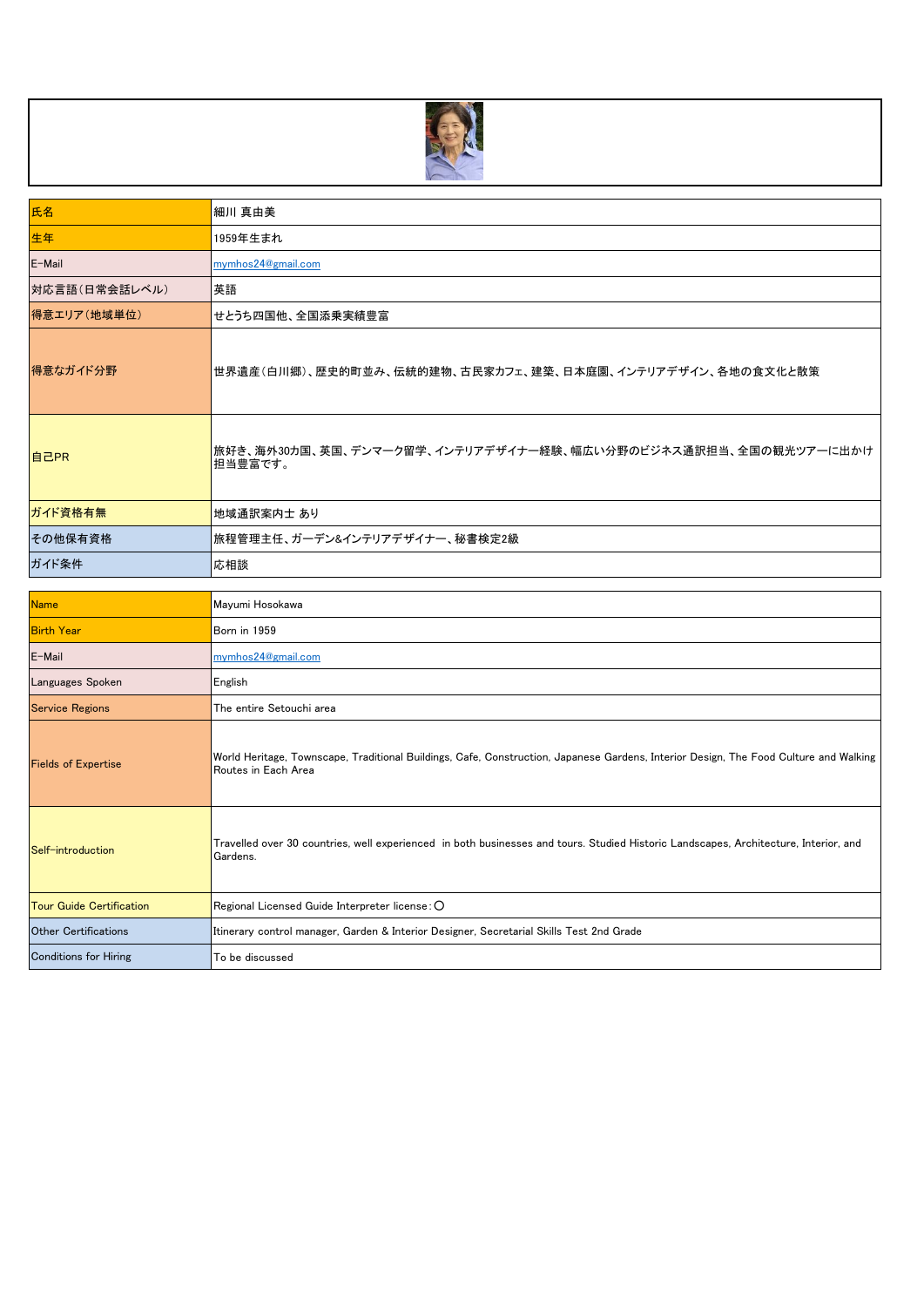

| 氏名                              | 板東 悠希                                                                                                                                                                                                                                                                                                                                                                                                                                                                                                                 |
|---------------------------------|-----------------------------------------------------------------------------------------------------------------------------------------------------------------------------------------------------------------------------------------------------------------------------------------------------------------------------------------------------------------------------------------------------------------------------------------------------------------------------------------------------------------------|
| 生年                              | 1978年生まれ                                                                                                                                                                                                                                                                                                                                                                                                                                                                                                              |
| E-Mail                          | info@studio-bang-do.com                                                                                                                                                                                                                                                                                                                                                                                                                                                                                               |
| 対応言語(日常会話レベル)                   | 英語                                                                                                                                                                                                                                                                                                                                                                                                                                                                                                                    |
| 得意エリア(地域単位)                     | 徳島<br>徳島市(阿波おどり、バーホッピング)、鳴門市、ほか徳島県全域<br>香川                                                                                                                                                                                                                                                                                                                                                                                                                                                                            |
| 得意なガイド分野                        | 四国遍路、文化、アート(特に瀬戸内国際芸術祭)、徳島の伝統工芸 etc.                                                                                                                                                                                                                                                                                                                                                                                                                                                                                  |
| 自己PR                            | 徳島在住。四国各地のツアーなどで英語ガイド・通訳を多数担当。瀬戸内国際芸術祭2019オフィシャルツアーガイドとして活動し、2022<br>年も継続。徳島のタウン情報誌のエディターとして徳島全域を取材して回った経験をもち、現在もライターとして活動中で、瀬戸内Finder<br> のフォトライターとして日本語・英語にて記事を執筆するほか、阿波おどり雑誌など各種媒体に寄稿している。四国遍路は2度結願し、現<br> 在3巡目を6歳の娘と巡礼中。                                                                                                                                                                                                                                                                                          |
| ガイド資格有無                         | 全国通訳案内士 あり, 地域通訳案内士 あり                                                                                                                                                                                                                                                                                                                                                                                                                                                                                                |
| その他保有資格                         |                                                                                                                                                                                                                                                                                                                                                                                                                                                                                                                       |
| ガイド条件                           | 応相談                                                                                                                                                                                                                                                                                                                                                                                                                                                                                                                   |
| <b>Name</b>                     | Yuuki Bando                                                                                                                                                                                                                                                                                                                                                                                                                                                                                                           |
| <b>Birth Year</b>               | Born in 1978                                                                                                                                                                                                                                                                                                                                                                                                                                                                                                          |
| E-Mail                          | info@studio-bang-do.com                                                                                                                                                                                                                                                                                                                                                                                                                                                                                               |
| Languages Spoken                | English                                                                                                                                                                                                                                                                                                                                                                                                                                                                                                               |
| <b>Service Regions</b>          | Tokushima<br>Tokushima City(Awa Odori, Bar Hopping), Naruto City<br>Kagawa                                                                                                                                                                                                                                                                                                                                                                                                                                            |
| <b>Fields of Expertise</b>      | Shikoku Pilgrimage, Culture, Setouchi Triennale, Traditional Crafts of Tokushima etc.                                                                                                                                                                                                                                                                                                                                                                                                                                 |
| Self-introduction               | As a Tokushima native, Yuuki is an active writer, producing articles in both Japanese and English as well as a photo writer for Setouchi<br>Finder and other media. Yuuki also has experience guiding people around the Seto Inland Sea region as an official guide for the<br>Setouchi Triennale in 2019 and she will be a guide for this year's edition again. Yuuki completed the Eighty-Eight Temple Shikoku<br>Pilgrimage circuit twice. She is currently going for a third time with her six-year-old daughter. |
| <b>Tour Guide Certification</b> | National Government Licensed Guide Interpreter license: O<br>Regional Licensed Guide Interpreter license: O                                                                                                                                                                                                                                                                                                                                                                                                           |
| <b>Other Certifications</b>     |                                                                                                                                                                                                                                                                                                                                                                                                                                                                                                                       |
| Conditions for Hiring           | To be discussed                                                                                                                                                                                                                                                                                                                                                                                                                                                                                                       |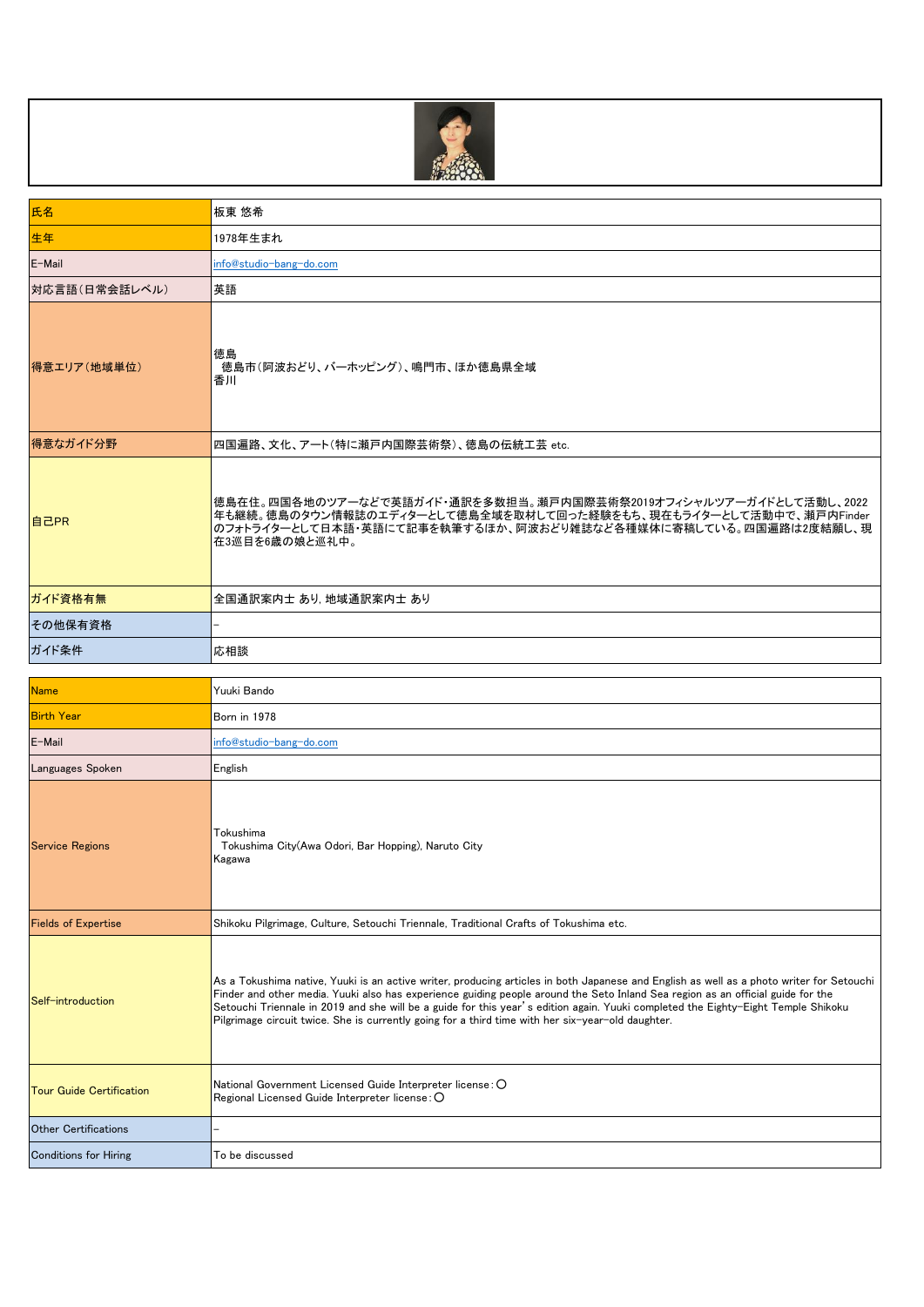

| 氏名                               | 日比野 瑞穂                                                                                                                                                                                                                                                                                                                                                                                                                                                                                                                                                                               |
|----------------------------------|--------------------------------------------------------------------------------------------------------------------------------------------------------------------------------------------------------------------------------------------------------------------------------------------------------------------------------------------------------------------------------------------------------------------------------------------------------------------------------------------------------------------------------------------------------------------------------------|
| 生年                               | 1990 年生まれ                                                                                                                                                                                                                                                                                                                                                                                                                                                                                                                                                                            |
| E-Mail                           | mizuho hibino@protonmail.com                                                                                                                                                                                                                                                                                                                                                                                                                                                                                                                                                         |
| 対応言語(日常会話レベル)                    | 英語                                                                                                                                                                                                                                                                                                                                                                                                                                                                                                                                                                                   |
| 得意エリア(地域単位)                      | 兵庫<br>神戸市(有馬温泉、灘)、丹波篠山市(篠山城周辺)<br>広島<br>しまなみ海道、竹原市(大久野島、市街中心部)、東広島市(西条駅周辺)                                                                                                                                                                                                                                                                                                                                                                                                                                                                                                           |
| 得意なガイド分野                         | 酒蔵巡り、食文化体験                                                                                                                                                                                                                                                                                                                                                                                                                                                                                                                                                                           |
| 自己PR                             | 私は現在兵庫県神戸市に住んでおり、以前は広島県三原市に住んでいました。そのため、神戸市内の観光地や広島県三原市や隣接す<br>る尾道市、竹原市、東Hiroshima cityの案内を得意としております。<br> 利き酒師の資格を所有していた為、酒蔵訪問や日本食が得意分野です。そして、趣味が自転車のロングライドの為、基本的な自転車を<br>楽しむための知識は有しております。瀬戸内海を旅する皆様の思い出作りの一助になれば幸いです。                                                                                                                                                                                                                                                                                                                                                              |
| ガイド資格有無                          | 全国通訳案内士 あり                                                                                                                                                                                                                                                                                                                                                                                                                                                                                                                                                                           |
| その他保有資格                          |                                                                                                                                                                                                                                                                                                                                                                                                                                                                                                                                                                                      |
| ガイド条件                            | 応相談                                                                                                                                                                                                                                                                                                                                                                                                                                                                                                                                                                                  |
|                                  |                                                                                                                                                                                                                                                                                                                                                                                                                                                                                                                                                                                      |
|                                  |                                                                                                                                                                                                                                                                                                                                                                                                                                                                                                                                                                                      |
| <b>Name</b><br><b>Birth Year</b> | Mizuho Hibino<br>Born in 1990                                                                                                                                                                                                                                                                                                                                                                                                                                                                                                                                                        |
| E-Mail                           | mizuho hibino@protonmail.com                                                                                                                                                                                                                                                                                                                                                                                                                                                                                                                                                         |
| Languages Spoken                 | English                                                                                                                                                                                                                                                                                                                                                                                                                                                                                                                                                                              |
| <b>Service Regions</b>           | Hyogo<br>Kobe City(Arima Onsen, Nada), Tanbasasayama City(Around Sasayama Castle)<br>Hiroshima<br>Shimanami Kaido, Takehara City(Okunoshima), Higashihiroshima City(Around Saijo Station)                                                                                                                                                                                                                                                                                                                                                                                            |
| <b>Fields of Expertise</b>       | Sake Brewery, Food Culture                                                                                                                                                                                                                                                                                                                                                                                                                                                                                                                                                           |
| Self-introduction                | Now I live in Kobe city, Hyogo prefecture and I lived in Mihara city, Hiroshima prefecture.<br>Therefore, I am good at guiding in Kobe area and in Omomichi, Takehara and Higashihiroshima close to Mihara city in Setouchi area.<br>In addition to that, I was a licensed sake taster, so especially I have knowledges about brewing Sake and Japanese cuisine.<br>In private, I enjoy cycling for long distance including SHIMANAMI KAIDO cycling road so that I have known the basic method how to<br>ride on bicycles.<br>would like to support your journey in Setouchi region. |
| <b>Tour Guide Certification</b>  | National Government Licensed Guide Interpreter license: O                                                                                                                                                                                                                                                                                                                                                                                                                                                                                                                            |
| <b>Other Certifications</b>      |                                                                                                                                                                                                                                                                                                                                                                                                                                                                                                                                                                                      |